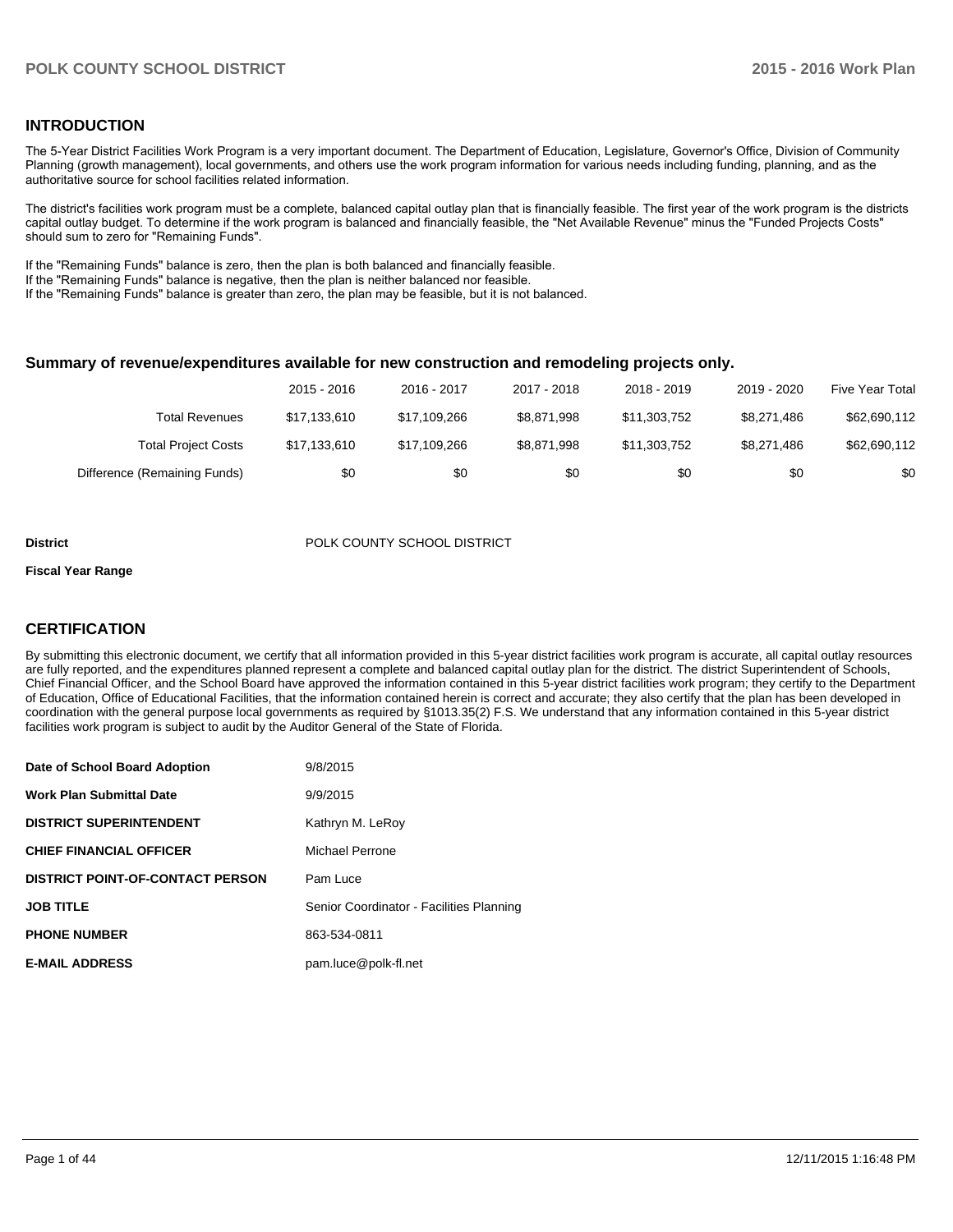## **Expenditures**

#### **Expenditure for Maintenance, Repair and Renovation from 1.50-Mills and PECO**

Annually, prior to the adoption of the district school budget, each school board must prepare a tentative district facilities work program that includes a schedule of major repair and renovation projects necessary to maintain the educational and ancillary facilities of the district.

| Item                                                                                                                                                                                                                                                                                                                                                                                                                                                                                                                                                                                                                                                                                                                                                                                                                                                                                                                                                                                                                                                                                                                                                                                                                                                                                                                                                                                                                                                                                                                                                                                                                                                                                                                                                                                                                                                                                                                                                                                                                                                                                                                                                                                                                                                                                                                                                                                                                                                                                                                                                                                                                                                                                                                                                                                                                                                                                                                                                                                                                                                                                                                                                                                                                                                                                                                                                                                                                                                                                                                                                                                                                                                                                                                                                                                                                                                                                                                                                                                                                                                                                                                                                                                                                                        | $2015 - 2016$<br><b>Actual Budget</b> | 2016 - 2017<br>Projected | 2017 - 2018<br>Projected | 2018 - 2019<br>Projected | 2019 - 2020<br>Projected | <b>Total</b> |
|---------------------------------------------------------------------------------------------------------------------------------------------------------------------------------------------------------------------------------------------------------------------------------------------------------------------------------------------------------------------------------------------------------------------------------------------------------------------------------------------------------------------------------------------------------------------------------------------------------------------------------------------------------------------------------------------------------------------------------------------------------------------------------------------------------------------------------------------------------------------------------------------------------------------------------------------------------------------------------------------------------------------------------------------------------------------------------------------------------------------------------------------------------------------------------------------------------------------------------------------------------------------------------------------------------------------------------------------------------------------------------------------------------------------------------------------------------------------------------------------------------------------------------------------------------------------------------------------------------------------------------------------------------------------------------------------------------------------------------------------------------------------------------------------------------------------------------------------------------------------------------------------------------------------------------------------------------------------------------------------------------------------------------------------------------------------------------------------------------------------------------------------------------------------------------------------------------------------------------------------------------------------------------------------------------------------------------------------------------------------------------------------------------------------------------------------------------------------------------------------------------------------------------------------------------------------------------------------------------------------------------------------------------------------------------------------------------------------------------------------------------------------------------------------------------------------------------------------------------------------------------------------------------------------------------------------------------------------------------------------------------------------------------------------------------------------------------------------------------------------------------------------------------------------------------------------------------------------------------------------------------------------------------------------------------------------------------------------------------------------------------------------------------------------------------------------------------------------------------------------------------------------------------------------------------------------------------------------------------------------------------------------------------------------------------------------------------------------------------------------------------------------------------------------------------------------------------------------------------------------------------------------------------------------------------------------------------------------------------------------------------------------------------------------------------------------------------------------------------------------------------------------------------------------------------------------------------------------------------------------|---------------------------------------|--------------------------|--------------------------|--------------------------|--------------------------|--------------|
| <b>IHVAC</b>                                                                                                                                                                                                                                                                                                                                                                                                                                                                                                                                                                                                                                                                                                                                                                                                                                                                                                                                                                                                                                                                                                                                                                                                                                                                                                                                                                                                                                                                                                                                                                                                                                                                                                                                                                                                                                                                                                                                                                                                                                                                                                                                                                                                                                                                                                                                                                                                                                                                                                                                                                                                                                                                                                                                                                                                                                                                                                                                                                                                                                                                                                                                                                                                                                                                                                                                                                                                                                                                                                                                                                                                                                                                                                                                                                                                                                                                                                                                                                                                                                                                                                                                                                                                                                | \$75,000                              | \$245.295                | \$2,304,000              | \$2.104.000              | \$4.569.000              | \$9,297,295  |
| Locations: ALTA VISTA ELEMENTARY, ALTURAS ELEMENTARY, ANNA WOODBURY ELEMENTARY, AUBURNDALE CENTRAL ELEMENTARY,<br>AUBURNDALE SENIOR HIGH, BABSON PARK ELEMENTARY, BARTOW ACADEMY, BARTOW MIDDLE, BARTOW SENIOR HIGH,<br>BARTOW SERVICE FACILITY (TRANSPORTATION), BEN HILL GRIFFIN ELEMENTARY, BERKLEY ELEMENTARY, BETHUNE ACADEMY,<br>BILL DUNCAN OPPORTUNITY CENTER, BRIGHAM ACADEMY, CARLTON PALMORE ELEMENTARY, CENTRAL WAREHOUSE/B-1, B-2,<br>B-3 & B-4 MAINT SHOPS, CHAIN OF LAKES ELEMENTARY, CLARENCE BOSWELL ELEMENTARY, CLEVELAND COURT ELEMENTARY,<br>COMBEE ELEMENTARY, CRYSTAL LAKE ELEMENTARY, CRYSTAL LAKE MIDDLE, DANIEL JENKINS ACADEMY OF TECHNOLOGY,<br>DAVENPORT COMMUNITY CAMPUS, Davenport School of the Arts (New), DENISON MIDDLE, DISCOVERY ACADEMY, DIXIELAND<br>ELEMENTARY, DONALD E WOODS CENTER, DORIS A SANDERS LEARNING CENTER, DR N E ROBERTS ELEMENTARY, DUNDEE<br>ELEMENTARY ACADEMY, DUNDEE RIDGE MIDDLE, DWIGHT C SMITH CENTER, EAGLE LAKE ELEMENTARY, EAST AREA ADULT &<br>COMMUNITY SCHOOL, EASTSIDE ELEMENTARY, EDGAR L PADGETT ELEMENTARY, ELBERT ELEMENTARY, FLORAL AVENUE<br>ELEMENTARY, FORT MEADE MIDDLE SENIOR HIGH, FRED G GARNER ELEMENTARY, FROSTPROOF ELEMENTARY, FROSTPROOF<br>MIDDLE SENIOR HIGH, GARDEN GROVE ELEMENTARY, GAUSE ACADEMY OF APPLIED TECHNOLOGY, GAUSE RIVERSIDE<br>ACADEMY, GEORGE JENKINS SENIOR HIGH, GIBBONS STREET ELEMENTARY, GRIFFIN ELEMENTARY, Haines City Fueling Facility,<br>HAINES CITY SENIOR HIGH, High School CCC, Highland City Baseball Park, HIGHLAND CITY ELEMENTARY, HIGHLANDS GROVE<br>ELEMENTARY, HILLCREST ELEMENTARY, HORIZONS ELEMENTARY SCHOOL, INWOOD ELEMENTARY, JAMES E STEPHENS<br>ELEMENTARY, JAMES W SIKES ELEMENTARY, JANIE HOWARD WILSON ELEMENTARY, JEAN O'DELL LIFE AND LEARNING CENTER,<br>JERE L STAMBAUGH MIDDLE, JESSE KEEN ELEMENTARY, JEWETT MIDDLE ACADEMY, JEWETT SCHOOL OF THE ARTS, JIM MILES<br>PROFESSIONAL DEVELOPMENT CENTER, JOHN SNIVELY ELEMENTARY, KAREN M SIEGEL CENTER, KATHLEEN ELEMENTARY,<br>KATHLEEN MIDDLE, KATHLEEN SENIOR HIGH, KINGSFORD ELEMENTARY, LAKE ALFRED BEST AT FRUITLAND PARK, LAKE ALFRED<br>ELEMENTARY, LAKE ALFRED FUELING FACILITY, LAKE ALFRED-ADDAIR MIDDLE, LAKE GIBSON MIDDLE, LAKE GIBSON SENIOR<br>HIGH, Lake Hamilton Drive Warehouse, LAKE MARION CREEK SCHOOL, LAKE REGION SENIOR HIGH, LAKE SHIPP ELEMENTARY,<br>LAKE WALES SENIOR HIGH, LAKE WALES SERVICE FACILITY/LW-9 MAINT SHOP, LAKELAND ALTERNATIVE ED CTR & L-7 MAINT<br>SHOP, LAKELAND HIGHLANDS MIDDLE, LAKELAND SENIOR HIGH, LAKELAND SERVICE FACILITY/TRANSPORTATION, LAUREL<br>ELEMENTARY, LAWTON CHILES MIDDLE ACADEMY, LENA VISTA ELEMENTARY, LEWIS ELEMENTARY, LINCOLN ACADEMY,<br>LOUGHMAN OAKS ELEMENTARY, MARK WILCOX CENTER, MAYNARD E TRAVISS CAREER CENTER, MCKEEL ACADEMY FOR<br>APPLIED TECHNOLOGY, MCLAUGHLIN MIDDLE SCHOOL AND FINE ARTS ACADEMY, MEDULLA ELEMENTARY, MULBERRY MIDDLE,<br>MULBERRY SENIOR HIGH, NORTH CENTRAL SUPPORT SERVICES, NORTH LAKELAND ELEMENTARY, NORTH LAKELAND<br>MAINTENANCE SHOP, L-4, OSCAR J POPE ELEMENTARY, PALMETTO ELEMENTARY SCHOOL, PEER CENTER, PHILIP O'BRIEN<br>ELEMENTARY, PINEWOOD ELEMENTARY, POLK AVENUE ELEMENTARY, POLK CITY ELEMENTARY, POLK SUPERINTENDENT'S<br>OFFICE, POLK SUPERINTENDENT'S OFFICE - FOOD SERVICES, PURCELL ELEMENTARY, R BRUCE WAGNER ELEMENTARY, R<br>CLEM CHURCHWELL ELEMENTARY, RIDGE CAREER CENTER, RIDGE COMMUNITY HIGH SCHOOL, RIDGEVIEW GLOBAL STUDIES<br>ACADEMY, ROCHELLE SCHOOL OF THE ARTS, ROOSEVELT ACADEMY OF APPLIED TECHNOLOGY, ROSABELLE W BLAKE<br>ACADEMY, SANDHILL ELEMENTARY, SCOTT LAKE ELEMENTARY, SHELLEY S BOONE MIDDLE, SLEEPY HILL ELEMENTARY, SLEEPY<br>HILL MIDDLE, SOCRUM ELEMENTARY, SOUTH CENTRAL ADULT & COMMUNITY SCHOOL, SOUTH LAKELAND MAINTENANCE SHOP,<br>L-6, SOUTHWEST ELEMENTARY, SOUTHWEST MIDDLE, SPESSARD HOLLAND ELEMENTARY, SPOOK HILL ELEMENTARY, TENOROC<br>SENIOR, Tenoroc Service Facility, UA-1 SHOP/SC AREA, UNION ACADEMY, VALLEYVIEW ELEMENTARY, WAHNETA ELEMENTARY,<br>WALTER CALDWELL ELEMENTARY, WENDELL H WATSON ELEMENTARY, WEST AREA ADULT SCHOOL, WESTWOOD MIDDLE, WH-5<br>MAINTENANCE SHOP, WINSTON ELEMENTARY, WINTER HAVEN SENIOR HIGH, WOODLAKE CENTER<br>Flooring | \$100,000                             | \$100,000                | \$200,000                | \$300,000                | \$500,000                | \$1,200,000  |
|                                                                                                                                                                                                                                                                                                                                                                                                                                                                                                                                                                                                                                                                                                                                                                                                                                                                                                                                                                                                                                                                                                                                                                                                                                                                                                                                                                                                                                                                                                                                                                                                                                                                                                                                                                                                                                                                                                                                                                                                                                                                                                                                                                                                                                                                                                                                                                                                                                                                                                                                                                                                                                                                                                                                                                                                                                                                                                                                                                                                                                                                                                                                                                                                                                                                                                                                                                                                                                                                                                                                                                                                                                                                                                                                                                                                                                                                                                                                                                                                                                                                                                                                                                                                                                             |                                       |                          |                          |                          |                          |              |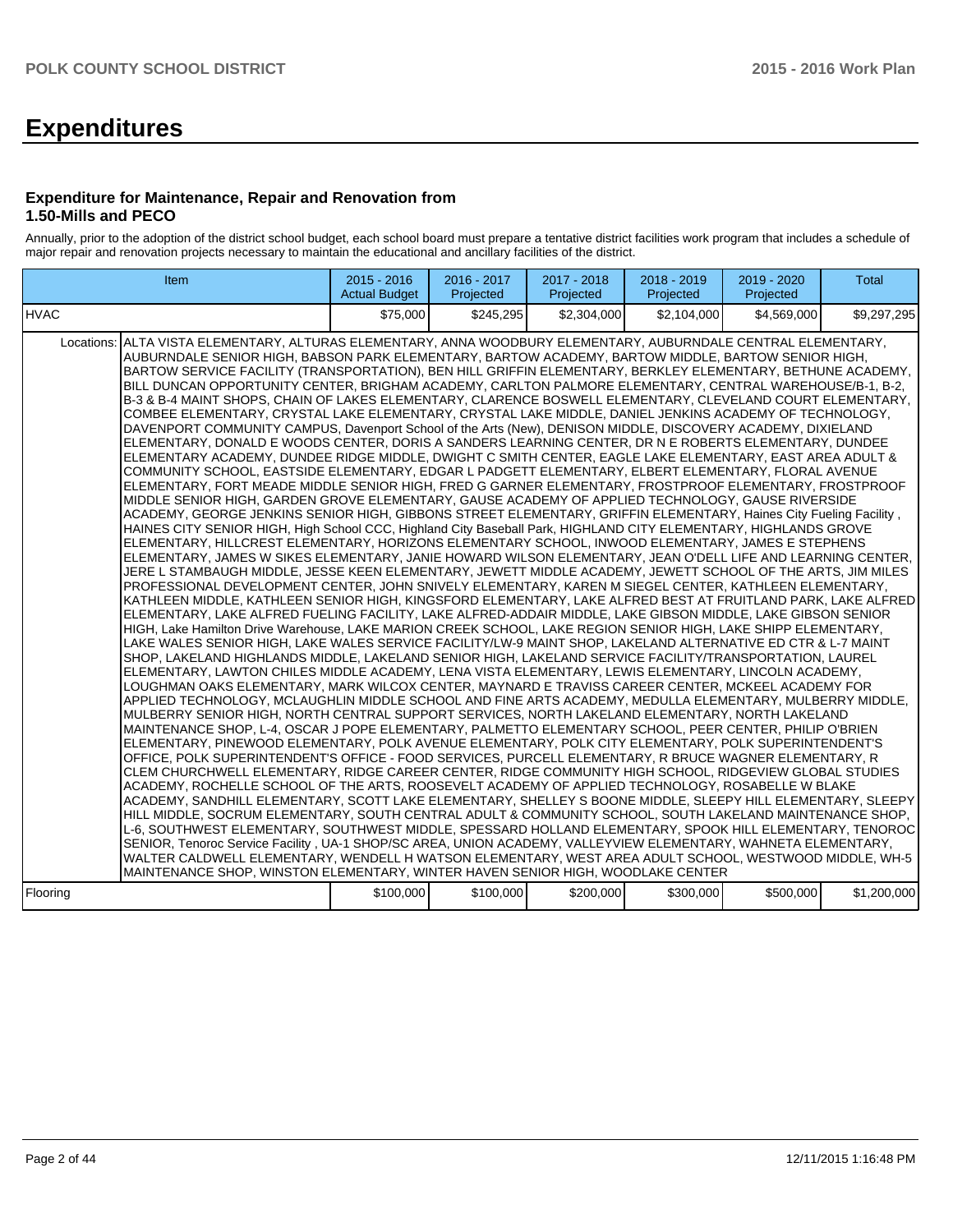|         | Locations: ALTA VISTA ELEMENTARY, ALTURAS ELEMENTARY, ANNA WOODBURY ELEMENTARY, AUBURNDALE CENTRAL ELEMENTARY,<br>AUBURNDALE SENIOR HIGH, BABSON PARK ELEMENTARY, BARTOW ACADEMY, BARTOW MIDDLE, BARTOW SENIOR HIGH,<br>BARTOW SERVICE FACILITY (TRANSPORTATION), BEN HILL GRIFFIN ELEMENTARY, BERKLEY ELEMENTARY, BETHUNE ACADEMY,<br>BILL DUNCAN OPPORTUNITY CENTER, BRIGHAM ACADEMY, CARLTON PALMORE ELEMENTARY, CENTRAL WAREHOUSE/B-1, B-2,<br>B-3 & B-4 MAINT SHOPS, CHAIN OF LAKES ELEMENTARY, CLARENCE BOSWELL ELEMENTARY, CLEVELAND COURT ELEMENTARY,<br>COMBEE ELEMENTARY, CRYSTAL LAKE ELEMENTARY, CRYSTAL LAKE MIDDLE, DANIEL JENKINS ACADEMY OF TECHNOLOGY,<br>DAVENPORT COMMUNITY CAMPUS, Davenport School of the Arts (New), DENISON MIDDLE, DISCOVERY ACADEMY, DIXIELAND<br>ELEMENTARY, DONALD E WOODS CENTER, DORIS A SANDERS LEARNING CENTER, DR N E ROBERTS ELEMENTARY, DUNDEE<br>ELEMENTARY ACADEMY, DUNDEE RIDGE MIDDLE, DWIGHT C SMITH CENTER, EAGLE LAKE ELEMENTARY, EAST AREA ADULT &<br>COMMUNITY SCHOOL, EASTSIDE ELEMENTARY, EDGAR L PADGETT ELEMENTARY, ELBERT ELEMENTARY, FLORAL AVENUE<br>ELEMENTARY, FORT MEADE MIDDLE SENIOR HIGH, FRED G GARNER ELEMENTARY, FROSTPROOF ELEMENTARY, FROSTPROOF<br>MIDDLE SENIOR HIGH, GARDEN GROVE ELEMENTARY, GAUSE ACADEMY OF APPLIED TECHNOLOGY, GAUSE RIVERSIDE<br>ACADEMY, GEORGE JENKINS SENIOR HIGH, GIBBONS STREET ELEMENTARY, GRIFFIN ELEMENTARY, Haines City Fueling Facility,<br>HAINES CITY SENIOR HIGH, High School CCC, Highland City Baseball Park, HIGHLAND CITY ELEMENTARY, HIGHLANDS GROVE<br>ELEMENTARY, HILLCREST ELEMENTARY, HORIZONS ELEMENTARY SCHOOL, INWOOD ELEMENTARY, JAMES E STEPHENS<br>ELEMENTARY, JAMES W SIKES ELEMENTARY, JANIE HOWARD WILSON ELEMENTARY, JEAN O'DELL LIFE AND LEARNING CENTER,<br>JERE L STAMBAUGH MIDDLE, JESSE KEEN ELEMENTARY, JEWETT MIDDLE ACADEMY, JEWETT SCHOOL OF THE ARTS, JIM MILES<br>PROFESSIONAL DEVELOPMENT CENTER, JOHN SNIVELY ELEMENTARY, KAREN M SIEGEL CENTER, KATHLEEN ELEMENTARY,<br>KATHLEEN MIDDLE, KATHLEEN SENIOR HIGH, KINGSFORD ELEMENTARY, LAKE ALFRED BEST AT FRUITLAND PARK, LAKE ALFRED  <br>ELEMENTARY, LAKE ALFRED FUELING FACILITY, LAKE ALFRED-ADDAIR MIDDLE, LAKE GIBSON MIDDLE, LAKE GIBSON SENIOR<br>HIGH, Lake Hamilton Drive Warehouse, LAKE MARION CREEK SCHOOL, LAKE REGION SENIOR HIGH, LAKE SHIPP ELEMENTARY,<br>LAKE WALES SENIOR HIGH, LAKE WALES SERVICE FACILITY/LW-9 MAINT SHOP, LAKELAND ALTERNATIVE ED CTR & L-7 MAINT<br>SHOP, LAKELAND HIGHLANDS MIDDLE, LAKELAND SENIOR HIGH, LAKELAND SERVICE FACILITY/TRANSPORTATION, LAUREL<br>ELEMENTARY, LAWTON CHILES MIDDLE ACADEMY, LENA VISTA ELEMENTARY, LEWIS ELEMENTARY, LINCOLN ACADEMY,<br>LOUGHMAN OAKS ELEMENTARY, MARK WILCOX CENTER, MAYNARD E TRAVISS CAREER CENTER, MCKEEL ACADEMY FOR<br>APPLIED TECHNOLOGY, MCLAUGHLIN MIDDLE SCHOOL AND FINE ARTS ACADEMY, MEDULLA ELEMENTARY, MULBERRY MIDDLE,<br>MULBERRY SENIOR HIGH, NORTH CENTRAL SUPPORT SERVICES, NORTH LAKELAND ELEMENTARY, NORTH LAKELAND<br>MAINTENANCE SHOP, L-4, OSCAR J POPE ELEMENTARY, PALMETTO ELEMENTARY SCHOOL, PEER CENTER, PHILIP O'BRIEN<br>ELEMENTARY, PINEWOOD ELEMENTARY, POLK AVENUE ELEMENTARY, POLK CITY ELEMENTARY, POLK SUPERINTENDENT'S<br>OFFICE, POLK SUPERINTENDENT'S OFFICE - FOOD SERVICES, PURCELL ELEMENTARY, R BRUCE WAGNER ELEMENTARY, R<br>CLEM CHURCHWELL ELEMENTARY, RIDGE CAREER CENTER, RIDGE COMMUNITY HIGH SCHOOL, RIDGEVIEW GLOBAL STUDIES<br>ACADEMY, ROCHELLE SCHOOL OF THE ARTS, ROOSEVELT ACADEMY OF APPLIED TECHNOLOGY, ROSABELLE W BLAKE<br>ACADEMY, SANDHILL ELEMENTARY, SCOTT LAKE ELEMENTARY, SHELLEY S BOONE MIDDLE, SLEEPY HILL ELEMENTARY, SLEEPY  <br>HILL MIDDLE, SOCRUM ELEMENTARY, SOUTH CENTRAL ADULT & COMMUNITY SCHOOL, SOUTH LAKELAND MAINTENANCE SHOP,<br>L-6, SOUTHWEST ELEMENTARY, SOUTHWEST MIDDLE, SPESSARD HOLLAND ELEMENTARY, SPOOK HILL ELEMENTARY, TENOROC<br>SENIOR, Tenoroc Service Facility, UA-1 SHOP/SC AREA, UNION ACADEMY, VALLEYVIEW ELEMENTARY, WAHNETA ELEMENTARY,<br>WALTER CALDWELL ELEMENTARY, WENDELL H WATSON ELEMENTARY, WEST AREA ADULT SCHOOL, WESTWOOD MIDDLE, WH-5 |             |             |             |             |             |              |
|---------|--------------------------------------------------------------------------------------------------------------------------------------------------------------------------------------------------------------------------------------------------------------------------------------------------------------------------------------------------------------------------------------------------------------------------------------------------------------------------------------------------------------------------------------------------------------------------------------------------------------------------------------------------------------------------------------------------------------------------------------------------------------------------------------------------------------------------------------------------------------------------------------------------------------------------------------------------------------------------------------------------------------------------------------------------------------------------------------------------------------------------------------------------------------------------------------------------------------------------------------------------------------------------------------------------------------------------------------------------------------------------------------------------------------------------------------------------------------------------------------------------------------------------------------------------------------------------------------------------------------------------------------------------------------------------------------------------------------------------------------------------------------------------------------------------------------------------------------------------------------------------------------------------------------------------------------------------------------------------------------------------------------------------------------------------------------------------------------------------------------------------------------------------------------------------------------------------------------------------------------------------------------------------------------------------------------------------------------------------------------------------------------------------------------------------------------------------------------------------------------------------------------------------------------------------------------------------------------------------------------------------------------------------------------------------------------------------------------------------------------------------------------------------------------------------------------------------------------------------------------------------------------------------------------------------------------------------------------------------------------------------------------------------------------------------------------------------------------------------------------------------------------------------------------------------------------------------------------------------------------------------------------------------------------------------------------------------------------------------------------------------------------------------------------------------------------------------------------------------------------------------------------------------------------------------------------------------------------------------------------------------------------------------------------------------------------------------------------------------------------------------------------------------------------------------------------------------------------------------------------------------------------------------------------------------------------------------------------------------------------------------------------------------------------------------------------------------------------------------------------------------------------------------|-------------|-------------|-------------|-------------|-------------|--------------|
|         | MAINTENANCE SHOP, WINSTON ELEMENTARY, WINTER HAVEN SENIOR HIGH, WOODLAKE CENTER                                                                                                                                                                                                                                                                                                                                                                                                                                                                                                                                                                                                                                                                                                                                                                                                                                                                                                                                                                                                                                                                                                                                                                                                                                                                                                                                                                                                                                                                                                                                                                                                                                                                                                                                                                                                                                                                                                                                                                                                                                                                                                                                                                                                                                                                                                                                                                                                                                                                                                                                                                                                                                                                                                                                                                                                                                                                                                                                                                                                                                                                                                                                                                                                                                                                                                                                                                                                                                                                                                                                                                                                                                                                                                                                                                                                                                                                                                                                                                                                                                                                  |             |             |             |             |             |              |
|         |                                                                                                                                                                                                                                                                                                                                                                                                                                                                                                                                                                                                                                                                                                                                                                                                                                                                                                                                                                                                                                                                                                                                                                                                                                                                                                                                                                                                                                                                                                                                                                                                                                                                                                                                                                                                                                                                                                                                                                                                                                                                                                                                                                                                                                                                                                                                                                                                                                                                                                                                                                                                                                                                                                                                                                                                                                                                                                                                                                                                                                                                                                                                                                                                                                                                                                                                                                                                                                                                                                                                                                                                                                                                                                                                                                                                                                                                                                                                                                                                                                                                                                                                                  |             |             |             |             |             |              |
| Roofing |                                                                                                                                                                                                                                                                                                                                                                                                                                                                                                                                                                                                                                                                                                                                                                                                                                                                                                                                                                                                                                                                                                                                                                                                                                                                                                                                                                                                                                                                                                                                                                                                                                                                                                                                                                                                                                                                                                                                                                                                                                                                                                                                                                                                                                                                                                                                                                                                                                                                                                                                                                                                                                                                                                                                                                                                                                                                                                                                                                                                                                                                                                                                                                                                                                                                                                                                                                                                                                                                                                                                                                                                                                                                                                                                                                                                                                                                                                                                                                                                                                                                                                                                                  | \$2,000,000 | \$2,000,000 | \$1,500,000 | \$2,000,000 | \$4,000,000 | \$11,500,000 |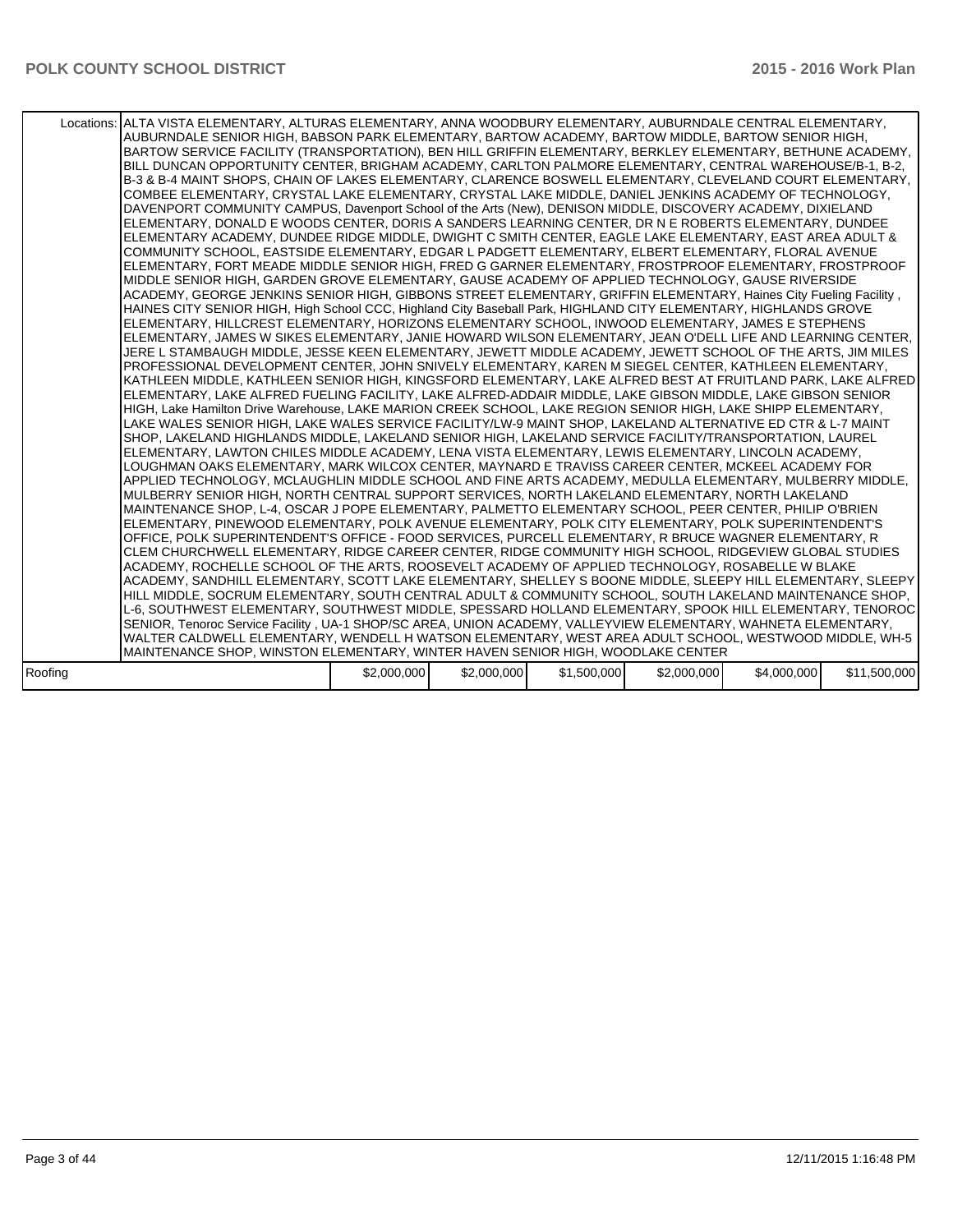|                | Locations: ALTA VISTA ELEMENTARY, ALTURAS ELEMENTARY, ANNA WOODBURY ELEMENTARY, AUBURNDALE CENTRAL ELEMENTARY,<br>AUBURNDALE SENIOR HIGH, BABSON PARK ELEMENTARY, BARTOW ACADEMY, BARTOW MIDDLE, BARTOW SENIOR HIGH,<br>BARTOW SERVICE FACILITY (TRANSPORTATION), BEN HILL GRIFFIN ELEMENTARY, BERKLEY ELEMENTARY, BETHUNE ACADEMY,<br>BILL DUNCAN OPPORTUNITY CENTER, BRIGHAM ACADEMY, CARLTON PALMORE ELEMENTARY, CENTRAL WAREHOUSE/B-1, B-2,<br>B-3 & B-4 MAINT SHOPS. CHAIN OF LAKES ELEMENTARY. CLARENCE BOSWELL ELEMENTARY. CLEVELAND COURT ELEMENTARY.<br>COMBEE ELEMENTARY, CRYSTAL LAKE ELEMENTARY, CRYSTAL LAKE MIDDLE, DANIEL JENKINS ACADEMY OF TECHNOLOGY,<br>DAVENPORT COMMUNITY CAMPUS, Davenport School of the Arts (New), DENISON MIDDLE, DISCOVERY ACADEMY, DIXIELAND<br>ELEMENTARY, DONALD E WOODS CENTER, DORIS A SANDERS LEARNING CENTER, DR N E ROBERTS ELEMENTARY, DUNDEE<br>ELEMENTARY ACADEMY, DUNDEE RIDGE MIDDLE, DWIGHT C SMITH CENTER, EAGLE LAKE ELEMENTARY, EAST AREA ADULT &<br>COMMUNITY SCHOOL, EASTSIDE ELEMENTARY, EDGAR L PADGETT ELEMENTARY, ELBERT ELEMENTARY, FLORAL AVENUE<br>ELEMENTARY, FORT MEADE MIDDLE SENIOR HIGH, FRED G GARNER ELEMENTARY, FROSTPROOF ELEMENTARY, FROSTPROOF<br>MIDDLE SENIOR HIGH, GARDEN GROVE ELEMENTARY, GAUSE ACADEMY OF APPLIED TECHNOLOGY, GAUSE RIVERSIDE<br>ACADEMY, GEORGE JENKINS SENIOR HIGH, GIBBONS STREET ELEMENTARY, GRIFFIN ELEMENTARY, Haines City Fueling Facility,<br>HAINES CITY SENIOR HIGH, High School CCC, Highland City Baseball Park, HIGHLAND CITY ELEMENTARY, HIGHLANDS GROVE<br>ELEMENTARY, HILLCREST ELEMENTARY, HORIZONS ELEMENTARY SCHOOL, INWOOD ELEMENTARY, JAMES E STEPHENS<br>ELEMENTARY, JAMES W SIKES ELEMENTARY, JANIE HOWARD WILSON ELEMENTARY, JEAN O'DELL LIFE AND LEARNING CENTER,<br>JERE L STAMBAUGH MIDDLE, JESSE KEEN ELEMENTARY, JEWETT MIDDLE ACADEMY, JEWETT SCHOOL OF THE ARTS, JIM MILES<br>PROFESSIONAL DEVELOPMENT CENTER, JOHN SNIVELY ELEMENTARY, KAREN M SIEGEL CENTER, KATHLEEN ELEMENTARY,<br>KATHLEEN MIDDLE, KATHLEEN SENIOR HIGH, KINGSFORD ELEMENTARY, LAKE ALFRED BEST AT FRUITLAND PARK, LAKE ALFRED<br>ELEMENTARY, LAKE ALFRED FUELING FACILITY, LAKE ALFRED-ADDAIR MIDDLE, LAKE GIBSON MIDDLE, LAKE GIBSON SENIOR<br>HIGH, Lake Hamilton Drive Warehouse, LAKE MARION CREEK SCHOOL, LAKE REGION SENIOR HIGH, LAKE SHIPP ELEMENTARY,<br>LAKE WALES SENIOR HIGH, LAKE WALES SERVICE FACILITY/LW-9 MAINT SHOP, LAKELAND ALTERNATIVE ED CTR & L-7 MAINT<br>SHOP, LAKELAND HIGHLANDS MIDDLE, LAKELAND SENIOR HIGH, LAKELAND SERVICE FACILITY/TRANSPORTATION, LAUREL<br>ELEMENTARY, LAWTON CHILES MIDDLE ACADEMY, LENA VISTA ELEMENTARY, LEWIS ELEMENTARY, LINCOLN ACADEMY,<br>LOUGHMAN OAKS ELEMENTARY, MARK WILCOX CENTER, MAYNARD E TRAVISS CAREER CENTER, MCKEEL ACADEMY FOR<br>APPLIED TECHNOLOGY, MCLAUGHLIN MIDDLE SCHOOL AND FINE ARTS ACADEMY, MEDULLA ELEMENTARY, MULBERRY MIDDLE,<br>MULBERRY SENIOR HIGH, NORTH CENTRAL SUPPORT SERVICES, NORTH LAKELAND ELEMENTARY, NORTH LAKELAND<br>MAINTENANCE SHOP, L-4, OSCAR J POPE ELEMENTARY, PALMETTO ELEMENTARY SCHOOL, PEER CENTER, PHILIP O'BRIEN<br>ELEMENTARY, PINEWOOD ELEMENTARY, POLK AVENUE ELEMENTARY, POLK CITY ELEMENTARY, POLK SUPERINTENDENT'S<br>OFFICE. POLK SUPERINTENDENT'S OFFICE - FOOD SERVICES. PURCELL ELEMENTARY. R BRUCE WAGNER ELEMENTARY. R<br>CLEM CHURCHWELL ELEMENTARY, RIDGE CAREER CENTER, RIDGE COMMUNITY HIGH SCHOOL, RIDGEVIEW GLOBAL STUDIES<br>ACADEMY, ROCHELLE SCHOOL OF THE ARTS, ROOSEVELT ACADEMY OF APPLIED TECHNOLOGY, ROSABELLE W BLAKE<br>ACADEMY, SANDHILL ELEMENTARY, SCOTT LAKE ELEMENTARY, SHELLEY S BOONE MIDDLE, SLEEPY HILL ELEMENTARY, SLEEPY  <br>HILL MIDDLE, SOCRUM ELEMENTARY, SOUTH CENTRAL ADULT & COMMUNITY SCHOOL, SOUTH LAKELAND MAINTENANCE SHOP,<br>L-6, SOUTHWEST ELEMENTARY, SOUTHWEST MIDDLE, SPESSARD HOLLAND ELEMENTARY, SPOOK HILL ELEMENTARY, TENOROC<br>SENIOR, Tenoroc Service Facility, UA-1 SHOP/SC AREA, UNION ACADEMY, VALLEYVIEW ELEMENTARY, WAHNETA ELEMENTARY,<br>WALTER CALDWELL ELEMENTARY, WENDELL H WATSON ELEMENTARY, WEST AREA ADULT SCHOOL, WESTWOOD MIDDLE, WH-5 |          |          |          |          |           |           |
|----------------|------------------------------------------------------------------------------------------------------------------------------------------------------------------------------------------------------------------------------------------------------------------------------------------------------------------------------------------------------------------------------------------------------------------------------------------------------------------------------------------------------------------------------------------------------------------------------------------------------------------------------------------------------------------------------------------------------------------------------------------------------------------------------------------------------------------------------------------------------------------------------------------------------------------------------------------------------------------------------------------------------------------------------------------------------------------------------------------------------------------------------------------------------------------------------------------------------------------------------------------------------------------------------------------------------------------------------------------------------------------------------------------------------------------------------------------------------------------------------------------------------------------------------------------------------------------------------------------------------------------------------------------------------------------------------------------------------------------------------------------------------------------------------------------------------------------------------------------------------------------------------------------------------------------------------------------------------------------------------------------------------------------------------------------------------------------------------------------------------------------------------------------------------------------------------------------------------------------------------------------------------------------------------------------------------------------------------------------------------------------------------------------------------------------------------------------------------------------------------------------------------------------------------------------------------------------------------------------------------------------------------------------------------------------------------------------------------------------------------------------------------------------------------------------------------------------------------------------------------------------------------------------------------------------------------------------------------------------------------------------------------------------------------------------------------------------------------------------------------------------------------------------------------------------------------------------------------------------------------------------------------------------------------------------------------------------------------------------------------------------------------------------------------------------------------------------------------------------------------------------------------------------------------------------------------------------------------------------------------------------------------------------------------------------------------------------------------------------------------------------------------------------------------------------------------------------------------------------------------------------------------------------------------------------------------------------------------------------------------------------------------------------------------------------------------------------------------------------------------------------------------------------------|----------|----------|----------|----------|-----------|-----------|
|                |                                                                                                                                                                                                                                                                                                                                                                                                                                                                                                                                                                                                                                                                                                                                                                                                                                                                                                                                                                                                                                                                                                                                                                                                                                                                                                                                                                                                                                                                                                                                                                                                                                                                                                                                                                                                                                                                                                                                                                                                                                                                                                                                                                                                                                                                                                                                                                                                                                                                                                                                                                                                                                                                                                                                                                                                                                                                                                                                                                                                                                                                                                                                                                                                                                                                                                                                                                                                                                                                                                                                                                                                                                                                                                                                                                                                                                                                                                                                                                                                                                                                                                                                                |          |          |          |          |           |           |
|                | MAINTENANCE SHOP, WINSTON ELEMENTARY, WINTER HAVEN SENIOR HIGH, WOODLAKE CENTER                                                                                                                                                                                                                                                                                                                                                                                                                                                                                                                                                                                                                                                                                                                                                                                                                                                                                                                                                                                                                                                                                                                                                                                                                                                                                                                                                                                                                                                                                                                                                                                                                                                                                                                                                                                                                                                                                                                                                                                                                                                                                                                                                                                                                                                                                                                                                                                                                                                                                                                                                                                                                                                                                                                                                                                                                                                                                                                                                                                                                                                                                                                                                                                                                                                                                                                                                                                                                                                                                                                                                                                                                                                                                                                                                                                                                                                                                                                                                                                                                                                                |          |          |          |          |           |           |
|                |                                                                                                                                                                                                                                                                                                                                                                                                                                                                                                                                                                                                                                                                                                                                                                                                                                                                                                                                                                                                                                                                                                                                                                                                                                                                                                                                                                                                                                                                                                                                                                                                                                                                                                                                                                                                                                                                                                                                                                                                                                                                                                                                                                                                                                                                                                                                                                                                                                                                                                                                                                                                                                                                                                                                                                                                                                                                                                                                                                                                                                                                                                                                                                                                                                                                                                                                                                                                                                                                                                                                                                                                                                                                                                                                                                                                                                                                                                                                                                                                                                                                                                                                                |          |          |          |          |           |           |
| Safety to Life |                                                                                                                                                                                                                                                                                                                                                                                                                                                                                                                                                                                                                                                                                                                                                                                                                                                                                                                                                                                                                                                                                                                                                                                                                                                                                                                                                                                                                                                                                                                                                                                                                                                                                                                                                                                                                                                                                                                                                                                                                                                                                                                                                                                                                                                                                                                                                                                                                                                                                                                                                                                                                                                                                                                                                                                                                                                                                                                                                                                                                                                                                                                                                                                                                                                                                                                                                                                                                                                                                                                                                                                                                                                                                                                                                                                                                                                                                                                                                                                                                                                                                                                                                | \$75,000 | \$75,000 | \$75,000 | \$75,000 | \$100,000 | \$400,000 |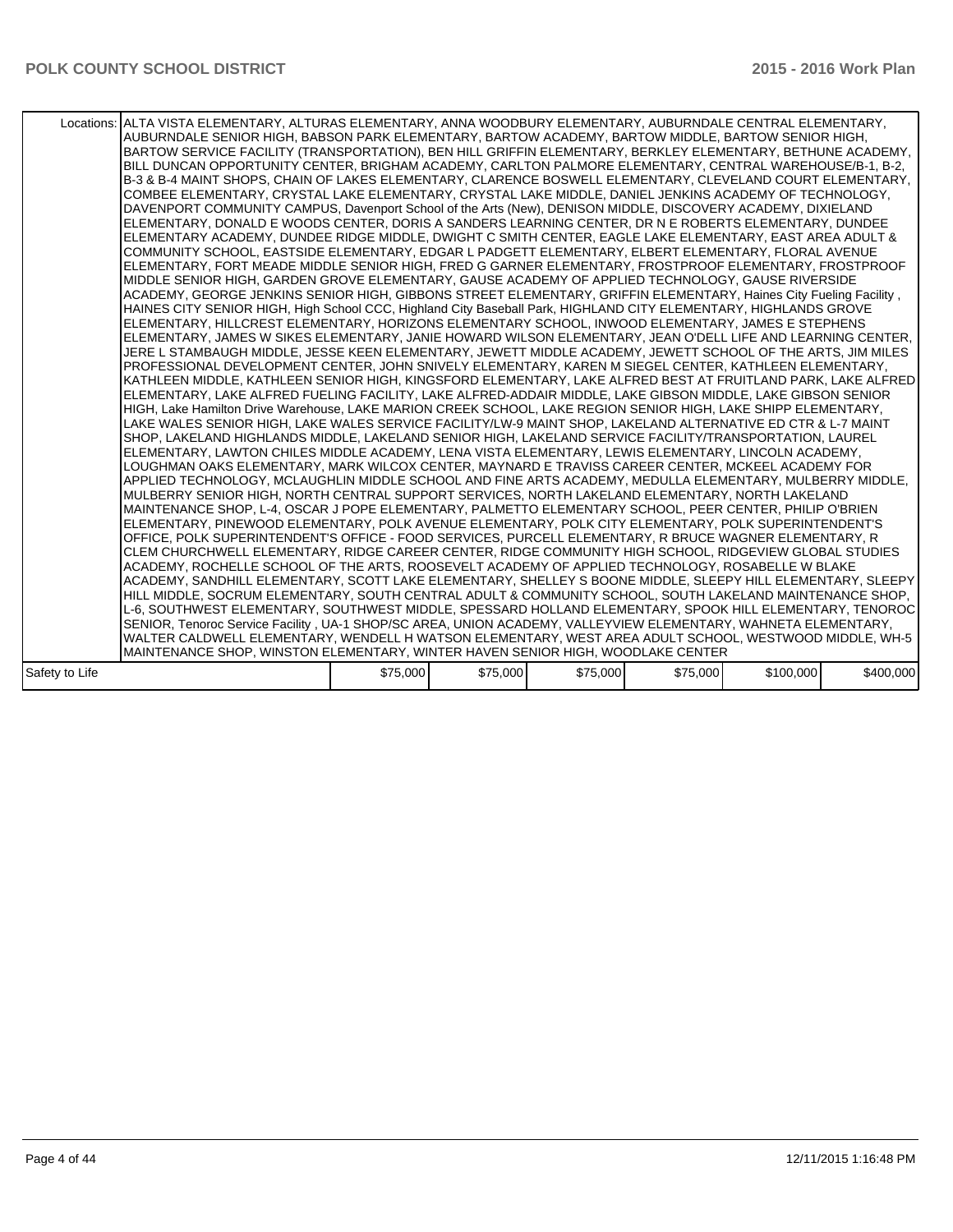|         | Locations: ALTA VISTA ELEMENTARY, ALTURAS ELEMENTARY, ANNA WOODBURY ELEMENTARY, AUBURNDALE CENTRAL ELEMENTARY,<br>AUBURNDALE SENIOR HIGH, BABSON PARK ELEMENTARY, BARTOW ACADEMY, BARTOW MIDDLE, BARTOW SENIOR HIGH,<br>BARTOW SERVICE FACILITY (TRANSPORTATION), BEN HILL GRIFFIN ELEMENTARY, BERKLEY ELEMENTARY, BETHUNE ACADEMY,<br>BILL DUNCAN OPPORTUNITY CENTER, BRIGHAM ACADEMY, CARLTON PALMORE ELEMENTARY, CENTRAL WAREHOUSE/B-1, B-2,<br>B-3 & B-4 MAINT SHOPS, CHAIN OF LAKES ELEMENTARY, CLARENCE BOSWELL ELEMENTARY, CLEVELAND COURT ELEMENTARY,<br>COMBEE ELEMENTARY, CRYSTAL LAKE ELEMENTARY, CRYSTAL LAKE MIDDLE, DANIEL JENKINS ACADEMY OF TECHNOLOGY,<br>DAVENPORT COMMUNITY CAMPUS, Davenport School of the Arts (New), DENISON MIDDLE, DISCOVERY ACADEMY, DIXIELAND<br>ELEMENTARY, DONALD E WOODS CENTER, DORIS A SANDERS LEARNING CENTER, DR N E ROBERTS ELEMENTARY, DUNDEE<br>ELEMENTARY ACADEMY, DUNDEE RIDGE MIDDLE, DWIGHT C SMITH CENTER, EAGLE LAKE ELEMENTARY, EAST AREA ADULT &<br>COMMUNITY SCHOOL, EASTSIDE ELEMENTARY, EDGAR L PADGETT ELEMENTARY, ELBERT ELEMENTARY, FLORAL AVENUE<br>ELEMENTARY, FORT MEADE MIDDLE SENIOR HIGH, FRED G GARNER ELEMENTARY, FROSTPROOF ELEMENTARY, FROSTPROOF<br>MIDDLE SENIOR HIGH, GARDEN GROVE ELEMENTARY, GAUSE ACADEMY OF APPLIED TECHNOLOGY, GAUSE RIVERSIDE<br>ACADEMY, GEORGE JENKINS SENIOR HIGH, GIBBONS STREET ELEMENTARY, GRIFFIN ELEMENTARY, Haines City Fueling Facility,<br>HAINES CITY SENIOR HIGH, High School CCC, Highland City Baseball Park, HIGHLAND CITY ELEMENTARY, HIGHLANDS GROVE<br>ELEMENTARY, HILLCREST ELEMENTARY, HORIZONS ELEMENTARY SCHOOL, INWOOD ELEMENTARY, JAMES E STEPHENS<br>ELEMENTARY, JAMES W SIKES ELEMENTARY, JANIE HOWARD WILSON ELEMENTARY, JEAN O'DELL LIFE AND LEARNING CENTER,<br>JERE L STAMBAUGH MIDDLE, JESSE KEEN ELEMENTARY, JEWETT MIDDLE ACADEMY, JEWETT SCHOOL OF THE ARTS, JIM MILES<br>PROFESSIONAL DEVELOPMENT CENTER, JOHN SNIVELY ELEMENTARY, KAREN M SIEGEL CENTER, KATHLEEN ELEMENTARY,<br>KATHLEEN MIDDLE, KATHLEEN SENIOR HIGH, KINGSFORD ELEMENTARY, LAKE ALFRED BEST AT FRUITLAND PARK, LAKE ALFRED  <br>ELEMENTARY, LAKE ALFRED FUELING FACILITY, LAKE ALFRED-ADDAIR MIDDLE, LAKE GIBSON MIDDLE, LAKE GIBSON SENIOR<br>HIGH, Lake Hamilton Drive Warehouse, LAKE MARION CREEK SCHOOL, LAKE REGION SENIOR HIGH, LAKE SHIPP ELEMENTARY,<br>LAKE WALES SENIOR HIGH, LAKE WALES SERVICE FACILITY/LW-9 MAINT SHOP, LAKELAND ALTERNATIVE ED CTR & L-7 MAINT<br>SHOP, LAKELAND HIGHLANDS MIDDLE, LAKELAND SENIOR HIGH, LAKELAND SERVICE FACILITY/TRANSPORTATION, LAUREL<br>ELEMENTARY, LAWTON CHILES MIDDLE ACADEMY, LENA VISTA ELEMENTARY, LEWIS ELEMENTARY, LINCOLN ACADEMY,<br>LOUGHMAN OAKS ELEMENTARY, MARK WILCOX CENTER, MAYNARD E TRAVISS CAREER CENTER, MCKEEL ACADEMY FOR<br>APPLIED TECHNOLOGY, MCLAUGHLIN MIDDLE SCHOOL AND FINE ARTS ACADEMY, MEDULLA ELEMENTARY, MULBERRY MIDDLE,<br>MULBERRY SENIOR HIGH, NORTH CENTRAL SUPPORT SERVICES, NORTH LAKELAND ELEMENTARY, NORTH LAKELAND<br>MAINTENANCE SHOP, L-4, OSCAR J POPE ELEMENTARY, PALMETTO ELEMENTARY SCHOOL, PEER CENTER, PHILIP O'BRIEN<br>ELEMENTARY, PINEWOOD ELEMENTARY, POLK AVENUE ELEMENTARY, POLK CITY ELEMENTARY, POLK SUPERINTENDENT'S<br>OFFICE, POLK SUPERINTENDENT'S OFFICE - FOOD SERVICES, PURCELL ELEMENTARY, R BRUCE WAGNER ELEMENTARY, R<br>CLEM CHURCHWELL ELEMENTARY, RIDGE CAREER CENTER, RIDGE COMMUNITY HIGH SCHOOL, RIDGEVIEW GLOBAL STUDIES<br>ACADEMY, ROCHELLE SCHOOL OF THE ARTS, ROOSEVELT ACADEMY OF APPLIED TECHNOLOGY, ROSABELLE W BLAKE<br>ACADEMY, SANDHILL ELEMENTARY, SCOTT LAKE ELEMENTARY, SHELLEY S BOONE MIDDLE, SLEEPY HILL ELEMENTARY, SLEEPY  <br>HILL MIDDLE, SOCRUM ELEMENTARY, SOUTH CENTRAL ADULT & COMMUNITY SCHOOL, SOUTH LAKELAND MAINTENANCE SHOP,<br>L-6, SOUTHWEST ELEMENTARY, SOUTHWEST MIDDLE, SPESSARD HOLLAND ELEMENTARY, SPOOK HILL ELEMENTARY, TENOROC<br>SENIOR, Tenoroc Service Facility, UA-1 SHOP/SC AREA, UNION ACADEMY, VALLEYVIEW ELEMENTARY, WAHNETA ELEMENTARY,<br>WALTER CALDWELL ELEMENTARY, WENDELL H WATSON ELEMENTARY, WEST AREA ADULT SCHOOL, WESTWOOD MIDDLE, WH-5 |           |           |           |           |           |             |
|---------|--------------------------------------------------------------------------------------------------------------------------------------------------------------------------------------------------------------------------------------------------------------------------------------------------------------------------------------------------------------------------------------------------------------------------------------------------------------------------------------------------------------------------------------------------------------------------------------------------------------------------------------------------------------------------------------------------------------------------------------------------------------------------------------------------------------------------------------------------------------------------------------------------------------------------------------------------------------------------------------------------------------------------------------------------------------------------------------------------------------------------------------------------------------------------------------------------------------------------------------------------------------------------------------------------------------------------------------------------------------------------------------------------------------------------------------------------------------------------------------------------------------------------------------------------------------------------------------------------------------------------------------------------------------------------------------------------------------------------------------------------------------------------------------------------------------------------------------------------------------------------------------------------------------------------------------------------------------------------------------------------------------------------------------------------------------------------------------------------------------------------------------------------------------------------------------------------------------------------------------------------------------------------------------------------------------------------------------------------------------------------------------------------------------------------------------------------------------------------------------------------------------------------------------------------------------------------------------------------------------------------------------------------------------------------------------------------------------------------------------------------------------------------------------------------------------------------------------------------------------------------------------------------------------------------------------------------------------------------------------------------------------------------------------------------------------------------------------------------------------------------------------------------------------------------------------------------------------------------------------------------------------------------------------------------------------------------------------------------------------------------------------------------------------------------------------------------------------------------------------------------------------------------------------------------------------------------------------------------------------------------------------------------------------------------------------------------------------------------------------------------------------------------------------------------------------------------------------------------------------------------------------------------------------------------------------------------------------------------------------------------------------------------------------------------------------------------------------------------------------------------------------------------|-----------|-----------|-----------|-----------|-----------|-------------|
|         |                                                                                                                                                                                                                                                                                                                                                                                                                                                                                                                                                                                                                                                                                                                                                                                                                                                                                                                                                                                                                                                                                                                                                                                                                                                                                                                                                                                                                                                                                                                                                                                                                                                                                                                                                                                                                                                                                                                                                                                                                                                                                                                                                                                                                                                                                                                                                                                                                                                                                                                                                                                                                                                                                                                                                                                                                                                                                                                                                                                                                                                                                                                                                                                                                                                                                                                                                                                                                                                                                                                                                                                                                                                                                                                                                                                                                                                                                                                                                                                                                                                                                                                                                  |           |           |           |           |           |             |
|         | MAINTENANCE SHOP, WINSTON ELEMENTARY, WINTER HAVEN SENIOR HIGH, WOODLAKE CENTER                                                                                                                                                                                                                                                                                                                                                                                                                                                                                                                                                                                                                                                                                                                                                                                                                                                                                                                                                                                                                                                                                                                                                                                                                                                                                                                                                                                                                                                                                                                                                                                                                                                                                                                                                                                                                                                                                                                                                                                                                                                                                                                                                                                                                                                                                                                                                                                                                                                                                                                                                                                                                                                                                                                                                                                                                                                                                                                                                                                                                                                                                                                                                                                                                                                                                                                                                                                                                                                                                                                                                                                                                                                                                                                                                                                                                                                                                                                                                                                                                                                                  |           |           |           |           |           |             |
| Fencing |                                                                                                                                                                                                                                                                                                                                                                                                                                                                                                                                                                                                                                                                                                                                                                                                                                                                                                                                                                                                                                                                                                                                                                                                                                                                                                                                                                                                                                                                                                                                                                                                                                                                                                                                                                                                                                                                                                                                                                                                                                                                                                                                                                                                                                                                                                                                                                                                                                                                                                                                                                                                                                                                                                                                                                                                                                                                                                                                                                                                                                                                                                                                                                                                                                                                                                                                                                                                                                                                                                                                                                                                                                                                                                                                                                                                                                                                                                                                                                                                                                                                                                                                                  | \$350,000 | \$350,000 | \$350,000 | \$350,000 | \$350,000 | \$1,750,000 |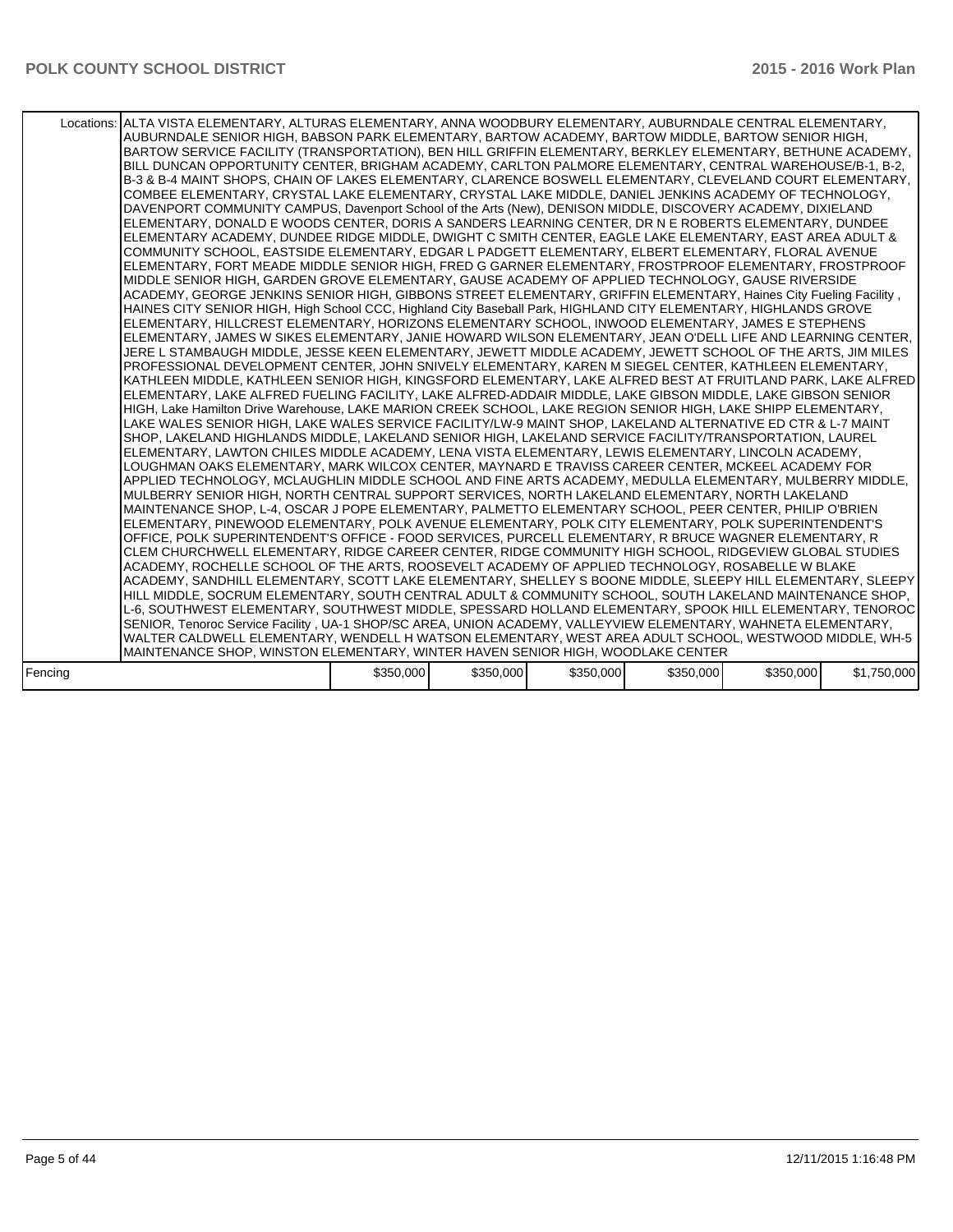|         | Locations: ALTA VISTA ELEMENTARY, ALTURAS ELEMENTARY, ANNA WOODBURY ELEMENTARY, AUBURNDALE CENTRAL ELEMENTARY,<br>AUBURNDALE SENIOR HIGH, BABSON PARK ELEMENTARY, BARTOW ACADEMY, BARTOW MIDDLE, BARTOW SENIOR HIGH,<br>BARTOW SERVICE FACILITY (TRANSPORTATION), BEN HILL GRIFFIN ELEMENTARY, BERKLEY ELEMENTARY, BETHUNE ACADEMY,<br>BILL DUNCAN OPPORTUNITY CENTER, BRIGHAM ACADEMY, CARLTON PALMORE ELEMENTARY, CENTRAL WAREHOUSE/B-1, B-2,<br>B-3 & B-4 MAINT SHOPS, CHAIN OF LAKES ELEMENTARY, CLARENCE BOSWELL ELEMENTARY, CLEVELAND COURT ELEMENTARY,<br>COMBEE ELEMENTARY, CRYSTAL LAKE ELEMENTARY, CRYSTAL LAKE MIDDLE, DANIEL JENKINS ACADEMY OF TECHNOLOGY,<br>DAVENPORT COMMUNITY CAMPUS, Davenport School of the Arts (New), DENISON MIDDLE, DISCOVERY ACADEMY, DIXIELAND<br>ELEMENTARY, DONALD E WOODS CENTER, DORIS A SANDERS LEARNING CENTER, DR N E ROBERTS ELEMENTARY, DUNDEE<br>ELEMENTARY ACADEMY, DUNDEE RIDGE MIDDLE, DWIGHT C SMITH CENTER, EAGLE LAKE ELEMENTARY, EAST AREA ADULT &<br>COMMUNITY SCHOOL, EASTSIDE ELEMENTARY, EDGAR L PADGETT ELEMENTARY, ELBERT ELEMENTARY, FLORAL AVENUE<br>ELEMENTARY, FORT MEADE MIDDLE SENIOR HIGH, FRED G GARNER ELEMENTARY, FROSTPROOF ELEMENTARY, FROSTPROOF<br>MIDDLE SENIOR HIGH, GARDEN GROVE ELEMENTARY, GAUSE ACADEMY OF APPLIED TECHNOLOGY, GAUSE RIVERSIDE<br>ACADEMY, GEORGE JENKINS SENIOR HIGH, GIBBONS STREET ELEMENTARY, GRIFFIN ELEMENTARY, Haines City Fueling Facility,<br>HAINES CITY SENIOR HIGH, High School CCC, Highland City Baseball Park, HIGHLAND CITY ELEMENTARY, HIGHLANDS GROVE<br>ELEMENTARY, HILLCREST ELEMENTARY, HORIZONS ELEMENTARY SCHOOL, INWOOD ELEMENTARY, JAMES E STEPHENS<br>ELEMENTARY, JAMES W SIKES ELEMENTARY, JANIE HOWARD WILSON ELEMENTARY, JEAN O'DELL LIFE AND LEARNING CENTER,<br>JERE L STAMBAUGH MIDDLE, JESSE KEEN ELEMENTARY, JEWETT MIDDLE ACADEMY, JEWETT SCHOOL OF THE ARTS, JIM MILES<br>PROFESSIONAL DEVELOPMENT CENTER, JOHN SNIVELY ELEMENTARY, KAREN M SIEGEL CENTER, KATHLEEN ELEMENTARY,<br>KATHLEEN MIDDLE, KATHLEEN SENIOR HIGH, KINGSFORD ELEMENTARY, LAKE ALFRED BEST AT FRUITLAND PARK, LAKE ALFRED  <br>ELEMENTARY, LAKE ALFRED FUELING FACILITY, LAKE ALFRED-ADDAIR MIDDLE, LAKE GIBSON MIDDLE, LAKE GIBSON SENIOR<br>HIGH, Lake Hamilton Drive Warehouse, LAKE MARION CREEK SCHOOL, LAKE REGION SENIOR HIGH, LAKE SHIPP ELEMENTARY,<br>LAKE WALES SENIOR HIGH, LAKE WALES SERVICE FACILITY/LW-9 MAINT SHOP, LAKELAND ALTERNATIVE ED CTR & L-7 MAINT<br>SHOP, LAKELAND HIGHLANDS MIDDLE, LAKELAND SENIOR HIGH, LAKELAND SERVICE FACILITY/TRANSPORTATION, LAUREL<br>ELEMENTARY, LAWTON CHILES MIDDLE ACADEMY, LENA VISTA ELEMENTARY, LEWIS ELEMENTARY, LINCOLN ACADEMY,<br>LOUGHMAN OAKS ELEMENTARY, MARK WILCOX CENTER, MAYNARD E TRAVISS CAREER CENTER, MCKEEL ACADEMY FOR<br>APPLIED TECHNOLOGY, MCLAUGHLIN MIDDLE SCHOOL AND FINE ARTS ACADEMY, MEDULLA ELEMENTARY, MULBERRY MIDDLE,<br>MULBERRY SENIOR HIGH, NORTH CENTRAL SUPPORT SERVICES, NORTH LAKELAND ELEMENTARY, NORTH LAKELAND<br>MAINTENANCE SHOP, L-4, OSCAR J POPE ELEMENTARY, PALMETTO ELEMENTARY SCHOOL, PEER CENTER, PHILIP O'BRIEN<br>ELEMENTARY, PINEWOOD ELEMENTARY, POLK AVENUE ELEMENTARY, POLK CITY ELEMENTARY, POLK SUPERINTENDENT'S<br>OFFICE, POLK SUPERINTENDENT'S OFFICE - FOOD SERVICES, PURCELL ELEMENTARY, R BRUCE WAGNER ELEMENTARY, R<br>CLEM CHURCHWELL ELEMENTARY, RIDGE CAREER CENTER, RIDGE COMMUNITY HIGH SCHOOL, RIDGEVIEW GLOBAL STUDIES<br>ACADEMY, ROCHELLE SCHOOL OF THE ARTS, ROOSEVELT ACADEMY OF APPLIED TECHNOLOGY, ROSABELLE W BLAKE<br>ACADEMY, SANDHILL ELEMENTARY, SCOTT LAKE ELEMENTARY, SHELLEY S BOONE MIDDLE, SLEEPY HILL ELEMENTARY, SLEEPY  <br>HILL MIDDLE, SOCRUM ELEMENTARY, SOUTH CENTRAL ADULT & COMMUNITY SCHOOL, SOUTH LAKELAND MAINTENANCE SHOP,<br>L-6, SOUTHWEST ELEMENTARY, SOUTHWEST MIDDLE, SPESSARD HOLLAND ELEMENTARY, SPOOK HILL ELEMENTARY, TENOROC<br>SENIOR, Tenoroc Service Facility, UA-1 SHOP/SC AREA, UNION ACADEMY, VALLEYVIEW ELEMENTARY, WAHNETA ELEMENTARY,<br>WALTER CALDWELL ELEMENTARY, WENDELL H WATSON ELEMENTARY, WEST AREA ADULT SCHOOL, WESTWOOD MIDDLE, WH-5 |           |           |           |           |           |             |
|---------|--------------------------------------------------------------------------------------------------------------------------------------------------------------------------------------------------------------------------------------------------------------------------------------------------------------------------------------------------------------------------------------------------------------------------------------------------------------------------------------------------------------------------------------------------------------------------------------------------------------------------------------------------------------------------------------------------------------------------------------------------------------------------------------------------------------------------------------------------------------------------------------------------------------------------------------------------------------------------------------------------------------------------------------------------------------------------------------------------------------------------------------------------------------------------------------------------------------------------------------------------------------------------------------------------------------------------------------------------------------------------------------------------------------------------------------------------------------------------------------------------------------------------------------------------------------------------------------------------------------------------------------------------------------------------------------------------------------------------------------------------------------------------------------------------------------------------------------------------------------------------------------------------------------------------------------------------------------------------------------------------------------------------------------------------------------------------------------------------------------------------------------------------------------------------------------------------------------------------------------------------------------------------------------------------------------------------------------------------------------------------------------------------------------------------------------------------------------------------------------------------------------------------------------------------------------------------------------------------------------------------------------------------------------------------------------------------------------------------------------------------------------------------------------------------------------------------------------------------------------------------------------------------------------------------------------------------------------------------------------------------------------------------------------------------------------------------------------------------------------------------------------------------------------------------------------------------------------------------------------------------------------------------------------------------------------------------------------------------------------------------------------------------------------------------------------------------------------------------------------------------------------------------------------------------------------------------------------------------------------------------------------------------------------------------------------------------------------------------------------------------------------------------------------------------------------------------------------------------------------------------------------------------------------------------------------------------------------------------------------------------------------------------------------------------------------------------------------------------------------------------------------------------|-----------|-----------|-----------|-----------|-----------|-------------|
|         |                                                                                                                                                                                                                                                                                                                                                                                                                                                                                                                                                                                                                                                                                                                                                                                                                                                                                                                                                                                                                                                                                                                                                                                                                                                                                                                                                                                                                                                                                                                                                                                                                                                                                                                                                                                                                                                                                                                                                                                                                                                                                                                                                                                                                                                                                                                                                                                                                                                                                                                                                                                                                                                                                                                                                                                                                                                                                                                                                                                                                                                                                                                                                                                                                                                                                                                                                                                                                                                                                                                                                                                                                                                                                                                                                                                                                                                                                                                                                                                                                                                                                                                                                  |           |           |           |           |           |             |
|         | MAINTENANCE SHOP, WINSTON ELEMENTARY, WINTER HAVEN SENIOR HIGH, WOODLAKE CENTER                                                                                                                                                                                                                                                                                                                                                                                                                                                                                                                                                                                                                                                                                                                                                                                                                                                                                                                                                                                                                                                                                                                                                                                                                                                                                                                                                                                                                                                                                                                                                                                                                                                                                                                                                                                                                                                                                                                                                                                                                                                                                                                                                                                                                                                                                                                                                                                                                                                                                                                                                                                                                                                                                                                                                                                                                                                                                                                                                                                                                                                                                                                                                                                                                                                                                                                                                                                                                                                                                                                                                                                                                                                                                                                                                                                                                                                                                                                                                                                                                                                                  |           |           |           |           |           |             |
| Parking |                                                                                                                                                                                                                                                                                                                                                                                                                                                                                                                                                                                                                                                                                                                                                                                                                                                                                                                                                                                                                                                                                                                                                                                                                                                                                                                                                                                                                                                                                                                                                                                                                                                                                                                                                                                                                                                                                                                                                                                                                                                                                                                                                                                                                                                                                                                                                                                                                                                                                                                                                                                                                                                                                                                                                                                                                                                                                                                                                                                                                                                                                                                                                                                                                                                                                                                                                                                                                                                                                                                                                                                                                                                                                                                                                                                                                                                                                                                                                                                                                                                                                                                                                  | \$150,000 | \$175,000 | \$300,000 | \$350,000 | \$350,000 | \$1,325,000 |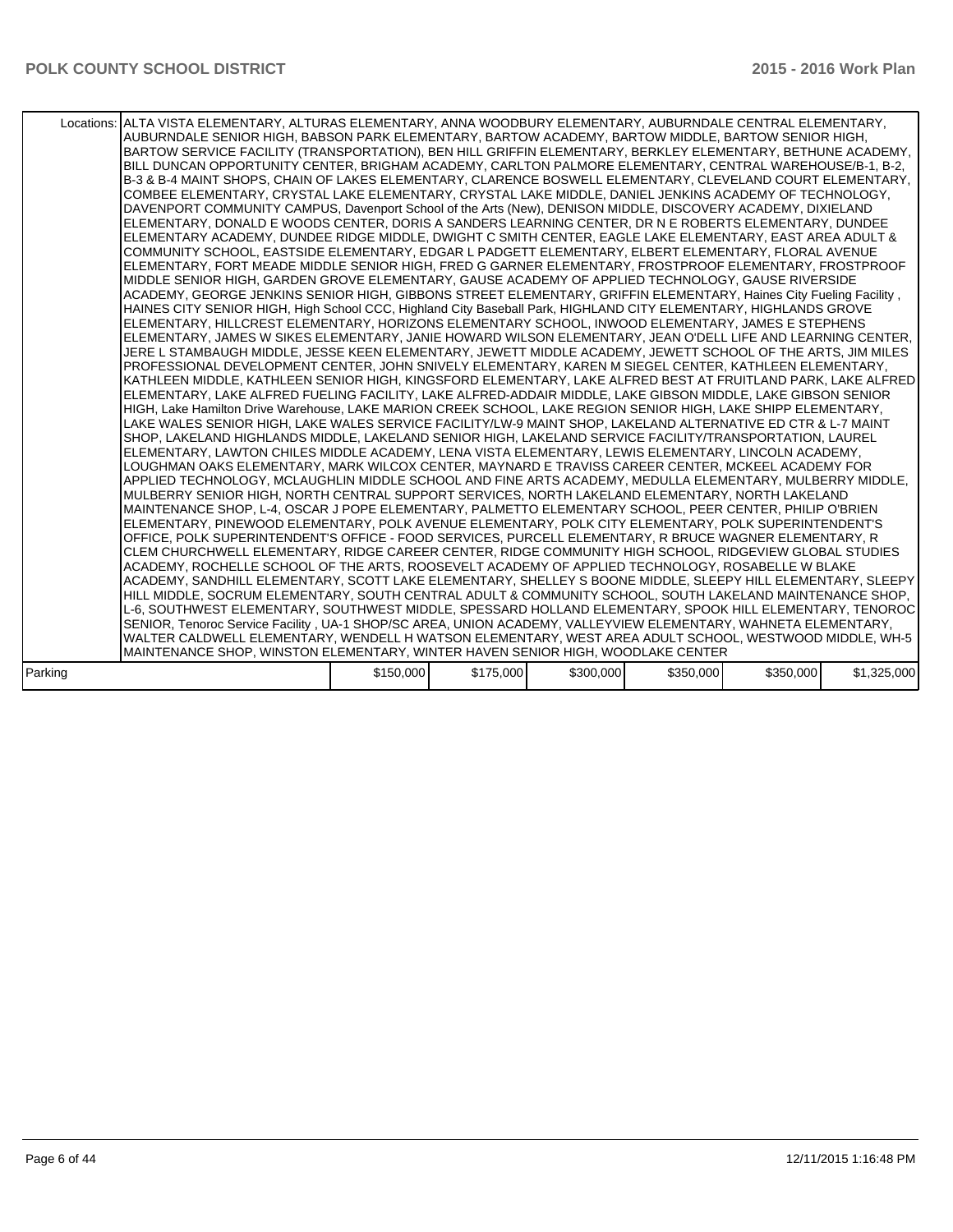| Locations: ALTA VISTA ELEMENTARY, ALTURAS ELEMENTARY, ANNA WOODBURY ELEMENTARY, AUBURNDALE CENTRAL ELEMENTARY,<br>AUBURNDALE SENIOR HIGH, BABSON PARK ELEMENTARY, BARTOW ACADEMY, BARTOW MIDDLE, BARTOW SENIOR HIGH,<br>BARTOW SERVICE FACILITY (TRANSPORTATION), BEN HILL GRIFFIN ELEMENTARY, BERKLEY ELEMENTARY, BETHUNE ACADEMY,<br>BILL DUNCAN OPPORTUNITY CENTER, BRIGHAM ACADEMY, CARLTON PALMORE ELEMENTARY, CENTRAL WAREHOUSE/B-1, B-2,<br>B-3 & B-4 MAINT SHOPS, CHAIN OF LAKES ELEMENTARY, CLARENCE BOSWELL ELEMENTARY, CLEVELAND COURT ELEMENTARY,<br>COMBEE ELEMENTARY, CRYSTAL LAKE ELEMENTARY, CRYSTAL LAKE MIDDLE, DANIEL JENKINS ACADEMY OF TECHNOLOGY,<br>DAVENPORT COMMUNITY CAMPUS, Davenport School of the Arts (New), DENISON MIDDLE, DISCOVERY ACADEMY, DIXIELAND<br>ELEMENTARY, DONALD E WOODS CENTER, DORIS A SANDERS LEARNING CENTER, DR N E ROBERTS ELEMENTARY, DUNDEE<br>ELEMENTARY ACADEMY, DUNDEE RIDGE MIDDLE, DWIGHT C SMITH CENTER, EAGLE LAKE ELEMENTARY, EAST AREA ADULT &<br>COMMUNITY SCHOOL, EASTSIDE ELEMENTARY, EDGAR L PADGETT ELEMENTARY, ELBERT ELEMENTARY, FLORAL AVENUE<br>ELEMENTARY, FORT MEADE MIDDLE SENIOR HIGH, FRED G GARNER ELEMENTARY, FROSTPROOF ELEMENTARY, FROSTPROOF<br>MIDDLE SENIOR HIGH, GARDEN GROVE ELEMENTARY, GAUSE ACADEMY OF APPLIED TECHNOLOGY, GAUSE RIVERSIDE<br>ACADEMY, GEORGE JENKINS SENIOR HIGH, GIBBONS STREET ELEMENTARY, GRIFFIN ELEMENTARY, Haines City Fueling Facility,<br>HAINES CITY SENIOR HIGH, High School CCC, Highland City Baseball Park, HIGHLAND CITY ELEMENTARY, HIGHLANDS GROVE<br>ELEMENTARY, HILLCREST ELEMENTARY, HORIZONS ELEMENTARY SCHOOL, INWOOD ELEMENTARY, JAMES E STEPHENS<br>IELEMENTARY, JAMES W SIKES ELEMENTARY, JANIE HOWARD WILSON ELEMENTARY, JEAN O'DELL LIFE AND LEARNING CENTER,<br>JERE L STAMBAUGH MIDDLE, JESSE KEEN ELEMENTARY, JEWETT MIDDLE ACADEMY, JEWETT SCHOOL OF THE ARTS, JIM MILES<br>PROFESSIONAL DEVELOPMENT CENTER. JOHN SNIVELY ELEMENTARY. KAREN M SIEGEL CENTER. KATHLEEN ELEMENTARY.<br>KATHLEEN MIDDLE, KATHLEEN SENIOR HIGH, KINGSFORD ELEMENTARY, LAKE ALFRED BEST AT FRUITLAND PARK, LAKE ALFRED  <br>ELEMENTARY, LAKE ALFRED FUELING FACILITY, LAKE ALFRED-ADDAIR MIDDLE, LAKE GIBSON MIDDLE, LAKE GIBSON SENIOR<br>HIGH, Lake Hamilton Drive Warehouse, LAKE MARION CREEK SCHOOL, LAKE REGION SENIOR HIGH, LAKE SHIPP ELEMENTARY,<br>LAKE WALES SENIOR HIGH, LAKE WALES SERVICE FACILITY/LW-9 MAINT SHOP, LAKELAND ALTERNATIVE ED CTR & L-7 MAINT<br>SHOP, LAKELAND HIGHLANDS MIDDLE, LAKELAND SENIOR HIGH, LAKELAND SERVICE FACILITY/TRANSPORTATION, LAUREL<br>ELEMENTARY, LAWTON CHILES MIDDLE ACADEMY, LENA VISTA ELEMENTARY, LEWIS ELEMENTARY, LINCOLN ACADEMY,<br>LOUGHMAN OAKS ELEMENTARY, MARK WILCOX CENTER, MAYNARD E TRAVISS CAREER CENTER, MCKEEL ACADEMY FOR<br>APPLIED TECHNOLOGY, MCLAUGHLIN MIDDLE SCHOOL AND FINE ARTS ACADEMY, MEDULLA ELEMENTARY, MULBERRY MIDDLE,<br>MULBERRY SENIOR HIGH, NORTH CENTRAL SUPPORT SERVICES, NORTH LAKELAND ELEMENTARY, NORTH LAKELAND<br>MAINTENANCE SHOP, L-4, OSCAR J POPE ELEMENTARY, PALMETTO ELEMENTARY SCHOOL, PEER CENTER, PHILIP O'BRIEN<br>ELEMENTARY, PINEWOOD ELEMENTARY, POLK AVENUE ELEMENTARY, POLK CITY ELEMENTARY, POLK SUPERINTENDENT'S<br>OFFICE, POLK SUPERINTENDENT'S OFFICE - FOOD SERVICES, PURCELL ELEMENTARY, R BRUCE WAGNER ELEMENTARY, R<br>CLEM CHURCHWELL ELEMENTARY, RIDGE CAREER CENTER, RIDGE COMMUNITY HIGH SCHOOL, RIDGEVIEW GLOBAL STUDIES<br>ACADEMY, ROCHELLE SCHOOL OF THE ARTS, ROOSEVELT ACADEMY OF APPLIED TECHNOLOGY, ROSABELLE W BLAKE<br>ACADEMY, SANDHILL ELEMENTARY, SCOTT LAKE ELEMENTARY, SHELLEY S BOONE MIDDLE, SLEEPY HILL ELEMENTARY, SLEEPY  <br>HILL MIDDLE, SOCRUM ELEMENTARY, SOUTH CENTRAL ADULT & COMMUNITY SCHOOL, SOUTH LAKELAND MAINTENANCE SHOP,<br>L-6, SOUTHWEST ELEMENTARY, SOUTHWEST MIDDLE, SPESSARD HOLLAND ELEMENTARY, SPOOK HILL ELEMENTARY, TENOROC<br>SENIOR, Tenoroc Service Facility, UA-1 SHOP/SC AREA, UNION ACADEMY, VALLEYVIEW ELEMENTARY, WAHNETA ELEMENTARY,<br>WALTER CALDWELL ELEMENTARY, WENDELL H WATSON ELEMENTARY, WEST AREA ADULT SCHOOL, WESTWOOD MIDDLE, WH-5 |           |           |           |           |           |             |
|---------------------------------------------------------------------------------------------------------------------------------------------------------------------------------------------------------------------------------------------------------------------------------------------------------------------------------------------------------------------------------------------------------------------------------------------------------------------------------------------------------------------------------------------------------------------------------------------------------------------------------------------------------------------------------------------------------------------------------------------------------------------------------------------------------------------------------------------------------------------------------------------------------------------------------------------------------------------------------------------------------------------------------------------------------------------------------------------------------------------------------------------------------------------------------------------------------------------------------------------------------------------------------------------------------------------------------------------------------------------------------------------------------------------------------------------------------------------------------------------------------------------------------------------------------------------------------------------------------------------------------------------------------------------------------------------------------------------------------------------------------------------------------------------------------------------------------------------------------------------------------------------------------------------------------------------------------------------------------------------------------------------------------------------------------------------------------------------------------------------------------------------------------------------------------------------------------------------------------------------------------------------------------------------------------------------------------------------------------------------------------------------------------------------------------------------------------------------------------------------------------------------------------------------------------------------------------------------------------------------------------------------------------------------------------------------------------------------------------------------------------------------------------------------------------------------------------------------------------------------------------------------------------------------------------------------------------------------------------------------------------------------------------------------------------------------------------------------------------------------------------------------------------------------------------------------------------------------------------------------------------------------------------------------------------------------------------------------------------------------------------------------------------------------------------------------------------------------------------------------------------------------------------------------------------------------------------------------------------------------------------------------------------------------------------------------------------------------------------------------------------------------------------------------------------------------------------------------------------------------------------------------------------------------------------------------------------------------------------------------------------------------------------------------------------------------------------------------------------------------------------------------------|-----------|-----------|-----------|-----------|-----------|-------------|
| MAINTENANCE SHOP, WINSTON ELEMENTARY, WINTER HAVEN SENIOR HIGH, WOODLAKE CENTER                                                                                                                                                                                                                                                                                                                                                                                                                                                                                                                                                                                                                                                                                                                                                                                                                                                                                                                                                                                                                                                                                                                                                                                                                                                                                                                                                                                                                                                                                                                                                                                                                                                                                                                                                                                                                                                                                                                                                                                                                                                                                                                                                                                                                                                                                                                                                                                                                                                                                                                                                                                                                                                                                                                                                                                                                                                                                                                                                                                                                                                                                                                                                                                                                                                                                                                                                                                                                                                                                                                                                                                                                                                                                                                                                                                                                                                                                                                                                                                                                                                                   |           |           |           |           |           |             |
|                                                                                                                                                                                                                                                                                                                                                                                                                                                                                                                                                                                                                                                                                                                                                                                                                                                                                                                                                                                                                                                                                                                                                                                                                                                                                                                                                                                                                                                                                                                                                                                                                                                                                                                                                                                                                                                                                                                                                                                                                                                                                                                                                                                                                                                                                                                                                                                                                                                                                                                                                                                                                                                                                                                                                                                                                                                                                                                                                                                                                                                                                                                                                                                                                                                                                                                                                                                                                                                                                                                                                                                                                                                                                                                                                                                                                                                                                                                                                                                                                                                                                                                                                   |           |           |           |           |           |             |
| Electrical                                                                                                                                                                                                                                                                                                                                                                                                                                                                                                                                                                                                                                                                                                                                                                                                                                                                                                                                                                                                                                                                                                                                                                                                                                                                                                                                                                                                                                                                                                                                                                                                                                                                                                                                                                                                                                                                                                                                                                                                                                                                                                                                                                                                                                                                                                                                                                                                                                                                                                                                                                                                                                                                                                                                                                                                                                                                                                                                                                                                                                                                                                                                                                                                                                                                                                                                                                                                                                                                                                                                                                                                                                                                                                                                                                                                                                                                                                                                                                                                                                                                                                                                        | \$400,000 | \$400,000 | \$500,000 | \$500,000 | \$500,000 | \$2,300,000 |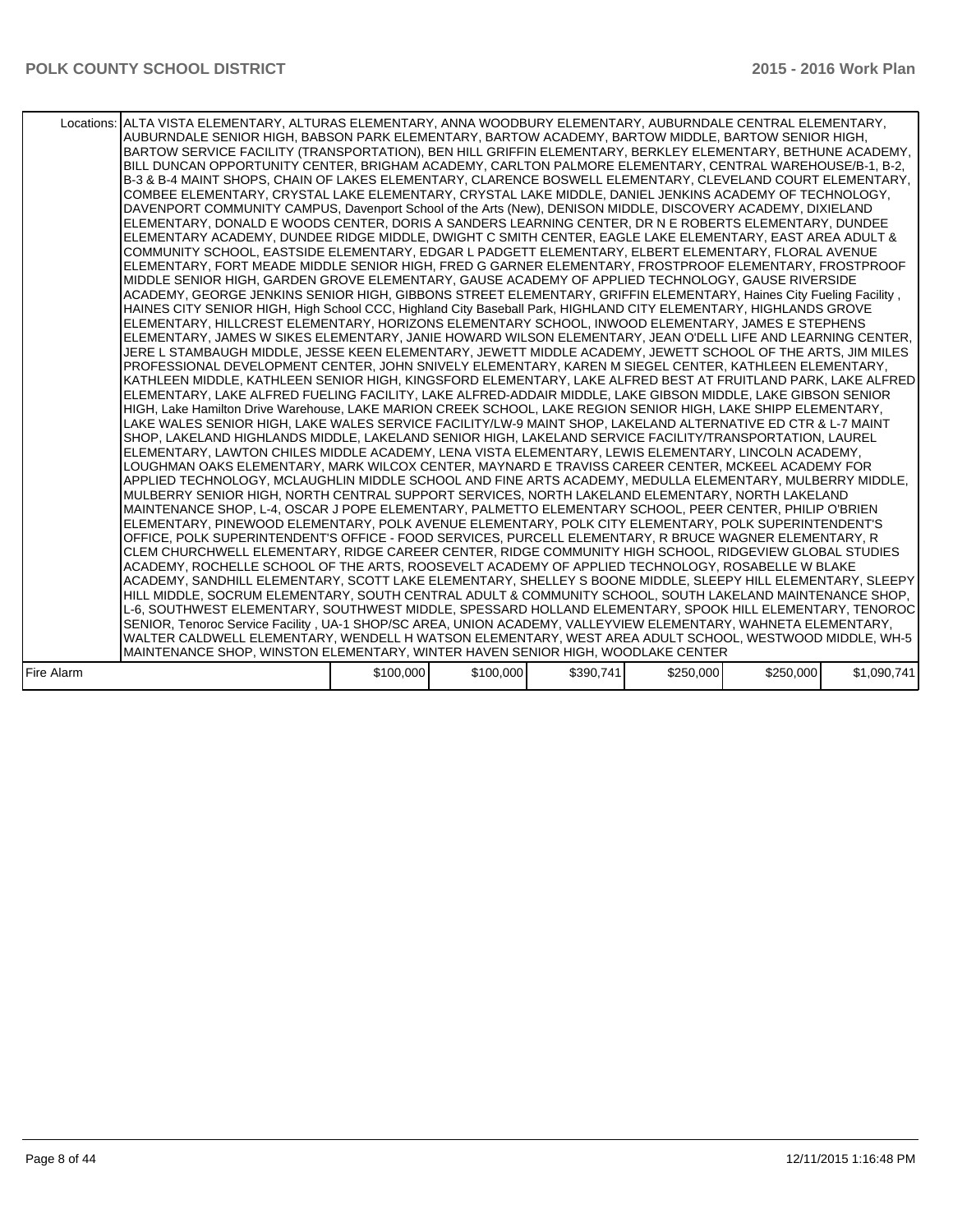|                           | Locations: ALTA VISTA ELEMENTARY, ALTURAS ELEMENTARY, ANNA WOODBURY ELEMENTARY, AUBURNDALE CENTRAL ELEMENTARY,<br>AUBURNDALE SENIOR HIGH, BABSON PARK ELEMENTARY, BARTOW ACADEMY, BARTOW MIDDLE, BARTOW SENIOR HIGH,<br>BARTOW SERVICE FACILITY (TRANSPORTATION), BEN HILL GRIFFIN ELEMENTARY, BERKLEY ELEMENTARY, BETHUNE ACADEMY,<br>BILL DUNCAN OPPORTUNITY CENTER, BRIGHAM ACADEMY, CARLTON PALMORE ELEMENTARY, CENTRAL WAREHOUSE/B-1, B-2,<br>B-3 & B-4 MAINT SHOPS, CHAIN OF LAKES ELEMENTARY, CLARENCE BOSWELL ELEMENTARY, CLEVELAND COURT ELEMENTARY,<br>COMBEE ELEMENTARY, CRYSTAL LAKE ELEMENTARY, CRYSTAL LAKE MIDDLE, DANIEL JENKINS ACADEMY OF TECHNOLOGY,<br>DAVENPORT COMMUNITY CAMPUS, Davenport School of the Arts (New), DENISON MIDDLE, DISCOVERY ACADEMY, DIXIELAND<br>ELEMENTARY, DONALD E WOODS CENTER, DORIS A SANDERS LEARNING CENTER, DR N E ROBERTS ELEMENTARY, DUNDEE<br>ELEMENTARY ACADEMY, DUNDEE RIDGE MIDDLE, DWIGHT C SMITH CENTER, EAGLE LAKE ELEMENTARY, EAST AREA ADULT &<br>COMMUNITY SCHOOL, EASTSIDE ELEMENTARY, EDGAR L PADGETT ELEMENTARY, ELBERT ELEMENTARY, FLORAL AVENUE<br>ELEMENTARY, FORT MEADE MIDDLE SENIOR HIGH, FRED G GARNER ELEMENTARY, FROSTPROOF ELEMENTARY, FROSTPROOF<br>MIDDLE SENIOR HIGH, GARDEN GROVE ELEMENTARY, GAUSE ACADEMY OF APPLIED TECHNOLOGY, GAUSE RIVERSIDE<br>ACADEMY, GEORGE JENKINS SENIOR HIGH, GIBBONS STREET ELEMENTARY, GRIFFIN ELEMENTARY, Haines City Fueling Facility,<br>HAINES CITY SENIOR HIGH, High School CCC, Highland City Baseball Park, HIGHLAND CITY ELEMENTARY, HIGHLANDS GROVE<br>ELEMENTARY, HILLCREST ELEMENTARY, HORIZONS ELEMENTARY SCHOOL, INWOOD ELEMENTARY, JAMES E STEPHENS<br>ELEMENTARY, JAMES W SIKES ELEMENTARY, JANIE HOWARD WILSON ELEMENTARY, JEAN O'DELL LIFE AND LEARNING CENTER,<br>JERE L STAMBAUGH MIDDLE, JESSE KEEN ELEMENTARY, JEWETT MIDDLE ACADEMY, JEWETT SCHOOL OF THE ARTS, JIM MILES<br>PROFESSIONAL DEVELOPMENT CENTER, JOHN SNIVELY ELEMENTARY, KAREN M SIEGEL CENTER, KATHLEEN ELEMENTARY,<br>KATHLEEN MIDDLE. KATHLEEN SENIOR HIGH. KINGSFORD ELEMENTARY. LAKE ALFRED BEST AT FRUITLAND PARK. LAKE ALFRED I<br>ELEMENTARY, LAKE ALFRED FUELING FACILITY, LAKE ALFRED-ADDAIR MIDDLE, LAKE GIBSON MIDDLE, LAKE GIBSON SENIOR<br>HIGH, Lake Hamilton Drive Warehouse, LAKE MARION CREEK SCHOOL, LAKE REGION SENIOR HIGH, LAKE SHIPP ELEMENTARY,<br>LAKE WALES SENIOR HIGH, LAKE WALES SERVICE FACILITY/LW-9 MAINT SHOP, LAKELAND ALTERNATIVE ED CTR & L-7 MAINT<br>SHOP, LAKELAND HIGHLANDS MIDDLE, LAKELAND SENIOR HIGH, LAKELAND SERVICE FACILITY/TRANSPORTATION, LAUREL<br>ELEMENTARY, LAWTON CHILES MIDDLE ACADEMY, LENA VISTA ELEMENTARY, LEWIS ELEMENTARY, LINCOLN ACADEMY,<br>LOUGHMAN OAKS ELEMENTARY, MARK WILCOX CENTER, MAYNARD E TRAVISS CAREER CENTER, MCKEEL ACADEMY FOR<br>APPLIED TECHNOLOGY, MCLAUGHLIN MIDDLE SCHOOL AND FINE ARTS ACADEMY, MEDULLA ELEMENTARY, MULBERRY MIDDLE,<br>MULBERRY SENIOR HIGH, NORTH CENTRAL SUPPORT SERVICES, NORTH LAKELAND ELEMENTARY, NORTH LAKELAND<br>MAINTENANCE SHOP, L-4, OSCAR J POPE ELEMENTARY, PALMETTO ELEMENTARY SCHOOL, PEER CENTER, PHILIP O'BRIEN<br>ELEMENTARY, PINEWOOD ELEMENTARY, POLK AVENUE ELEMENTARY, POLK CITY ELEMENTARY, POLK SUPERINTENDENT'S<br>OFFICE. POLK SUPERINTENDENT'S OFFICE - FOOD SERVICES. PURCELL ELEMENTARY. R BRUCE WAGNER ELEMENTARY. R<br>CLEM CHURCHWELL ELEMENTARY, RIDGE CAREER CENTER, RIDGE COMMUNITY HIGH SCHOOL, RIDGEVIEW GLOBAL STUDIES<br>ACADEMY. ROCHELLE SCHOOL OF THE ARTS. ROOSEVELT ACADEMY OF APPLIED TECHNOLOGY. ROSABELLE W BLAKE<br>ACADEMY, SANDHILL ELEMENTARY, SCOTT LAKE ELEMENTARY, SHELLEY S BOONE MIDDLE, SLEEPY HILL ELEMENTARY, SLEEPY  <br>HILL MIDDLE, SOCRUM ELEMENTARY, SOUTH CENTRAL ADULT & COMMUNITY SCHOOL, SOUTH LAKELAND MAINTENANCE SHOP,<br>L-6, SOUTHWEST ELEMENTARY, SOUTHWEST MIDDLE, SPESSARD HOLLAND ELEMENTARY, SPOOK HILL ELEMENTARY, TENOROC<br>SENIOR, Tenoroc Service Facility, UA-1 SHOP/SC AREA, UNION ACADEMY, VALLEYVIEW ELEMENTARY, WAHNETA ELEMENTARY,<br>WALTER CALDWELL ELEMENTARY, WENDELL H WATSON ELEMENTARY, WEST AREA ADULT SCHOOL, WESTWOOD MIDDLE, WH-5 |          |          |           |           |           |           |
|---------------------------|--------------------------------------------------------------------------------------------------------------------------------------------------------------------------------------------------------------------------------------------------------------------------------------------------------------------------------------------------------------------------------------------------------------------------------------------------------------------------------------------------------------------------------------------------------------------------------------------------------------------------------------------------------------------------------------------------------------------------------------------------------------------------------------------------------------------------------------------------------------------------------------------------------------------------------------------------------------------------------------------------------------------------------------------------------------------------------------------------------------------------------------------------------------------------------------------------------------------------------------------------------------------------------------------------------------------------------------------------------------------------------------------------------------------------------------------------------------------------------------------------------------------------------------------------------------------------------------------------------------------------------------------------------------------------------------------------------------------------------------------------------------------------------------------------------------------------------------------------------------------------------------------------------------------------------------------------------------------------------------------------------------------------------------------------------------------------------------------------------------------------------------------------------------------------------------------------------------------------------------------------------------------------------------------------------------------------------------------------------------------------------------------------------------------------------------------------------------------------------------------------------------------------------------------------------------------------------------------------------------------------------------------------------------------------------------------------------------------------------------------------------------------------------------------------------------------------------------------------------------------------------------------------------------------------------------------------------------------------------------------------------------------------------------------------------------------------------------------------------------------------------------------------------------------------------------------------------------------------------------------------------------------------------------------------------------------------------------------------------------------------------------------------------------------------------------------------------------------------------------------------------------------------------------------------------------------------------------------------------------------------------------------------------------------------------------------------------------------------------------------------------------------------------------------------------------------------------------------------------------------------------------------------------------------------------------------------------------------------------------------------------------------------------------------------------------------------------------------------------------------------------------------------|----------|----------|-----------|-----------|-----------|-----------|
|                           | MAINTENANCE SHOP, WINSTON ELEMENTARY, WINTER HAVEN SENIOR HIGH, WOODLAKE CENTER                                                                                                                                                                                                                                                                                                                                                                                                                                                                                                                                                                                                                                                                                                                                                                                                                                                                                                                                                                                                                                                                                                                                                                                                                                                                                                                                                                                                                                                                                                                                                                                                                                                                                                                                                                                                                                                                                                                                                                                                                                                                                                                                                                                                                                                                                                                                                                                                                                                                                                                                                                                                                                                                                                                                                                                                                                                                                                                                                                                                                                                                                                                                                                                                                                                                                                                                                                                                                                                                                                                                                                                                                                                                                                                                                                                                                                                                                                                                                                                                                                                                  |          |          |           |           |           |           |
|                           |                                                                                                                                                                                                                                                                                                                                                                                                                                                                                                                                                                                                                                                                                                                                                                                                                                                                                                                                                                                                                                                                                                                                                                                                                                                                                                                                                                                                                                                                                                                                                                                                                                                                                                                                                                                                                                                                                                                                                                                                                                                                                                                                                                                                                                                                                                                                                                                                                                                                                                                                                                                                                                                                                                                                                                                                                                                                                                                                                                                                                                                                                                                                                                                                                                                                                                                                                                                                                                                                                                                                                                                                                                                                                                                                                                                                                                                                                                                                                                                                                                                                                                                                                  |          |          |           |           |           |           |
| Telephone/Intercom System |                                                                                                                                                                                                                                                                                                                                                                                                                                                                                                                                                                                                                                                                                                                                                                                                                                                                                                                                                                                                                                                                                                                                                                                                                                                                                                                                                                                                                                                                                                                                                                                                                                                                                                                                                                                                                                                                                                                                                                                                                                                                                                                                                                                                                                                                                                                                                                                                                                                                                                                                                                                                                                                                                                                                                                                                                                                                                                                                                                                                                                                                                                                                                                                                                                                                                                                                                                                                                                                                                                                                                                                                                                                                                                                                                                                                                                                                                                                                                                                                                                                                                                                                                  | \$75,000 | \$75,000 | \$100,000 | \$100,000 | \$100,000 | \$450,000 |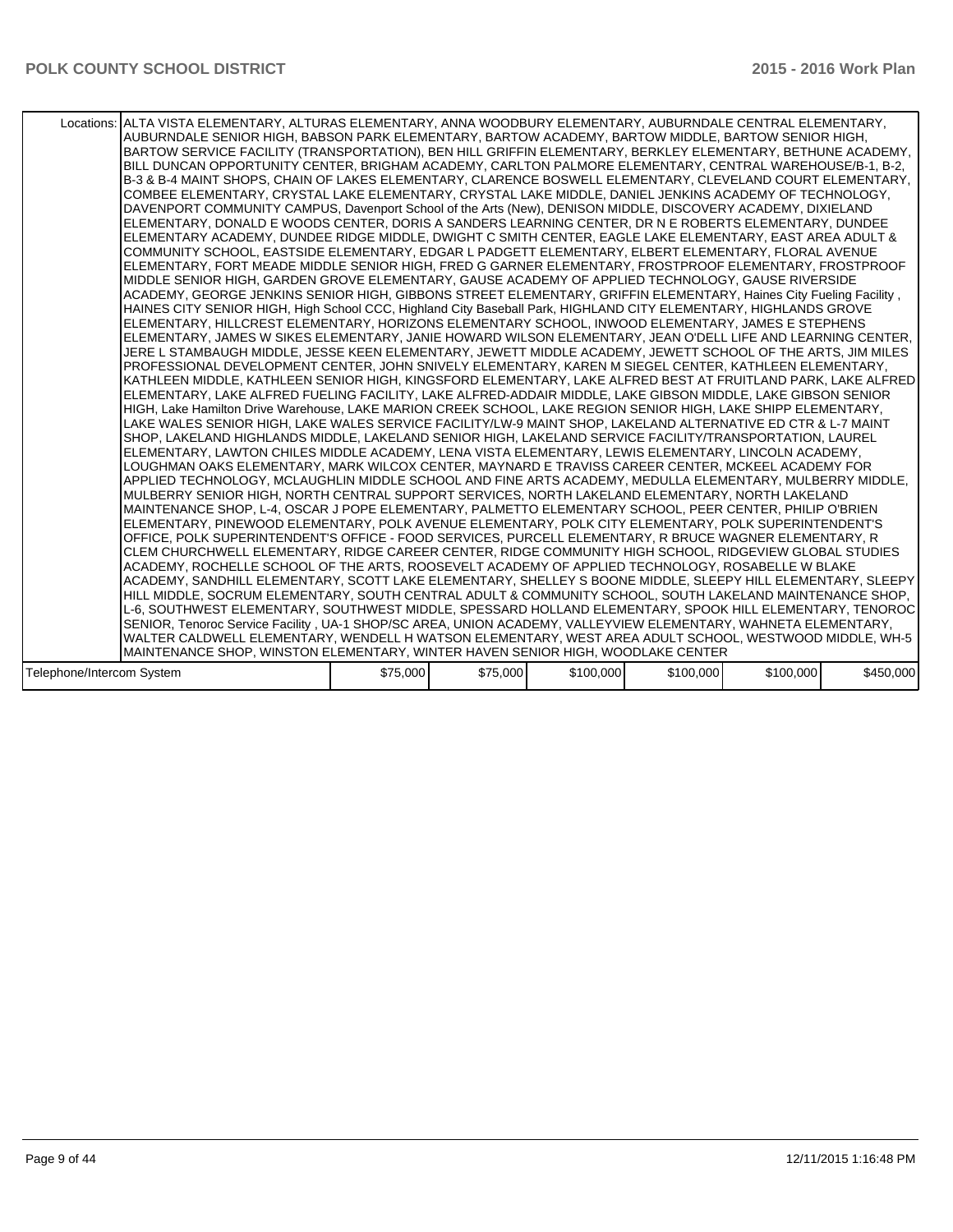| Locations: ALTA VISTA ELEMENTARY, ALTURAS ELEMENTARY, ANNA WOODBURY ELEMENTARY, AUBURNDALE CENTRAL ELEMENTARY,<br>AUBURNDALE SENIOR HIGH, BABSON PARK ELEMENTARY, BARTOW ACADEMY, BARTOW MIDDLE, BARTOW SENIOR HIGH,<br>BARTOW SERVICE FACILITY (TRANSPORTATION), BEN HILL GRIFFIN ELEMENTARY, BERKLEY ELEMENTARY, BETHUNE ACADEMY,<br>BILL DUNCAN OPPORTUNITY CENTER, BRIGHAM ACADEMY, CARLTON PALMORE ELEMENTARY, CENTRAL WAREHOUSE/B-1, B-2,<br>B-3 & B-4 MAINT SHOPS, CHAIN OF LAKES ELEMENTARY, CLARENCE BOSWELL ELEMENTARY, CLEVELAND COURT ELEMENTARY,<br>COMBEE ELEMENTARY, CRYSTAL LAKE ELEMENTARY, CRYSTAL LAKE MIDDLE, DANIEL JENKINS ACADEMY OF TECHNOLOGY,<br>DAVENPORT COMMUNITY CAMPUS, Davenport School of the Arts (New), DENISON MIDDLE, DISCOVERY ACADEMY, DIXIELAND<br>ELEMENTARY, DONALD E WOODS CENTER, DORIS A SANDERS LEARNING CENTER, DR N E ROBERTS ELEMENTARY, DUNDEE<br>ELEMENTARY ACADEMY, DUNDEE RIDGE MIDDLE, DWIGHT C SMITH CENTER, EAGLE LAKE ELEMENTARY, EAST AREA ADULT &<br>COMMUNITY SCHOOL, EASTSIDE ELEMENTARY, EDGAR L PADGETT ELEMENTARY, ELBERT ELEMENTARY, FLORAL AVENUE<br>ELEMENTARY, FORT MEADE MIDDLE SENIOR HIGH, FRED G GARNER ELEMENTARY, FROSTPROOF ELEMENTARY, FROSTPROOF<br>MIDDLE SENIOR HIGH, GARDEN GROVE ELEMENTARY, GAUSE ACADEMY OF APPLIED TECHNOLOGY, GAUSE RIVERSIDE<br>ACADEMY, GEORGE JENKINS SENIOR HIGH, GIBBONS STREET ELEMENTARY, GRIFFIN ELEMENTARY, Haines City Fueling Facility,<br>HAINES CITY SENIOR HIGH, High School CCC, Highland City Baseball Park, HIGHLAND CITY ELEMENTARY, HIGHLANDS GROVE<br>ELEMENTARY, HILLCREST ELEMENTARY, HORIZONS ELEMENTARY SCHOOL, INWOOD ELEMENTARY, JAMES E STEPHENS<br>ELEMENTARY, JAMES W SIKES ELEMENTARY, JANIE HOWARD WILSON ELEMENTARY, JEAN O'DELL LIFE AND LEARNING CENTER,<br>JERE L STAMBAUGH MIDDLE, JESSE KEEN ELEMENTARY, JEWETT MIDDLE ACADEMY, JEWETT SCHOOL OF THE ARTS, JIM MILES<br>PROFESSIONAL DEVELOPMENT CENTER, JOHN SNIVELY ELEMENTARY, KAREN M SIEGEL CENTER, KATHLEEN ELEMENTARY,<br>KATHLEEN MIDDLE, KATHLEEN SENIOR HIGH, KINGSFORD ELEMENTARY, LAKE ALFRED BEST AT FRUITLAND PARK, LAKE ALFRED<br>ELEMENTARY, LAKE ALFRED FUELING FACILITY, LAKE ALFRED-ADDAIR MIDDLE, LAKE GIBSON MIDDLE, LAKE GIBSON SENIOR<br>HIGH, Lake Hamilton Drive Warehouse, LAKE MARION CREEK SCHOOL, LAKE REGION SENIOR HIGH, LAKE SHIPP ELEMENTARY,<br>LAKE WALES SENIOR HIGH, LAKE WALES SERVICE FACILITY/LW-9 MAINT SHOP, LAKELAND ALTERNATIVE ED CTR & L-7 MAINT<br>SHOP, LAKELAND HIGHLANDS MIDDLE, LAKELAND SENIOR HIGH, LAKELAND SERVICE FACILITY/TRANSPORTATION, LAUREL<br>ELEMENTARY, LAWTON CHILES MIDDLE ACADEMY, LENA VISTA ELEMENTARY, LEWIS ELEMENTARY, LINCOLN ACADEMY,<br>LOUGHMAN OAKS ELEMENTARY. MARK WILCOX CENTER. MAYNARD E TRAVISS CAREER CENTER. MCKEEL ACADEMY FOR<br>APPLIED TECHNOLOGY, MCLAUGHLIN MIDDLE SCHOOL AND FINE ARTS ACADEMY, MEDULLA ELEMENTARY, MULBERRY MIDDLE,<br>MULBERRY SENIOR HIGH, NORTH CENTRAL SUPPORT SERVICES, NORTH LAKELAND ELEMENTARY, NORTH LAKELAND<br>MAINTENANCE SHOP, L-4, OSCAR J POPE ELEMENTARY, PALMETTO ELEMENTARY SCHOOL, PEER CENTER, PHILIP O'BRIEN<br>ELEMENTARY, PINEWOOD ELEMENTARY, POLK AVENUE ELEMENTARY, POLK CITY ELEMENTARY, POLK SUPERINTENDENT'S<br>OFFICE, POLK SUPERINTENDENT'S OFFICE - FOOD SERVICES, PURCELL ELEMENTARY, R BRUCE WAGNER ELEMENTARY, R<br>CLEM CHURCHWELL ELEMENTARY. RIDGE CAREER CENTER. RIDGE COMMUNITY HIGH SCHOOL. RIDGEVIEW GLOBAL STUDIES<br>ACADEMY. ROCHELLE SCHOOL OF THE ARTS. ROOSEVELT ACADEMY OF APPLIED TECHNOLOGY. ROSABELLE W BLAKE<br>ACADEMY, SANDHILL ELEMENTARY, SCOTT LAKE ELEMENTARY, SHELLEY S BOONE MIDDLE, SLEEPY HILL ELEMENTARY, SLEEPY  <br>HILL MIDDLE, SOCRUM ELEMENTARY, SOUTH CENTRAL ADULT & COMMUNITY SCHOOL, SOUTH LAKELAND MAINTENANCE SHOP,<br>L-6, SOUTHWEST ELEMENTARY, SOUTHWEST MIDDLE, SPESSARD HOLLAND ELEMENTARY, SPOOK HILL ELEMENTARY, TENOROC<br>SENIOR, Tenoroc Service Facility, UA-1 SHOP/SC AREA, UNION ACADEMY, VALLEYVIEW ELEMENTARY, WAHNETA ELEMENTARY,<br>WALTER CALDWELL ELEMENTARY, WENDELL H WATSON ELEMENTARY, WEST AREA ADULT SCHOOL, WESTWOOD MIDDLE, WH-5 |          |           |           |           |           |           |
|------------------------------------------------------------------------------------------------------------------------------------------------------------------------------------------------------------------------------------------------------------------------------------------------------------------------------------------------------------------------------------------------------------------------------------------------------------------------------------------------------------------------------------------------------------------------------------------------------------------------------------------------------------------------------------------------------------------------------------------------------------------------------------------------------------------------------------------------------------------------------------------------------------------------------------------------------------------------------------------------------------------------------------------------------------------------------------------------------------------------------------------------------------------------------------------------------------------------------------------------------------------------------------------------------------------------------------------------------------------------------------------------------------------------------------------------------------------------------------------------------------------------------------------------------------------------------------------------------------------------------------------------------------------------------------------------------------------------------------------------------------------------------------------------------------------------------------------------------------------------------------------------------------------------------------------------------------------------------------------------------------------------------------------------------------------------------------------------------------------------------------------------------------------------------------------------------------------------------------------------------------------------------------------------------------------------------------------------------------------------------------------------------------------------------------------------------------------------------------------------------------------------------------------------------------------------------------------------------------------------------------------------------------------------------------------------------------------------------------------------------------------------------------------------------------------------------------------------------------------------------------------------------------------------------------------------------------------------------------------------------------------------------------------------------------------------------------------------------------------------------------------------------------------------------------------------------------------------------------------------------------------------------------------------------------------------------------------------------------------------------------------------------------------------------------------------------------------------------------------------------------------------------------------------------------------------------------------------------------------------------------------------------------------------------------------------------------------------------------------------------------------------------------------------------------------------------------------------------------------------------------------------------------------------------------------------------------------------------------------------------------------------------------------------------------------------------------------------------------------------------------------------|----------|-----------|-----------|-----------|-----------|-----------|
| MAINTENANCE SHOP, WINSTON ELEMENTARY, WINTER HAVEN SENIOR HIGH, WOODLAKE CENTER                                                                                                                                                                                                                                                                                                                                                                                                                                                                                                                                                                                                                                                                                                                                                                                                                                                                                                                                                                                                                                                                                                                                                                                                                                                                                                                                                                                                                                                                                                                                                                                                                                                                                                                                                                                                                                                                                                                                                                                                                                                                                                                                                                                                                                                                                                                                                                                                                                                                                                                                                                                                                                                                                                                                                                                                                                                                                                                                                                                                                                                                                                                                                                                                                                                                                                                                                                                                                                                                                                                                                                                                                                                                                                                                                                                                                                                                                                                                                                                                                                                                |          |           |           |           |           |           |
|                                                                                                                                                                                                                                                                                                                                                                                                                                                                                                                                                                                                                                                                                                                                                                                                                                                                                                                                                                                                                                                                                                                                                                                                                                                                                                                                                                                                                                                                                                                                                                                                                                                                                                                                                                                                                                                                                                                                                                                                                                                                                                                                                                                                                                                                                                                                                                                                                                                                                                                                                                                                                                                                                                                                                                                                                                                                                                                                                                                                                                                                                                                                                                                                                                                                                                                                                                                                                                                                                                                                                                                                                                                                                                                                                                                                                                                                                                                                                                                                                                                                                                                                                |          |           |           |           |           |           |
| <b>Closed Circuit Television</b>                                                                                                                                                                                                                                                                                                                                                                                                                                                                                                                                                                                                                                                                                                                                                                                                                                                                                                                                                                                                                                                                                                                                                                                                                                                                                                                                                                                                                                                                                                                                                                                                                                                                                                                                                                                                                                                                                                                                                                                                                                                                                                                                                                                                                                                                                                                                                                                                                                                                                                                                                                                                                                                                                                                                                                                                                                                                                                                                                                                                                                                                                                                                                                                                                                                                                                                                                                                                                                                                                                                                                                                                                                                                                                                                                                                                                                                                                                                                                                                                                                                                                                               | \$15,000 | \$150,000 | \$100,000 | \$100,000 | \$250,000 | \$615,000 |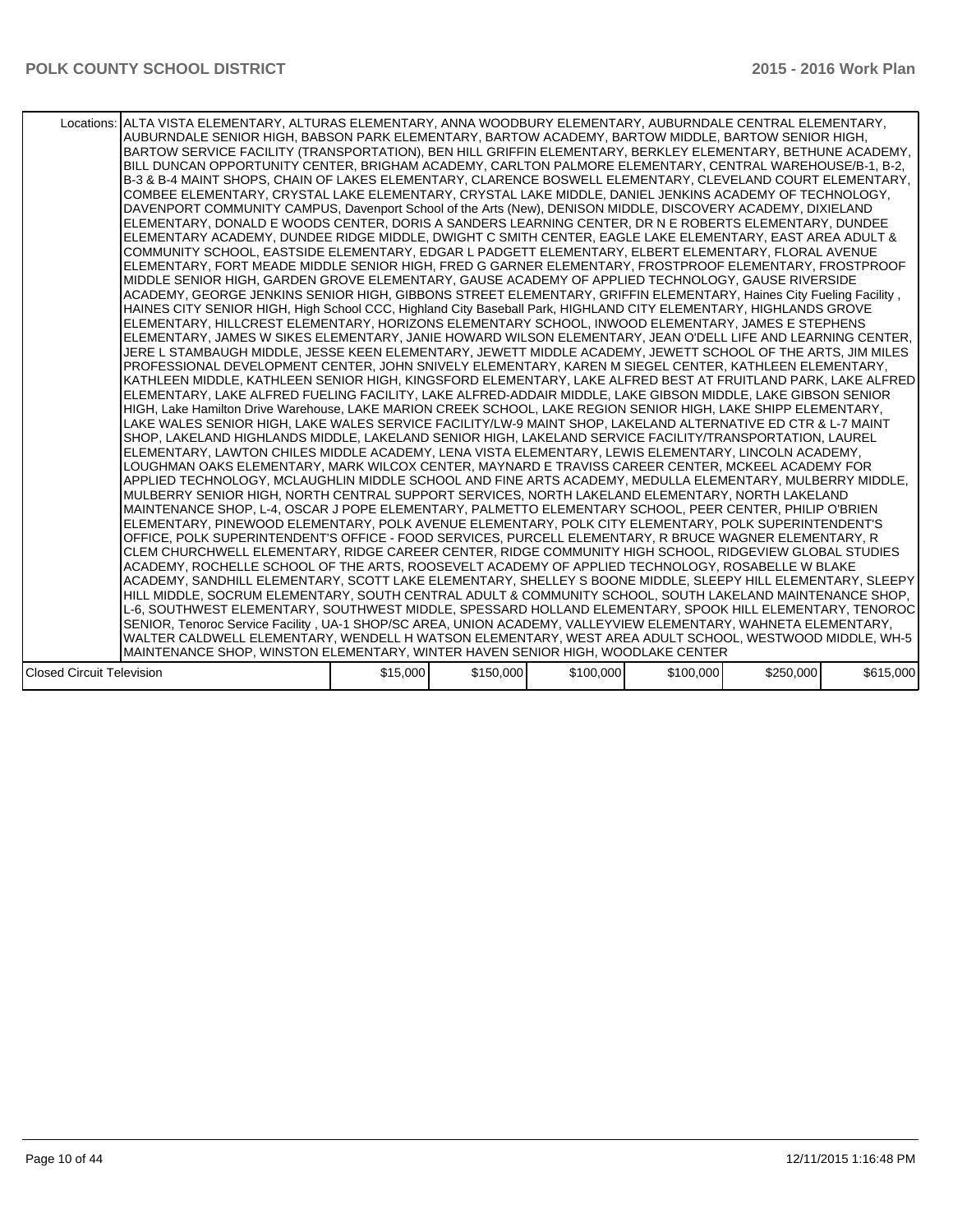| Locations: ALTA VISTA ELEMENTARY, ALTURAS ELEMENTARY, ANNA WOODBURY ELEMENTARY, AUBURNDALE CENTRAL ELEMENTARY,<br>AUBURNDALE SENIOR HIGH, BABSON PARK ELEMENTARY, BARTOW ACADEMY, BARTOW MIDDLE, BARTOW SENIOR HIGH,<br>BARTOW SERVICE FACILITY (TRANSPORTATION), BEN HILL GRIFFIN ELEMENTARY, BERKLEY ELEMENTARY, BETHUNE ACADEMY,<br>BILL DUNCAN OPPORTUNITY CENTER, BRIGHAM ACADEMY, CARLTON PALMORE ELEMENTARY, CENTRAL WAREHOUSE/B-1, B-2,<br>B-3 & B-4 MAINT SHOPS, CHAIN OF LAKES ELEMENTARY, CLARENCE BOSWELL ELEMENTARY, CLEVELAND COURT ELEMENTARY,<br>COMBEE ELEMENTARY, CRYSTAL LAKE ELEMENTARY, CRYSTAL LAKE MIDDLE, DANIEL JENKINS ACADEMY OF TECHNOLOGY,<br>DAVENPORT COMMUNITY CAMPUS, Davenport School of the Arts (New), DENISON MIDDLE, DISCOVERY ACADEMY, DIXIELAND<br>ELEMENTARY, DONALD E WOODS CENTER, DORIS A SANDERS LEARNING CENTER, DR N E ROBERTS ELEMENTARY, DUNDEE<br>ELEMENTARY ACADEMY, DUNDEE RIDGE MIDDLE, DWIGHT C SMITH CENTER, EAGLE LAKE ELEMENTARY, EAST AREA ADULT &<br>COMMUNITY SCHOOL, EASTSIDE ELEMENTARY, EDGAR L PADGETT ELEMENTARY, ELBERT ELEMENTARY, FLORAL AVENUE<br>ELEMENTARY, FORT MEADE MIDDLE SENIOR HIGH, FRED G GARNER ELEMENTARY, FROSTPROOF ELEMENTARY, FROSTPROOF<br>MIDDLE SENIOR HIGH, GARDEN GROVE ELEMENTARY, GAUSE ACADEMY OF APPLIED TECHNOLOGY, GAUSE RIVERSIDE<br>ACADEMY, GEORGE JENKINS SENIOR HIGH, GIBBONS STREET ELEMENTARY, GRIFFIN ELEMENTARY, Haines City Fueling Facility,<br>HAINES CITY SENIOR HIGH, High School CCC, Highland City Baseball Park, HIGHLAND CITY ELEMENTARY, HIGHLANDS GROVE<br>ELEMENTARY, HILLCREST ELEMENTARY, HORIZONS ELEMENTARY SCHOOL, INWOOD ELEMENTARY, JAMES E STEPHENS<br>IELEMENTARY, JAMES W SIKES ELEMENTARY, JANIE HOWARD WILSON ELEMENTARY, JEAN O'DELL LIFE AND LEARNING CENTER,<br>JERE L STAMBAUGH MIDDLE, JESSE KEEN ELEMENTARY, JEWETT MIDDLE ACADEMY, JEWETT SCHOOL OF THE ARTS, JIM MILES<br>PROFESSIONAL DEVELOPMENT CENTER. JOHN SNIVELY ELEMENTARY. KAREN M SIEGEL CENTER. KATHLEEN ELEMENTARY.<br>KATHLEEN MIDDLE, KATHLEEN SENIOR HIGH, KINGSFORD ELEMENTARY, LAKE ALFRED BEST AT FRUITLAND PARK, LAKE ALFRED  <br>ELEMENTARY, LAKE ALFRED FUELING FACILITY, LAKE ALFRED-ADDAIR MIDDLE, LAKE GIBSON MIDDLE, LAKE GIBSON SENIOR<br>HIGH, Lake Hamilton Drive Warehouse, LAKE MARION CREEK SCHOOL, LAKE REGION SENIOR HIGH, LAKE SHIPP ELEMENTARY,<br>LAKE WALES SENIOR HIGH, LAKE WALES SERVICE FACILITY/LW-9 MAINT SHOP, LAKELAND ALTERNATIVE ED CTR & L-7 MAINT<br>SHOP, LAKELAND HIGHLANDS MIDDLE, LAKELAND SENIOR HIGH, LAKELAND SERVICE FACILITY/TRANSPORTATION, LAUREL<br>ELEMENTARY, LAWTON CHILES MIDDLE ACADEMY, LENA VISTA ELEMENTARY, LEWIS ELEMENTARY, LINCOLN ACADEMY,<br>LOUGHMAN OAKS ELEMENTARY, MARK WILCOX CENTER, MAYNARD E TRAVISS CAREER CENTER, MCKEEL ACADEMY FOR<br>APPLIED TECHNOLOGY, MCLAUGHLIN MIDDLE SCHOOL AND FINE ARTS ACADEMY, MEDULLA ELEMENTARY, MULBERRY MIDDLE,<br>MULBERRY SENIOR HIGH, NORTH CENTRAL SUPPORT SERVICES, NORTH LAKELAND ELEMENTARY, NORTH LAKELAND<br>MAINTENANCE SHOP, L-4, OSCAR J POPE ELEMENTARY, PALMETTO ELEMENTARY SCHOOL, PEER CENTER, PHILIP O'BRIEN<br>ELEMENTARY, PINEWOOD ELEMENTARY, POLK AVENUE ELEMENTARY, POLK CITY ELEMENTARY, POLK SUPERINTENDENT'S<br>OFFICE, POLK SUPERINTENDENT'S OFFICE - FOOD SERVICES, PURCELL ELEMENTARY, R BRUCE WAGNER ELEMENTARY, R<br>CLEM CHURCHWELL ELEMENTARY, RIDGE CAREER CENTER, RIDGE COMMUNITY HIGH SCHOOL, RIDGEVIEW GLOBAL STUDIES<br>ACADEMY, ROCHELLE SCHOOL OF THE ARTS, ROOSEVELT ACADEMY OF APPLIED TECHNOLOGY, ROSABELLE W BLAKE<br>ACADEMY, SANDHILL ELEMENTARY, SCOTT LAKE ELEMENTARY, SHELLEY S BOONE MIDDLE, SLEEPY HILL ELEMENTARY, SLEEPY  <br>HILL MIDDLE, SOCRUM ELEMENTARY, SOUTH CENTRAL ADULT & COMMUNITY SCHOOL, SOUTH LAKELAND MAINTENANCE SHOP,<br>L-6, SOUTHWEST ELEMENTARY, SOUTHWEST MIDDLE, SPESSARD HOLLAND ELEMENTARY, SPOOK HILL ELEMENTARY, TENOROC<br>SENIOR, Tenoroc Service Facility, UA-1 SHOP/SC AREA, UNION ACADEMY, VALLEYVIEW ELEMENTARY, WAHNETA ELEMENTARY,<br>WALTER CALDWELL ELEMENTARY, WENDELL H WATSON ELEMENTARY, WEST AREA ADULT SCHOOL, WESTWOOD MIDDLE, WH-5 |           |           |             |             |             |             |
|---------------------------------------------------------------------------------------------------------------------------------------------------------------------------------------------------------------------------------------------------------------------------------------------------------------------------------------------------------------------------------------------------------------------------------------------------------------------------------------------------------------------------------------------------------------------------------------------------------------------------------------------------------------------------------------------------------------------------------------------------------------------------------------------------------------------------------------------------------------------------------------------------------------------------------------------------------------------------------------------------------------------------------------------------------------------------------------------------------------------------------------------------------------------------------------------------------------------------------------------------------------------------------------------------------------------------------------------------------------------------------------------------------------------------------------------------------------------------------------------------------------------------------------------------------------------------------------------------------------------------------------------------------------------------------------------------------------------------------------------------------------------------------------------------------------------------------------------------------------------------------------------------------------------------------------------------------------------------------------------------------------------------------------------------------------------------------------------------------------------------------------------------------------------------------------------------------------------------------------------------------------------------------------------------------------------------------------------------------------------------------------------------------------------------------------------------------------------------------------------------------------------------------------------------------------------------------------------------------------------------------------------------------------------------------------------------------------------------------------------------------------------------------------------------------------------------------------------------------------------------------------------------------------------------------------------------------------------------------------------------------------------------------------------------------------------------------------------------------------------------------------------------------------------------------------------------------------------------------------------------------------------------------------------------------------------------------------------------------------------------------------------------------------------------------------------------------------------------------------------------------------------------------------------------------------------------------------------------------------------------------------------------------------------------------------------------------------------------------------------------------------------------------------------------------------------------------------------------------------------------------------------------------------------------------------------------------------------------------------------------------------------------------------------------------------------------------------------------------------------------------------------------|-----------|-----------|-------------|-------------|-------------|-------------|
| MAINTENANCE SHOP, WINSTON ELEMENTARY, WINTER HAVEN SENIOR HIGH, WOODLAKE CENTER                                                                                                                                                                                                                                                                                                                                                                                                                                                                                                                                                                                                                                                                                                                                                                                                                                                                                                                                                                                                                                                                                                                                                                                                                                                                                                                                                                                                                                                                                                                                                                                                                                                                                                                                                                                                                                                                                                                                                                                                                                                                                                                                                                                                                                                                                                                                                                                                                                                                                                                                                                                                                                                                                                                                                                                                                                                                                                                                                                                                                                                                                                                                                                                                                                                                                                                                                                                                                                                                                                                                                                                                                                                                                                                                                                                                                                                                                                                                                                                                                                                                   |           |           |             |             |             |             |
| Paint                                                                                                                                                                                                                                                                                                                                                                                                                                                                                                                                                                                                                                                                                                                                                                                                                                                                                                                                                                                                                                                                                                                                                                                                                                                                                                                                                                                                                                                                                                                                                                                                                                                                                                                                                                                                                                                                                                                                                                                                                                                                                                                                                                                                                                                                                                                                                                                                                                                                                                                                                                                                                                                                                                                                                                                                                                                                                                                                                                                                                                                                                                                                                                                                                                                                                                                                                                                                                                                                                                                                                                                                                                                                                                                                                                                                                                                                                                                                                                                                                                                                                                                                             | \$350,000 | \$400,000 | \$1,000,000 | \$1,000,000 | \$1,000,000 | \$3,750,000 |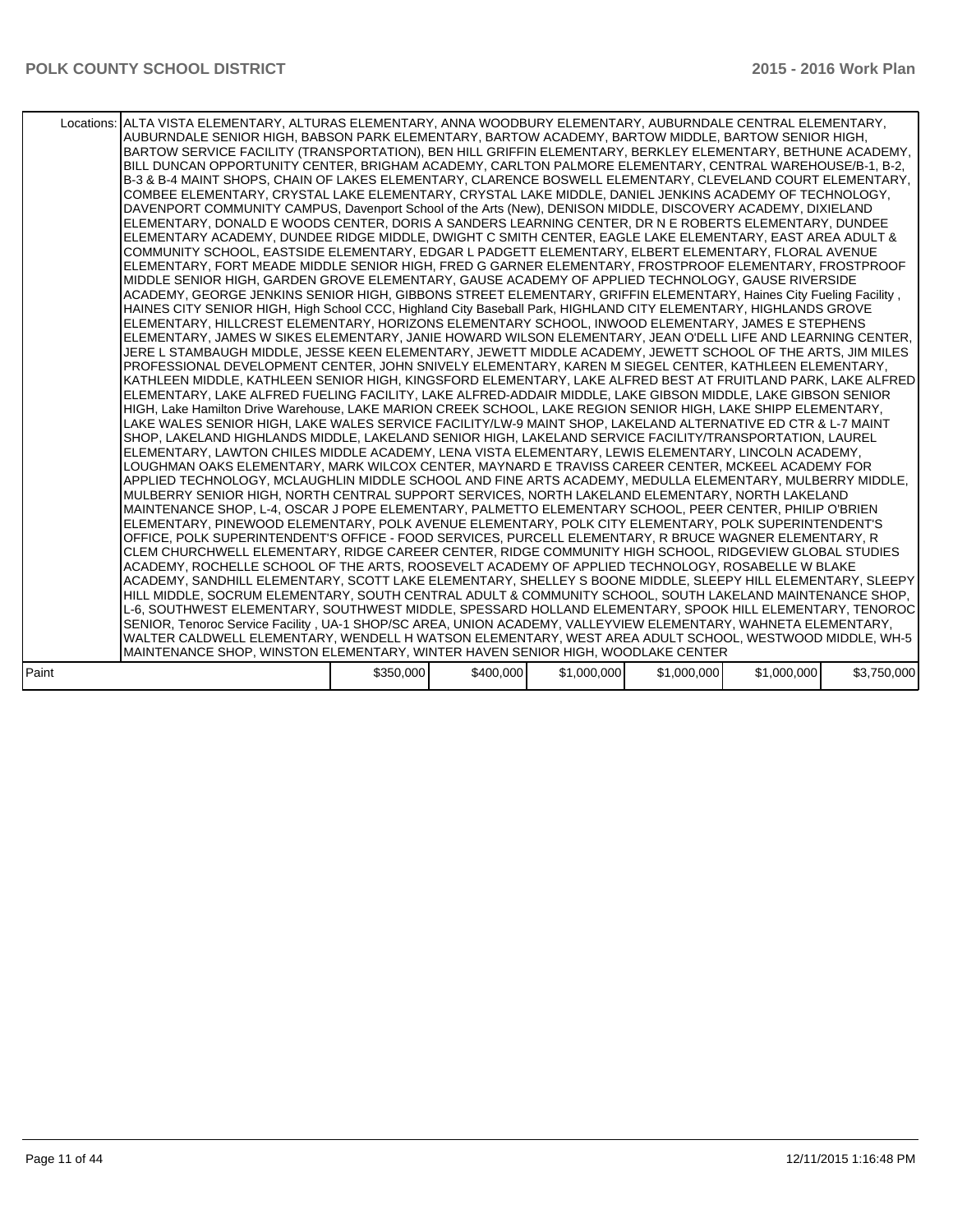|                    | Locations: ALTA VISTA ELEMENTARY, ALTURAS ELEMENTARY, ANNA WOODBURY ELEMENTARY, AUBURNDALE CENTRAL ELEMENTARY,<br>AUBURNDALE SENIOR HIGH, BABSON PARK ELEMENTARY, BARTOW ACADEMY, BARTOW MIDDLE, BARTOW SENIOR HIGH,<br>BARTOW SERVICE FACILITY (TRANSPORTATION), BEN HILL GRIFFIN ELEMENTARY, BERKLEY ELEMENTARY, BETHUNE ACADEMY,<br>BILL DUNCAN OPPORTUNITY CENTER, BRIGHAM ACADEMY, CARLTON PALMORE ELEMENTARY, CENTRAL WAREHOUSE/B-1, B-2,<br>B-3 & B-4 MAINT SHOPS, CHAIN OF LAKES ELEMENTARY, CLARENCE BOSWELL ELEMENTARY, CLEVELAND COURT ELEMENTARY,<br>COMBEE ELEMENTARY, CRYSTAL LAKE ELEMENTARY, CRYSTAL LAKE MIDDLE, DANIEL JENKINS ACADEMY OF TECHNOLOGY,<br>DAVENPORT COMMUNITY CAMPUS, Davenport School of the Arts (New), DENISON MIDDLE, DISCOVERY ACADEMY, DIXIELAND<br>ELEMENTARY, DONALD E WOODS CENTER, DORIS A SANDERS LEARNING CENTER, DR N E ROBERTS ELEMENTARY, DUNDEE<br>ELEMENTARY ACADEMY, DUNDEE RIDGE MIDDLE, DWIGHT C SMITH CENTER, EAGLE LAKE ELEMENTARY, EAST AREA ADULT &<br>COMMUNITY SCHOOL, EASTSIDE ELEMENTARY, EDGAR L PADGETT ELEMENTARY, ELBERT ELEMENTARY, FLORAL AVENUE<br>IELEMENTARY, FORT MEADE MIDDLE SENIOR HIGH, FRED G GARNER ELEMENTARY, FROSTPROOF ELEMENTARY, FROSTPROOF<br>MIDDLE SENIOR HIGH, GARDEN GROVE ELEMENTARY, GAUSE ACADEMY OF APPLIED TECHNOLOGY, GAUSE RIVERSIDE<br>ACADEMY, GEORGE JENKINS SENIOR HIGH, GIBBONS STREET ELEMENTARY, GRIFFIN ELEMENTARY, Haines City Fueling Facility,<br>HAINES CITY SENIOR HIGH, High School CCC, Highland City Baseball Park, HIGHLAND CITY ELEMENTARY, HIGHLANDS GROVE<br>ELEMENTARY, HILLCREST ELEMENTARY, HORIZONS ELEMENTARY SCHOOL, INWOOD ELEMENTARY, JAMES E STEPHENS<br> ELEMENTARY, JAMES W SIKES ELEMENTARY, JANIE HOWARD WILSON ELEMENTARY, JEAN O'DELL LIFE AND LEARNING CENTER,<br>JERE L STAMBAUGH MIDDLE, JESSE KEEN ELEMENTARY, JEWETT MIDDLE ACADEMY, JEWETT SCHOOL OF THE ARTS, JIM MILES<br>PROFESSIONAL DEVELOPMENT CENTER, JOHN SNIVELY ELEMENTARY, KAREN M SIEGEL CENTER, KATHLEEN ELEMENTARY,<br>KATHLEEN MIDDLE, KATHLEEN SENIOR HIGH, KINGSFORD ELEMENTARY, LAKE ALFRED BEST AT FRUITLAND PARK, LAKE ALFRED  <br>ELEMENTARY, LAKE ALFRED FUELING FACILITY, LAKE ALFRED-ADDAIR MIDDLE, LAKE GIBSON MIDDLE, LAKE GIBSON SENIOR<br>HIGH, Lake Hamilton Drive Warehouse, LAKE MARION CREEK SCHOOL, LAKE REGION SENIOR HIGH, LAKE SHIPP ELEMENTARY,<br>LAKE WALES SENIOR HIGH, LAKE WALES SERVICE FACILITY/LW-9 MAINT SHOP, LAKELAND ALTERNATIVE ED CTR & L-7 MAINT<br>SHOP, LAKELAND HIGHLANDS MIDDLE, LAKELAND SENIOR HIGH, LAKELAND SERVICE FACILITY/TRANSPORTATION, LAUREL<br>[ELEMENTARY, LAWTON CHILES MIDDLE ACADEMY, LENA VISTA ELEMENTARY, LEWIS ELEMENTARY, LINCOLN ACADEMY,<br>ILOUGHMAN OAKS ELEMENTARY. MARK WILCOX CENTER. MAYNARD E TRAVISS CAREER CENTER. MCKEEL ACADEMY FOR<br>APPLIED TECHNOLOGY, MCLAUGHLIN MIDDLE SCHOOL AND FINE ARTS ACADEMY, MEDULLA ELEMENTARY, MULBERRY MIDDLE,<br>MULBERRY SENIOR HIGH, NORTH CENTRAL SUPPORT SERVICES, NORTH LAKELAND ELEMENTARY, NORTH LAKELAND<br>MAINTENANCE SHOP, L-4, OSCAR J POPE ELEMENTARY, PALMETTO ELEMENTARY SCHOOL, PEER CENTER, PHILIP O'BRIEN<br>ELEMENTARY, PINEWOOD ELEMENTARY, POLK AVENUE ELEMENTARY, POLK CITY ELEMENTARY, POLK SUPERINTENDENT'S<br>OFFICE, POLK SUPERINTENDENT'S OFFICE - FOOD SERVICES, PURCELL ELEMENTARY, R BRUCE WAGNER ELEMENTARY, R<br>CLEM CHURCHWELL ELEMENTARY, RIDGE CAREER CENTER, RIDGE COMMUNITY HIGH SCHOOL, RIDGEVIEW GLOBAL STUDIES<br>ACADEMY, ROCHELLE SCHOOL OF THE ARTS, ROOSEVELT ACADEMY OF APPLIED TECHNOLOGY, ROSABELLE W BLAKE<br>ACADEMY, SANDHILL ELEMENTARY, SCOTT LAKE ELEMENTARY, SHELLEY S BOONE MIDDLE, SLEEPY HILL ELEMENTARY, SLEEPY  <br>HILL MIDDLE, SOCRUM ELEMENTARY, SOUTH CENTRAL ADULT & COMMUNITY SCHOOL, SOUTH LAKELAND MAINTENANCE SHOP,<br>L-6, SOUTHWEST ELEMENTARY, SOUTHWEST MIDDLE, SPESSARD HOLLAND ELEMENTARY, SPOOK HILL ELEMENTARY, TENOROC<br>SENIOR, Tenoroc Service Facility, UA-1 SHOP/SC AREA, UNION ACADEMY, VALLEYVIEW ELEMENTARY, WAHNETA ELEMENTARY,<br>WALTER CALDWELL ELEMENTARY, WENDELL H WATSON ELEMENTARY, WEST AREA ADULT SCHOOL, WESTWOOD MIDDLE, WH-5  <br>MAINTENANCE SHOP, WINSTON ELEMENTARY, WINTER HAVEN SENIOR HIGH, WOODLAKE CENTER |             |             |             |             |             |              |
|--------------------|-------------------------------------------------------------------------------------------------------------------------------------------------------------------------------------------------------------------------------------------------------------------------------------------------------------------------------------------------------------------------------------------------------------------------------------------------------------------------------------------------------------------------------------------------------------------------------------------------------------------------------------------------------------------------------------------------------------------------------------------------------------------------------------------------------------------------------------------------------------------------------------------------------------------------------------------------------------------------------------------------------------------------------------------------------------------------------------------------------------------------------------------------------------------------------------------------------------------------------------------------------------------------------------------------------------------------------------------------------------------------------------------------------------------------------------------------------------------------------------------------------------------------------------------------------------------------------------------------------------------------------------------------------------------------------------------------------------------------------------------------------------------------------------------------------------------------------------------------------------------------------------------------------------------------------------------------------------------------------------------------------------------------------------------------------------------------------------------------------------------------------------------------------------------------------------------------------------------------------------------------------------------------------------------------------------------------------------------------------------------------------------------------------------------------------------------------------------------------------------------------------------------------------------------------------------------------------------------------------------------------------------------------------------------------------------------------------------------------------------------------------------------------------------------------------------------------------------------------------------------------------------------------------------------------------------------------------------------------------------------------------------------------------------------------------------------------------------------------------------------------------------------------------------------------------------------------------------------------------------------------------------------------------------------------------------------------------------------------------------------------------------------------------------------------------------------------------------------------------------------------------------------------------------------------------------------------------------------------------------------------------------------------------------------------------------------------------------------------------------------------------------------------------------------------------------------------------------------------------------------------------------------------------------------------------------------------------------------------------------------------------------------------------------------------------------------------------------------------------------------------------------------------------------------------------------------------------------------------------------------|-------------|-------------|-------------|-------------|-------------|--------------|
|                    |                                                                                                                                                                                                                                                                                                                                                                                                                                                                                                                                                                                                                                                                                                                                                                                                                                                                                                                                                                                                                                                                                                                                                                                                                                                                                                                                                                                                                                                                                                                                                                                                                                                                                                                                                                                                                                                                                                                                                                                                                                                                                                                                                                                                                                                                                                                                                                                                                                                                                                                                                                                                                                                                                                                                                                                                                                                                                                                                                                                                                                                                                                                                                                                                                                                                                                                                                                                                                                                                                                                                                                                                                                                                                                                                                                                                                                                                                                                                                                                                                                                                                                                                                                                                                                           |             |             |             |             |             |              |
| Maintenance/Repair |                                                                                                                                                                                                                                                                                                                                                                                                                                                                                                                                                                                                                                                                                                                                                                                                                                                                                                                                                                                                                                                                                                                                                                                                                                                                                                                                                                                                                                                                                                                                                                                                                                                                                                                                                                                                                                                                                                                                                                                                                                                                                                                                                                                                                                                                                                                                                                                                                                                                                                                                                                                                                                                                                                                                                                                                                                                                                                                                                                                                                                                                                                                                                                                                                                                                                                                                                                                                                                                                                                                                                                                                                                                                                                                                                                                                                                                                                                                                                                                                                                                                                                                                                                                                                                           | \$4,500,000 | \$4,293,826 | \$4,433,611 | \$4,116,146 | \$4,500,000 | \$21,843,583 |
|                    |                                                                                                                                                                                                                                                                                                                                                                                                                                                                                                                                                                                                                                                                                                                                                                                                                                                                                                                                                                                                                                                                                                                                                                                                                                                                                                                                                                                                                                                                                                                                                                                                                                                                                                                                                                                                                                                                                                                                                                                                                                                                                                                                                                                                                                                                                                                                                                                                                                                                                                                                                                                                                                                                                                                                                                                                                                                                                                                                                                                                                                                                                                                                                                                                                                                                                                                                                                                                                                                                                                                                                                                                                                                                                                                                                                                                                                                                                                                                                                                                                                                                                                                                                                                                                                           |             |             |             |             |             |              |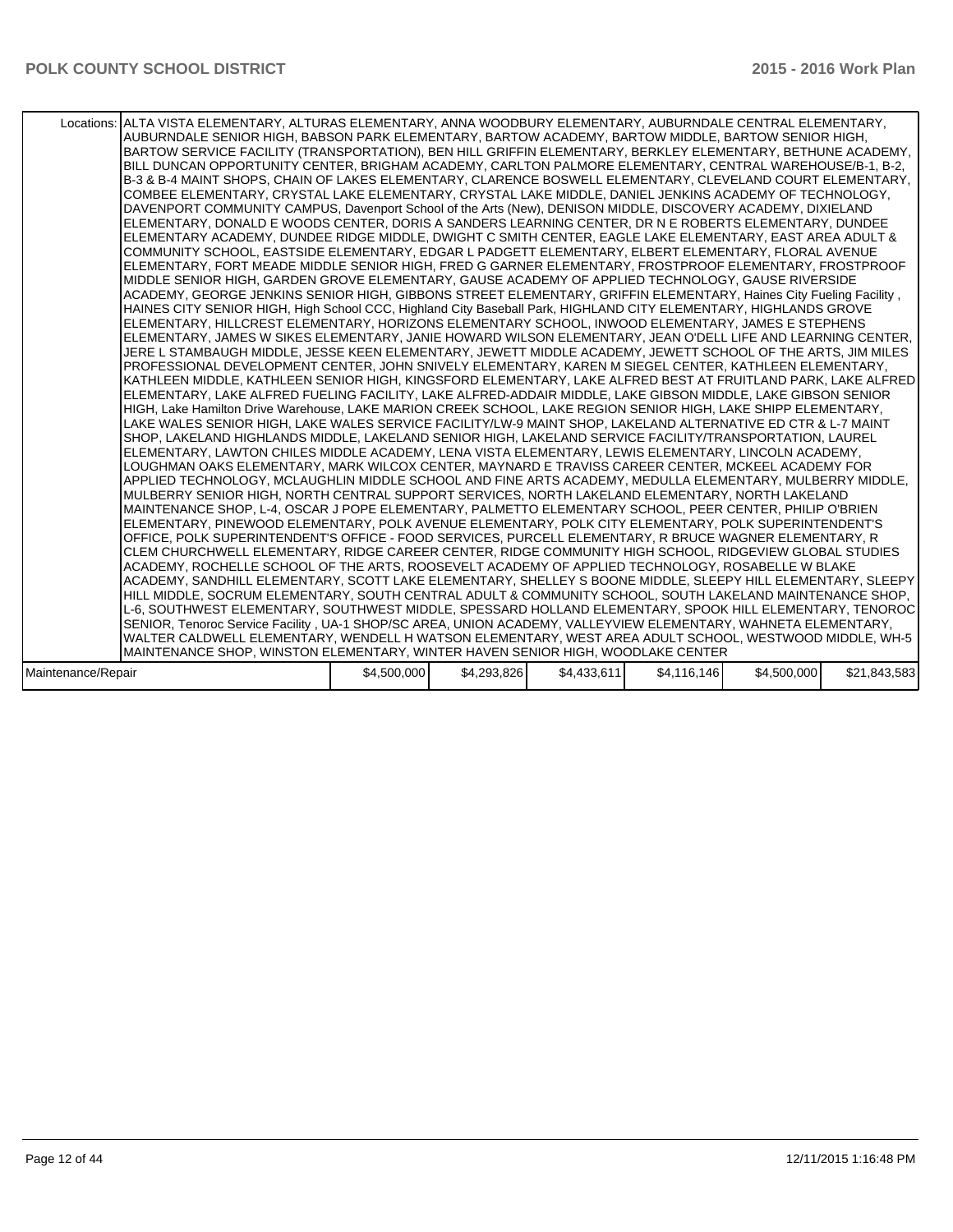| Sub Total:                                                                                                                                                                                                                | \$8,190,000 | \$8,364,121 | \$11,253,352 | \$11.245.146 | \$16,469,000 | \$55,521,619 |
|---------------------------------------------------------------------------------------------------------------------------------------------------------------------------------------------------------------------------|-------------|-------------|--------------|--------------|--------------|--------------|
|                                                                                                                                                                                                                           |             |             |              |              |              |              |
| MAINTENANCE SHOP, WINSTON ELEMENTARY, WINTER HAVEN SENIOR HIGH, WOODLAKE CENTER                                                                                                                                           |             |             |              |              |              |              |
| WALTER CALDWELL ELEMENTARY, WENDELL H WATSON ELEMENTARY, WEST AREA ADULT SCHOOL, WESTWOOD MIDDLE, WH-5                                                                                                                    |             |             |              |              |              |              |
| SENIOR, Tenoroc Service Facility, UA-1 SHOP/SC AREA, UNION ACADEMY, VALLEYVIEW ELEMENTARY, WAHNETA ELEMENTARY,                                                                                                            |             |             |              |              |              |              |
| L-6, SOUTHWEST ELEMENTARY, SOUTHWEST MIDDLE, SPESSARD HOLLAND ELEMENTARY, SPOOK HILL ELEMENTARY, TENOROC                                                                                                                  |             |             |              |              |              |              |
| ACADEMY, SANDHILL ELEMENTARY, SCOTT LAKE ELEMENTARY, SHELLEY S BOONE MIDDLE, SLEEPY HILL ELEMENTARY, SLEEPY  <br>HILL MIDDLE, SOCRUM ELEMENTARY, SOUTH CENTRAL ADULT & COMMUNITY SCHOOL, SOUTH LAKELAND MAINTENANCE SHOP, |             |             |              |              |              |              |
| ACADEMY, ROCHELLE SCHOOL OF THE ARTS, ROOSEVELT ACADEMY OF APPLIED TECHNOLOGY, ROSABELLE W BLAKE                                                                                                                          |             |             |              |              |              |              |
| CLEM CHURCHWELL ELEMENTARY, RIDGE CAREER CENTER, RIDGE COMMUNITY HIGH SCHOOL, RIDGEVIEW GLOBAL STUDIES                                                                                                                    |             |             |              |              |              |              |
| OFFICE, POLK SUPERINTENDENT'S OFFICE - FOOD SERVICES, PURCELL ELEMENTARY, R BRUCE WAGNER ELEMENTARY, R                                                                                                                    |             |             |              |              |              |              |
| ELEMENTARY, PINEWOOD ELEMENTARY, POLK AVENUE ELEMENTARY, POLK CITY ELEMENTARY, POLK SUPERINTENDENT'S                                                                                                                      |             |             |              |              |              |              |
| MAINTENANCE SHOP, L-4, OSCAR J POPE ELEMENTARY, PALMETTO ELEMENTARY SCHOOL, PEER CENTER, PHILIP O'BRIEN                                                                                                                   |             |             |              |              |              |              |
| MULBERRY SENIOR HIGH, NORTH CENTRAL SUPPORT SERVICES, NORTH LAKELAND ELEMENTARY, NORTH LAKELAND                                                                                                                           |             |             |              |              |              |              |
| APPLIED TECHNOLOGY, MCLAUGHLIN MIDDLE SCHOOL AND FINE ARTS ACADEMY, MEDULLA ELEMENTARY, MULBERRY MIDDLE,                                                                                                                  |             |             |              |              |              |              |
| LOUGHMAN OAKS ELEMENTARY, MARK WILCOX CENTER, MAYNARD E TRAVISS CAREER CENTER, MCKEEL ACADEMY FOR                                                                                                                         |             |             |              |              |              |              |
| ELEMENTARY, LAWTON CHILES MIDDLE ACADEMY, LENA VISTA ELEMENTARY, LEWIS ELEMENTARY, LINCOLN ACADEMY,                                                                                                                       |             |             |              |              |              |              |
| SHOP, LAKELAND HIGHLANDS MIDDLE, LAKELAND SENIOR HIGH, LAKELAND SERVICE FACILITY/TRANSPORTATION, LAUREL                                                                                                                   |             |             |              |              |              |              |
| LAKE WALES SENIOR HIGH, LAKE WALES SERVICE FACILITY/LW-9 MAINT SHOP, LAKELAND ALTERNATIVE ED CTR & L-7 MAINT                                                                                                              |             |             |              |              |              |              |
| HIGH, Lake Hamilton Drive Warehouse, LAKE MARION CREEK SCHOOL, LAKE REGION SENIOR HIGH, LAKE SHIPP ELEMENTARY,                                                                                                            |             |             |              |              |              |              |
| ELEMENTARY, LAKE ALFRED FUELING FACILITY, LAKE ALFRED-ADDAIR MIDDLE, LAKE GIBSON MIDDLE, LAKE GIBSON SENIOR                                                                                                               |             |             |              |              |              |              |
| KATHLEEN MIDDLE, KATHLEEN SENIOR HIGH, KINGSFORD ELEMENTARY, LAKE ALFRED BEST AT FRUITLAND PARK, LAKE ALFRED                                                                                                              |             |             |              |              |              |              |
| JERE L STAMBAUGH MIDDLE, JESSE KEEN ELEMENTARY, JEWETT MIDDLE ACADEMY, JEWETT SCHOOL OF THE ARTS, JIM MILES<br>PROFESSIONAL DEVELOPMENT CENTER, JOHN SNIVELY ELEMENTARY, KAREN M SIEGEL CENTER, KATHLEEN ELEMENTARY,      |             |             |              |              |              |              |
| ELEMENTARY, JAMES W SIKES ELEMENTARY, JANIE HOWARD WILSON ELEMENTARY, JEAN O'DELL LIFE AND LEARNING CENTER,                                                                                                               |             |             |              |              |              |              |
| ELEMENTARY, HILLCREST ELEMENTARY, HORIZONS ELEMENTARY SCHOOL, INWOOD ELEMENTARY, JAMES E STEPHENS                                                                                                                         |             |             |              |              |              |              |
| HAINES CITY SENIOR HIGH, High School CCC, Highland City Baseball Park, HIGHLAND CITY ELEMENTARY, HIGHLANDS GROVE                                                                                                          |             |             |              |              |              |              |
| ACADEMY, GEORGE JENKINS SENIOR HIGH, GIBBONS STREET ELEMENTARY, GRIFFIN ELEMENTARY, Haines City Fueling Facility,                                                                                                         |             |             |              |              |              |              |
| MIDDLE SENIOR HIGH, GARDEN GROVE ELEMENTARY, GAUSE ACADEMY OF APPLIED TECHNOLOGY, GAUSE RIVERSIDE                                                                                                                         |             |             |              |              |              |              |
| ELEMENTARY, FORT MEADE MIDDLE SENIOR HIGH, FRED G GARNER ELEMENTARY, FROSTPROOF ELEMENTARY, FROSTPROOF                                                                                                                    |             |             |              |              |              |              |
| COMMUNITY SCHOOL, EASTSIDE ELEMENTARY, EDGAR L PADGETT ELEMENTARY, ELBERT ELEMENTARY, FLORAL AVENUE                                                                                                                       |             |             |              |              |              |              |
| ELEMENTARY ACADEMY, DUNDEE RIDGE MIDDLE, DWIGHT C SMITH CENTER, EAGLE LAKE ELEMENTARY, EAST AREA ADULT &                                                                                                                  |             |             |              |              |              |              |
| ELEMENTARY, DONALD E WOODS CENTER, DORIS A SANDERS LEARNING CENTER, DR N E ROBERTS ELEMENTARY, DUNDEE                                                                                                                     |             |             |              |              |              |              |
| DAVENPORT COMMUNITY CAMPUS, Davenport School of the Arts (New), DENISON MIDDLE, DISCOVERY ACADEMY, DIXIELAND                                                                                                              |             |             |              |              |              |              |
| COMBEE ELEMENTARY, CRYSTAL LAKE ELEMENTARY, CRYSTAL LAKE MIDDLE, DANIEL JENKINS ACADEMY OF TECHNOLOGY,                                                                                                                    |             |             |              |              |              |              |
| B-3 & B-4 MAINT SHOPS. CHAIN OF LAKES ELEMENTARY. CLARENCE BOSWELL ELEMENTARY. CLEVELAND COURT ELEMENTARY.                                                                                                                |             |             |              |              |              |              |
| BILL DUNCAN OPPORTUNITY CENTER, BRIGHAM ACADEMY, CARLTON PALMORE ELEMENTARY, CENTRAL WAREHOUSE/B-1, B-2,                                                                                                                  |             |             |              |              |              |              |
| BARTOW SERVICE FACILITY (TRANSPORTATION), BEN HILL GRIFFIN ELEMENTARY, BERKLEY ELEMENTARY, BETHUNE ACADEMY,                                                                                                               |             |             |              |              |              |              |
| AUBURNDALE SENIOR HIGH, BABSON PARK ELEMENTARY, BARTOW ACADEMY, BARTOW MIDDLE, BARTOW SENIOR HIGH,                                                                                                                        |             |             |              |              |              |              |
| Locations: ALTA VISTA ELEMENTARY, ALTURAS ELEMENTARY, ANNA WOODBURY ELEMENTARY, AUBURNDALE CENTRAL ELEMENTARY,                                                                                                            |             |             |              |              |              |              |

| <b>PECO Maintenance Expenditures</b> | \$2,161,510 | \$3.026.114 | \$3.363.438 | \$3,986,330 | \$4.307.214] | \$16,844,606 |
|--------------------------------------|-------------|-------------|-------------|-------------|--------------|--------------|
| <b>⊥.50 Mill Sub Total: I</b>        | \$6,028,490 | \$5,338,007 | \$7,889,914 | \$7,258,816 | \$12.161.786 | \$38,677,013 |

No items have been specified.

|  | Total:<br>. | \$8.190,000 | 4.94<br>\$8,364,12 | \$11.253.352 | \$11.245.146 | \$16,469,000 | \$55,521,619<br><b>6101</b> |
|--|-------------|-------------|--------------------|--------------|--------------|--------------|-----------------------------|
|--|-------------|-------------|--------------------|--------------|--------------|--------------|-----------------------------|

## **Local 1.50 Mill Expenditure For Maintenance, Repair and Renovation**

Anticipated expenditures expected from local funding sources over the years covered by the current work plan.

| Item                                      | $2015 - 2016$<br><b>Actual Budget</b> | 2016 - 2017<br>Projected | $2017 - 2018$<br>Projected | $2018 - 2019$<br>Projected | $2019 - 2020$<br>Projected | Total        |
|-------------------------------------------|---------------------------------------|--------------------------|----------------------------|----------------------------|----------------------------|--------------|
| Remaining Maint and Repair from 1.5 Mills | \$6.028.490                           | \$5.338,007              | \$7.889.914                | \$7,258,816                | \$12,161,786               | \$38.677.013 |
| Maintenance/Repair Salaries               | \$8,400,000                           | \$8,400,000              | \$8,400,000                | \$8,400,000                | \$8,400,000                | \$42,000,000 |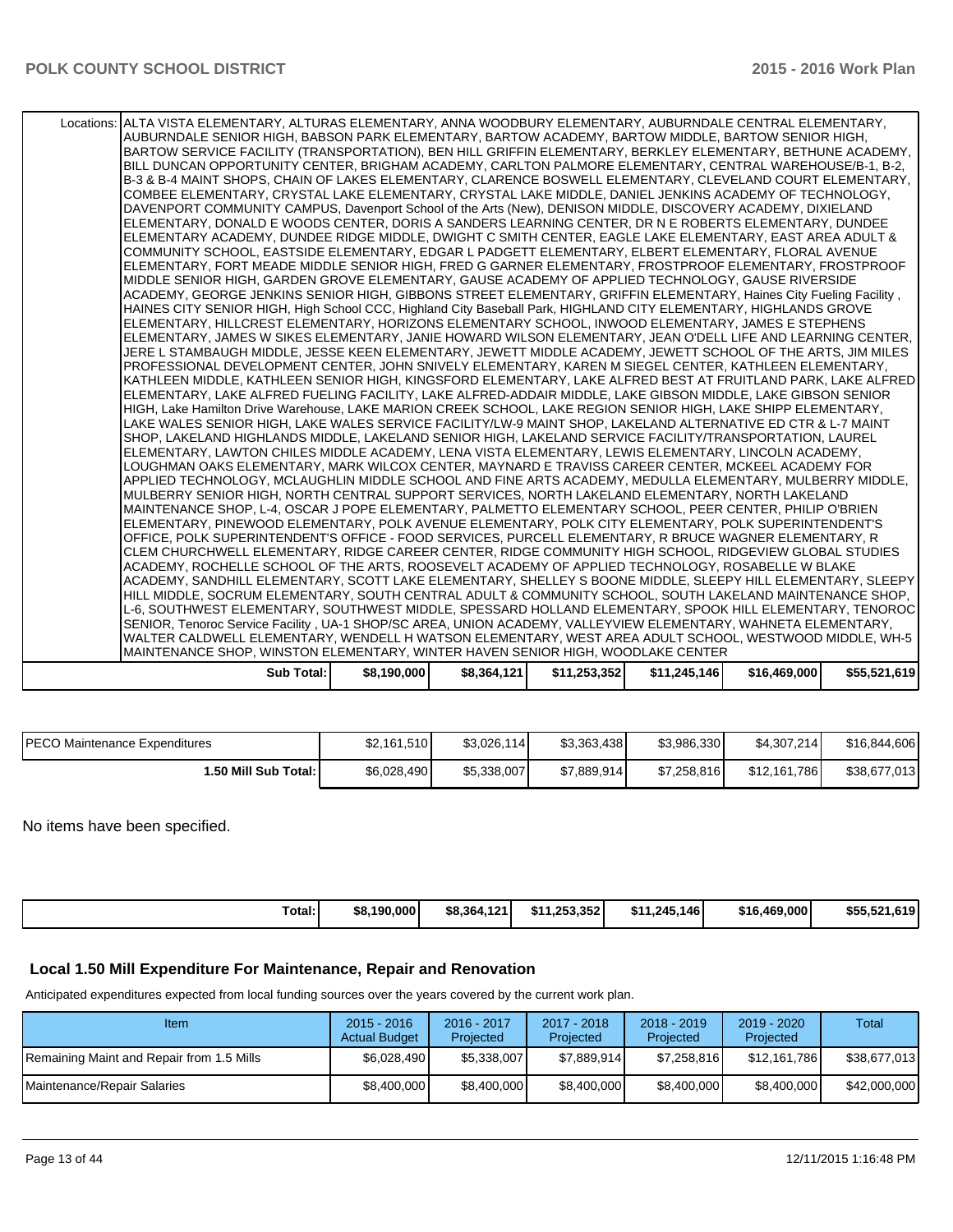| School Bus Purchases                                         | \$3,500,000  | \$4,000,000  | \$2,000,000  | \$2,000,000  | \$4,000,000  | \$15,500,000  |
|--------------------------------------------------------------|--------------|--------------|--------------|--------------|--------------|---------------|
| <b>Other Vehicle Purchases</b>                               | \$300,000    | \$300,000    | \$300,000    | \$300,000    | \$300,000    | \$1,500,000   |
| Capital Outlay Equipment                                     | \$5,310,000  | \$3,795,000  | \$4,295,000  | \$4,935,000  | \$3,970,000  | \$22,305,000  |
| <b>Rent/Lease Payments</b>                                   | \$235,184    | \$235,184    | \$235,184    | \$235,184    | \$235,184    | \$1,175,920   |
| <b>COP Debt Service</b>                                      | \$14,119,769 | \$14,119,769 | \$14,119,769 | \$14,119,769 | \$14,119,769 | \$70,598,845  |
| Rent/Lease Relocatables                                      | \$0          | \$0          | \$0          | \$0          | \$0          | \$0           |
| Environmental Problems                                       | \$0          | \$0          | \$0          | \$0          | \$0          | \$0           |
| s.1011.14 Debt Service                                       | \$0          | \$0          | \$0          | \$0          | \$0          | \$0           |
| Special Facilities Construction Account                      | \$0          | \$0          | \$0          | \$0          | \$0          | \$0           |
| Premiums for Property Casualty Insurance - 1011.71<br>(4a,b) | \$1,370,000  | \$1,370,000  | \$1,370,000  | \$1,370,000  | \$1,370,000  | \$6,850,000   |
| Qualified School Construction Bonds (QSCB)                   | \$0          | \$0          | \$0          | \$0          | \$0          | \$0           |
| Qualified Zone Academy Bonds (QZAB)                          | \$0          | \$0          | \$0          | \$0          | \$0          | \$0           |
| Safety Equipment                                             | \$76,000     | \$61,000     | \$101,000    | \$61,000     | \$61,000     | \$360,000     |
| Furniture & Equipment                                        | \$1,000,000  | \$1,000,000  | \$1,000,000  | \$1,000,000  | \$1,000,000  | \$5,000,000   |
| <b>Local Expenditure Totals:</b>                             | \$40,339,443 | \$38,618,960 | \$39,710,867 | \$39,679,769 | \$45,617,739 | \$203,966,778 |

## **Revenue**

## **1.50 Mill Revenue Source**

Schedule of Estimated Capital Outlay Revenue from each currently approved source which is estimated to be available for expenditures on the projects included in the tentative district facilities work program. All amounts are NET after considering carryover balances, interest earned, new COP's, 1011.14 and 1011.15 loans, etc. Districts cannot use 1.5-Mill funds for salaries except for those explicitly associated with maintenance/repair projects. (1011.71 (5), F.S.)

| Item                                                                              | Fund | $2015 - 2016$<br><b>Actual Value</b> | 2016 - 2017<br>Projected | $2017 - 2018$<br>Projected | $2018 - 2019$<br>Projected | $2019 - 2020$<br>Projected | Total             |
|-----------------------------------------------------------------------------------|------|--------------------------------------|--------------------------|----------------------------|----------------------------|----------------------------|-------------------|
| (1) Non-exempt property<br>lassessed valuation                                    |      | \$29,694,494,081                     | \$31,226,347,165         | \$33,045,399,845           | \$34,896,672,172           | \$36,794,094,037           | \$165,657,007,300 |
| (2) The Millege projected for<br>discretionary capital outlay per<br>ls.1011.71   |      | 1.50                                 | 1.50 <b>I</b>            | 1.50                       | 1.50                       | 1.50                       |                   |
| (3) Full value of the 1.50-Mill<br>discretionary capital outlay per<br>ls.1011.71 |      | \$49,886,750                         | \$52,460,263             | \$55,516,272               | \$58,626,409               | \$61.814.078               | \$278,303,772     |
| $(4)$ Value of the portion of the 1.50<br>-Mill ACTUALLY levied                   | 370  | \$42,760,071                         | \$44,965,940             | \$47,585,376               | \$50,251,208               | \$52,983,495               | \$238,546,090     |
| $(5)$ Difference of lines $(3)$ and $(4)$                                         |      | \$7,126,679                          | \$7,494,323              | \$7,930,896                | \$8,375,201                | \$8,830,583                | \$39,757,682      |

## **PECO Revenue Source**

The figure in the row designated "PECO Maintenance" will be subtracted from funds available for new construction because PECO maintenance dollars cannot be used for new construction.

| Item                          | Fund | $2015 - 2016$<br><b>Actual Budget</b> | 2016 - 2017<br>Projected | 2017 - 2018<br>Proiected | 2018 - 2019<br>Projected | $2019 - 2020$<br>Projected | <b>Total</b>     |
|-------------------------------|------|---------------------------------------|--------------------------|--------------------------|--------------------------|----------------------------|------------------|
| <b>IPECO New Construction</b> | 340  | \$0 <sub>1</sub>                      | \$0                      | \$0                      | \$0 <sub>1</sub>         | \$0                        | \$0 <sub>1</sub> |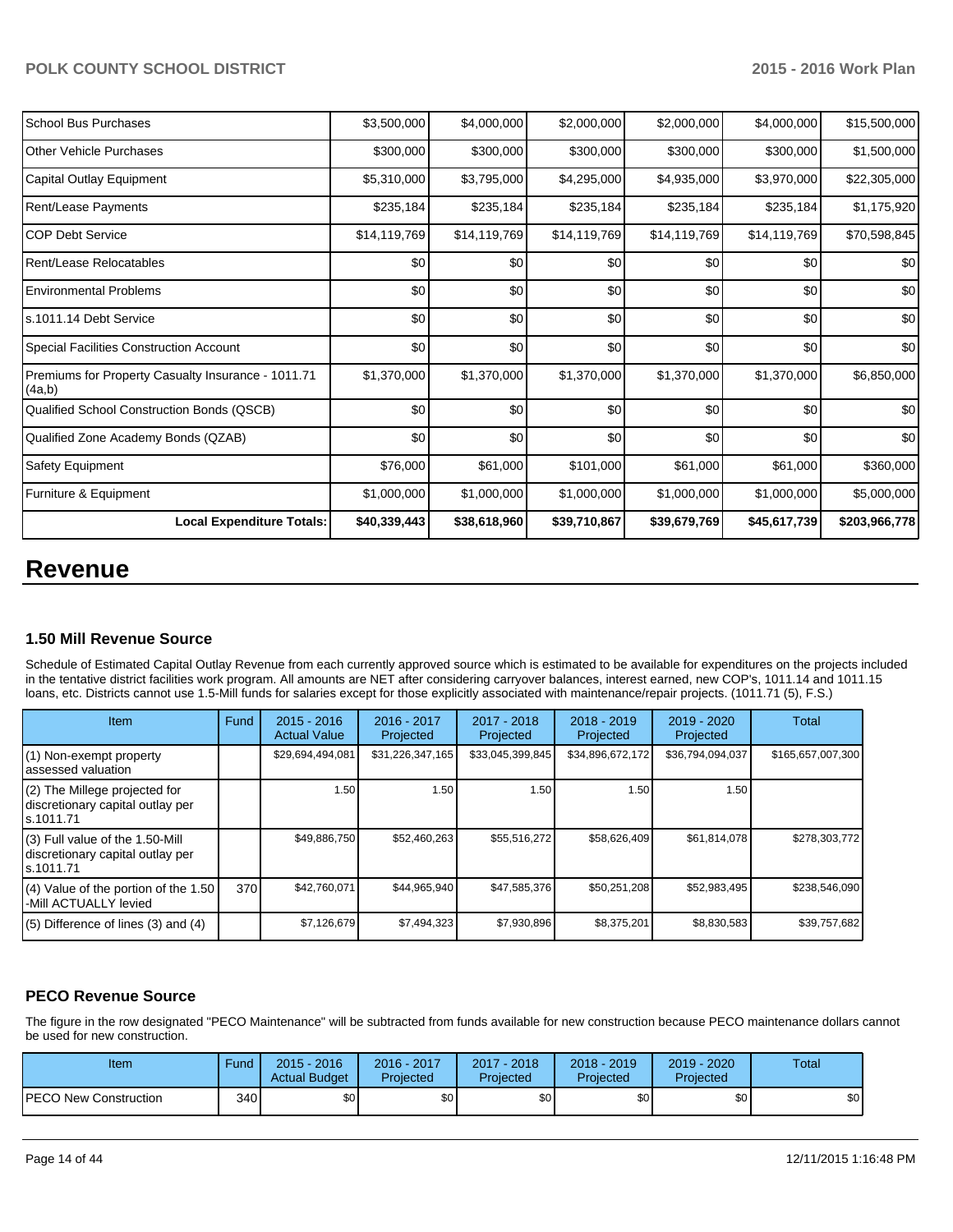| IPECO Maintenance Expenditures I | \$2,161,510 | \$3,026,114] | \$3,363,438 | \$3,986,330 | \$4,307,214  | \$16,844,606 |
|----------------------------------|-------------|--------------|-------------|-------------|--------------|--------------|
|                                  | \$2,161,510 | \$3,026,114  | \$3,363,438 | \$3,986,330 | \$4,307,214] | \$16,844,606 |

#### **CO & DS Revenue Source**

Revenue from Capital Outlay and Debt Service funds.

| Item                                               | Fund             | $2015 - 2016$<br><b>Actual Budget</b> | $2016 - 2017$<br>Projected | $2017 - 2018$<br>Projected | $2018 - 2019$<br>Projected | $2019 - 2020$<br>Projected | Total       |
|----------------------------------------------------|------------------|---------------------------------------|----------------------------|----------------------------|----------------------------|----------------------------|-------------|
| ICO & DS Cash Flow-through<br><b>I</b> Distributed | 360              | \$631.834                             | \$631.834                  | \$631.834                  | \$631.834                  | \$631.834                  | \$3,159,170 |
| ICO & DS Interest on<br>Undistributed CO           | 360 <sup>I</sup> | \$23.896                              | \$23,896                   | \$23,896                   | \$23,896                   | \$23,896                   | \$119,480   |
|                                                    |                  | \$655,730                             | \$655,730                  | \$655.730                  | \$655,730                  | \$655,730                  | \$3,278,650 |

#### **Fair Share Revenue Source**

All legally binding commitments for proportionate fair-share mitigation for impacts on public school facilities must be included in the 5-year district work program.

Nothing reported for this section.

#### **Sales Surtax Referendum**

Specific information about any referendum for a 1-cent or ½-cent surtax referendum during the previous year.

**Did the school district hold a surtax referendum during the past fiscal year 2014 - 2015?**

No

#### **Additional Revenue Source**

Any additional revenue sources

| Item                                                                                            | $2015 - 2016$<br><b>Actual Value</b> | 2016 - 2017<br>Projected | 2017 - 2018<br>Projected | 2018 - 2019<br>Projected | 2019 - 2020<br>Projected | Total            |
|-------------------------------------------------------------------------------------------------|--------------------------------------|--------------------------|--------------------------|--------------------------|--------------------------|------------------|
| Proceeds from a s.1011.14/15 F.S. Loans                                                         | \$0                                  | \$0                      | \$0                      | \$0                      | \$0                      | \$0 <sub>1</sub> |
| District Bonds - Voted local bond<br>referendum proceeds per s.9, Art VII<br>State Constitution | \$0                                  | \$0                      | \$0                      | \$0                      | \$0                      | \$0              |
| Proceeds from Special Act Bonds                                                                 | \$0                                  | \$0                      | \$0                      | \$0                      | \$0                      | \$0 <sub>1</sub> |
| Estimated Revenue from CO & DS Bond<br>l Sale                                                   | \$2,800,000                          | \$2,800,000              | \$2,800,000              | \$2,800,000              | \$2,800,000              | \$14,000,000     |
| Proceeds from Voted Capital<br>Improvements millage                                             | \$0                                  | \$0                      | \$0                      | \$0                      | \$0                      | \$0 <sub>1</sub> |
| Other Revenue for Other Capital Projects                                                        | \$250,000                            | \$250,000                | \$250,000                | \$250,000                | \$250,000                | \$1,250,000      |
| Proceeds from 1/2 cent sales surtax<br>authorized by school board                               | \$36,500,000                         | \$37,230,000             | \$37,974,600             | \$19,367,046             | \$0                      | \$131,071,646    |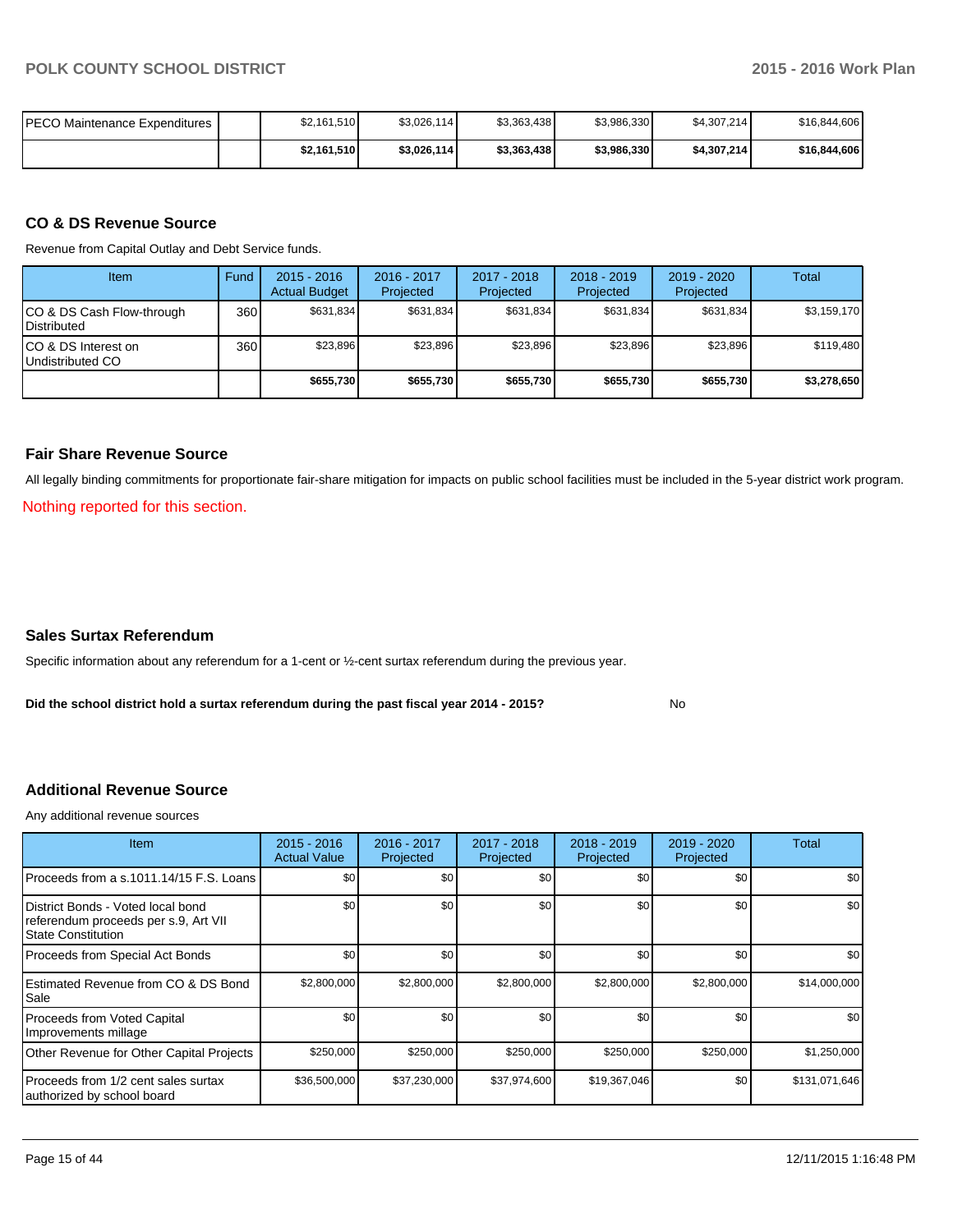| Proceeds from local governmental<br>infrastructure sales surtax                                                           | \$0            | \$0            | \$0            | \$0            | \$0           | \$0             |
|---------------------------------------------------------------------------------------------------------------------------|----------------|----------------|----------------|----------------|---------------|-----------------|
| Proceeds from Certificates of<br>Participation (COP's) Sale                                                               | \$0            | \$0            | \$0            | \$0            | \$0           | \$0             |
| Classrooms First Bond proceeds amount<br>authorized in FY 1997-98                                                         | \$0            | \$0            | \$0            | \$0            | \$0           | \$0             |
| Classrooms for Kids                                                                                                       | \$0            | \$0            | \$0            | \$0            | \$0           | \$0             |
| <b>District Equity Recognition</b>                                                                                        | \$0            | \$0            | \$0            | \$0            | \$0           | \$0             |
| <b>Federal Grants</b>                                                                                                     | \$0            | \$0            | \$0            | \$0            | \$0           | \$0             |
| Proportionate share mitigation (actual<br>cash revenue only, not in kind donations)                                       | \$0            | \$0            | \$0            | \$0            | \$0           | \$0             |
| Impact fees received                                                                                                      | \$7,500,000    | \$7,500,000    | \$7,500,000    | \$7,500,000    | \$7,500,000   | \$37,500,000    |
| Private donations                                                                                                         | \$0            | \$0            | \$0            | \$0            | \$0           | \$0             |
| Grants from local governments or not-for-<br>profit organizations                                                         | \$0            | \$0            | \$0            | \$0            | \$0           | \$0             |
| Interest, Including Profit On Investment                                                                                  | \$0            | \$0            | \$0            | \$0            | \$0           | \$0             |
| Revenue from Bonds pledging proceeds<br>from 1 cent or 1/2 cent Sales Surtax                                              | \$0            | \$0            | \$0            | \$0            | \$0           | \$0             |
| <b>Total Fund Balance Carried Forward</b>                                                                                 | \$22,268,918   | \$17,623,262   | \$11,250,000   | \$8,900,000    | \$0           | \$60,042,180    |
| General Capital Outlay Obligated Fund<br><b>Balance Carried Forward From Total</b><br><b>Fund Balance Carried Forward</b> | (\$16,377,238) | (\$17,822,530) | (\$17,822,530) | (\$10,000,000) | (\$9,340,000) | (\$71,362,298)  |
| <b>Special Facilities Construction Account</b>                                                                            | \$0            | \$0            | \$0            | \$0            | \$0           | \$0             |
| One Cent - 1/2 Cent Sales Surtax Debt<br>Service From Total Fund Balance Carried<br>Forward                               | (\$29,602,168) | (\$29,605,903) | (\$35,783,188) | (\$26,490,463) | \$0           | (\$121,481,722) |
| Capital Outlay Projects Funds Balance<br><b>Carried Forward From Total Fund</b><br><b>Balance Carried Forward</b>         | (\$9,282,260)  | (\$7,868,273)  | (\$5,827,123)  | (\$2,250,000)  | (\$960,000)   | (\$26,187,656)  |
| <b>Subtotal</b>                                                                                                           | \$14,057,252   | \$10,106,556   | \$341,759      | \$76,583       | \$250,000     | \$24,832,150    |

## **Total Revenue Summary**

| <b>Item Name</b>                                                | $2015 - 2016$<br><b>Budget</b> | $2016 - 2017$<br>Projected | $2017 - 2018$<br>Projected | $2018 - 2019$<br>Projected | $2019 - 2020$<br>Projected | <b>Five Year Total</b> |
|-----------------------------------------------------------------|--------------------------------|----------------------------|----------------------------|----------------------------|----------------------------|------------------------|
| Local 1.5 Mill Discretionary Capital Outlay<br><b>I</b> Revenue | \$42,760,071                   | \$44,965,940               | \$47,585,376               | \$50,251,208               | \$52,983,495               | \$238,546,090          |
| IPECO and 1.5 Mill Maint and Other 1.5<br>Mill Expenditures     | (S40, 339, 443)                | (\$38,618,960)             | (\$39,710,867)             | (\$39,679,769)             | (\$45,617,739)             | (\$203,966,778)        |
| IPECO Maintenance Revenue                                       | \$2,161,510                    | \$3,026,114                | \$3,363,438                | \$3,986,330                | \$4,307,214                | \$16,844,606           |
| Available 1.50 Mill for New \,<br>l Construction                | \$2,420,628                    | \$6,346,980                | \$7,874,509                | \$10,571,439               | \$7,365,756                | \$34,579,312           |

| <b>Item Name</b> | $2015 - 2016$<br><b>Budget</b> | 2016 - 2017<br>Projected | $2017 - 2018$<br>Projected | $2018 - 2019$<br>Projected | $2019 - 2020$<br>Projected | <b>Five Year Total</b> |
|------------------|--------------------------------|--------------------------|----------------------------|----------------------------|----------------------------|------------------------|
| ICO & DS Revenue | \$655.730                      | \$655,730                | \$655,730                  | \$655,730                  | \$655,730                  | \$3,278,650            |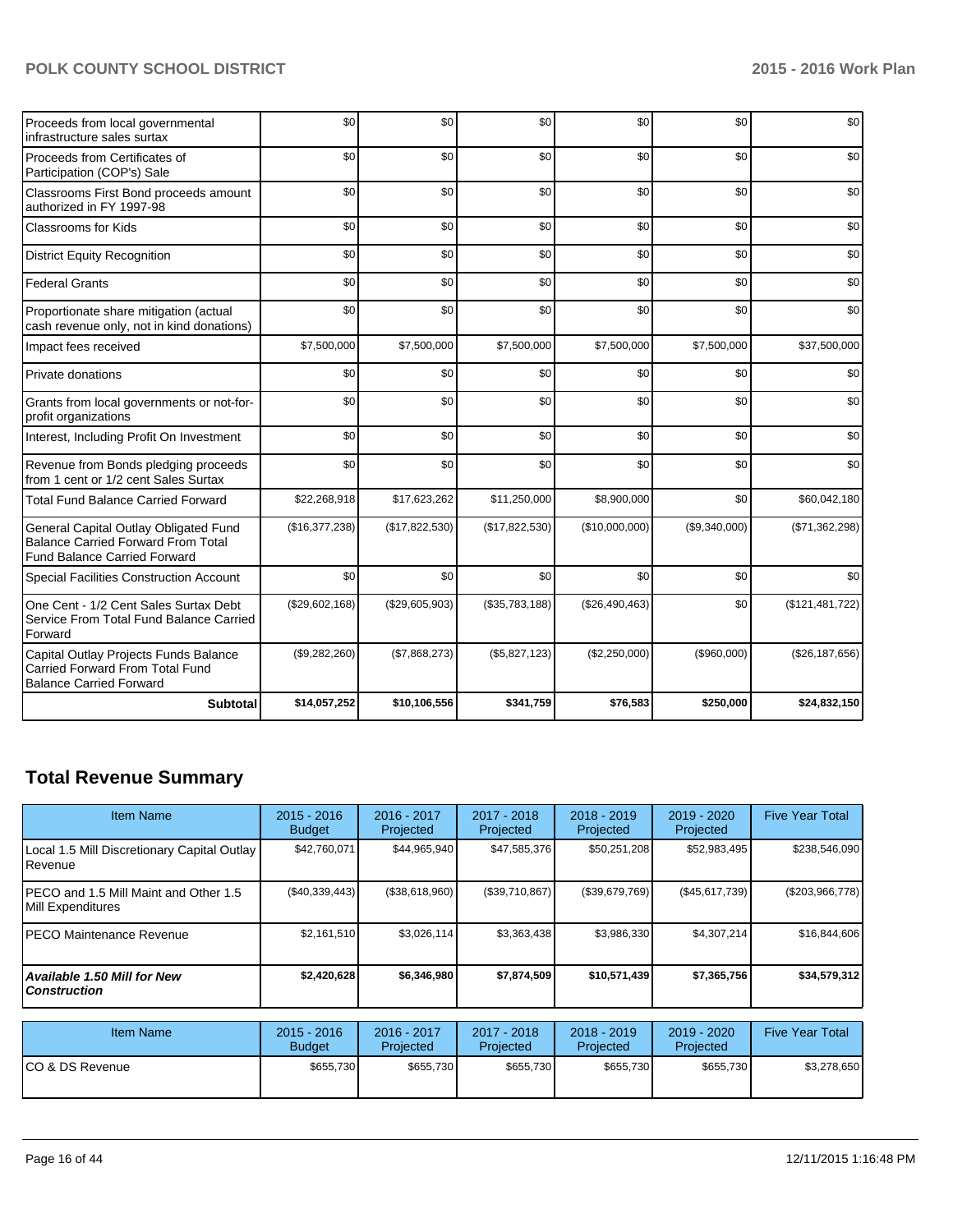| IPECO New Construction Revenue  | \$0          | \$0          | \$0         | \$0          | \$0         | \$0          |
|---------------------------------|--------------|--------------|-------------|--------------|-------------|--------------|
| <b>Other/Additional Revenue</b> | \$14,057,252 | \$10,106,556 | \$341.759   | \$76,583     | \$250,000   | \$24,832,150 |
| <b>Total Additional Revenue</b> | \$14,712,982 | \$10,762,286 | \$997,489   | \$732,313    | \$905,730   | \$28,110,800 |
| <b>Total Available Revenue</b>  | \$17,133,610 | \$17,109,266 | \$8,871,998 | \$11,303,752 | \$8,271,486 | \$62,690,112 |

## **Project Schedules**

## **Capacity Project Schedules**

A schedule of capital outlay projects necessary to ensure the availability of satisfactory classrooms for the projected student enrollment in K-12 programs.

| <b>Project Description</b>                       | Location                  |                          | 2015 - 2016 | 2016 - 2017  | 2017 - 2018 | 2018 - 2019  | 2019 - 2020    | <b>Total</b>     | Funded |
|--------------------------------------------------|---------------------------|--------------------------|-------------|--------------|-------------|--------------|----------------|------------------|--------|
| New K-8 School<br>North of 1-4 (Four<br>Corners) | Location not<br>specified | Planned<br>Cost:         | \$5,000,000 | \$5,000,000  | \$0         | \$0          | \$0            | \$10,000,000 Yes |        |
|                                                  |                           | <b>Student Stations:</b> | $\mathbf 0$ | 1,656        | $\mathbf 0$ | $\Omega$     | $\overline{0}$ | 1,656            |        |
|                                                  |                           | <b>Total Classrooms:</b> | $\mathbf 0$ | 81           | $\mathbf 0$ | $\Omega$     | $\Omega$       | 81               |        |
|                                                  |                           | Gross Sq Ft:             | $\mathbf 0$ | 198,813      | $\mathbf 0$ | $\Omega$     | $\mathbf 0$    | 198,813          |        |
| New High School<br>(Poinciana)                   | Location not<br>specified | Planned<br>Cost:         | \$0         | \$0          | \$0         | \$50,000,000 | \$0            | \$50,000,000 No  |        |
|                                                  |                           | <b>Student Stations:</b> | $\pmb{0}$   | $\mathbf 0$  | $\pmb{0}$   | 1,800        | $\overline{0}$ | 1,800            |        |
|                                                  |                           | <b>Total Classrooms:</b> | $\Omega$    | $\Omega$     | $\Omega$    | 61           | $\Omega$       | 61               |        |
|                                                  |                           | Gross Sq Ft:             | $\mathbf 0$ | $\Omega$     | 0           | 300,326      | 0              | 300,326          |        |
| New Elementary (SW<br>Lakeland/Mulberry)         | Location not<br>specified | Planned<br>Cost:         | \$0         | \$0          | \$0         | \$21,000,000 | \$0            | \$21,000,000 No  |        |
|                                                  |                           | <b>Student Stations:</b> | $\pmb{0}$   | $\mathbf 0$  | $\pmb{0}$   | 850          | $\mathbf 0$    | 850              |        |
|                                                  |                           | <b>Total Classrooms:</b> | $\pmb{0}$   | $\mathbf 0$  | $\mathbf 0$ | 46           | $\mathbf 0$    | 46               |        |
|                                                  |                           | Gross Sq Ft:             | 0           | $\mathbf 0$  | $\mathbf 0$ | 109,746      | $\mathbf 0$    | 109,746          |        |
| New Elementary<br>(Poinciana)                    | Location not<br>specified | Planned<br>Cost:         | \$0         | \$21,000,000 | \$0         | \$0          | \$0            | \$21,000,000 No  |        |
|                                                  |                           | <b>Student Stations:</b> | $\mathbf 0$ | 850          | $\mathbf 0$ | $\mathbf 0$  | $\overline{0}$ | 850              |        |
|                                                  |                           | <b>Total Classrooms:</b> | $\mathbf 0$ | 46           | $\mathbf 0$ | $\Omega$     | $\Omega$       | 46               |        |
|                                                  |                           | Gross Sq Ft:             | $\mathbf 0$ | 109,746      | $\mathbf 0$ | $\Omega$     | $\mathbf 0$    | 109,746          |        |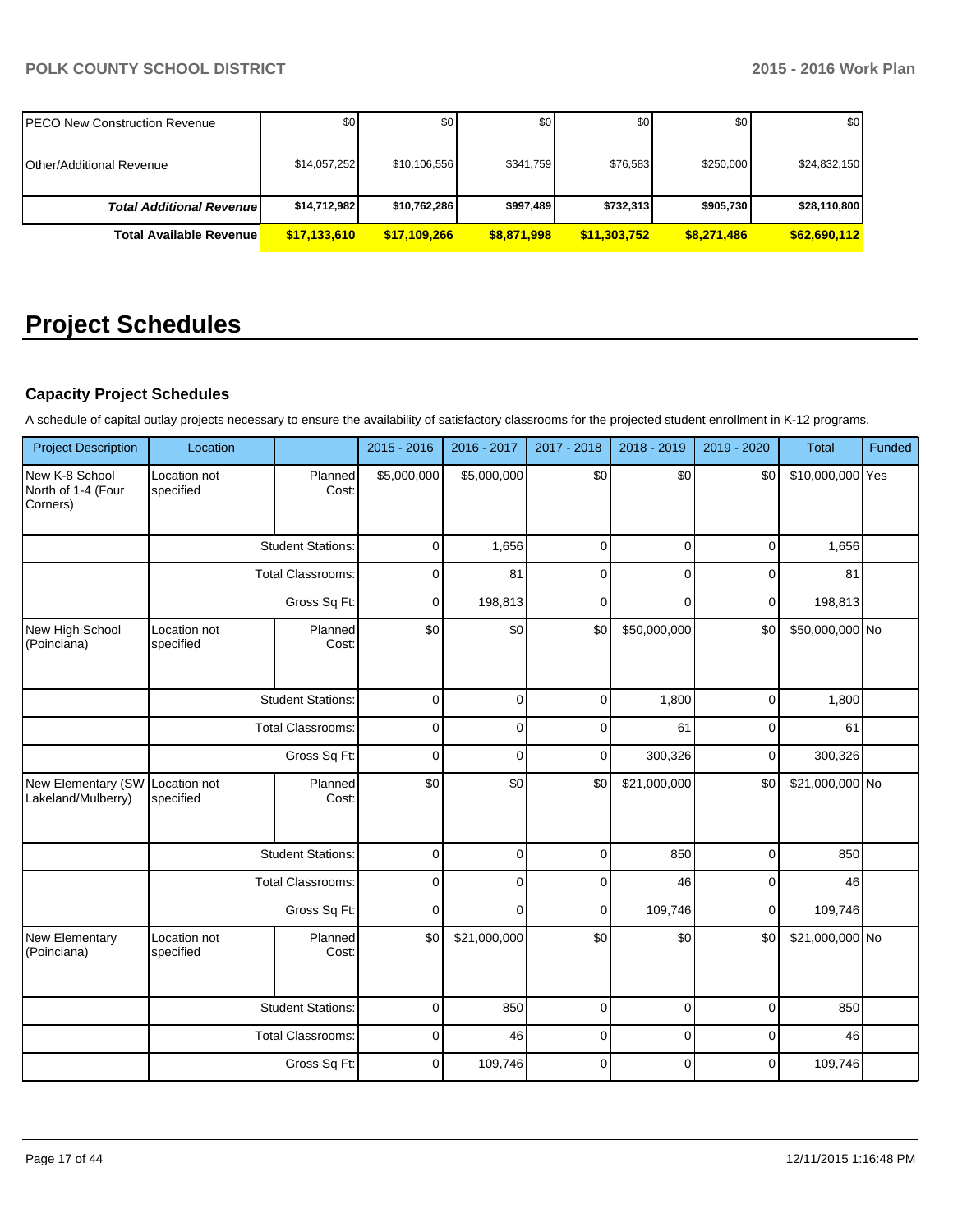| Master Plan                                            | <b>BARTOW SENIOR</b><br><b>HIGH</b>             | Planned<br>Cost:         | \$0         | \$25,000,000 | \$0          | \$0            | \$0                                                                                                                                | \$25,000,000 No |  |
|--------------------------------------------------------|-------------------------------------------------|--------------------------|-------------|--------------|--------------|----------------|------------------------------------------------------------------------------------------------------------------------------------|-----------------|--|
|                                                        |                                                 | <b>Student Stations:</b> | 0           | 353          | $\mathbf 0$  | $\mathbf 0$    | 0                                                                                                                                  | 353             |  |
|                                                        |                                                 | Total Classrooms:        | 0           | 10           | $\mathbf 0$  | $\mathbf 0$    | 0                                                                                                                                  | 10              |  |
|                                                        |                                                 | Gross Sq Ft:             | 0           | 121,183      | $\mathbf 0$  | $\mathbf 0$    | 0                                                                                                                                  | 121,183         |  |
| Master Plan                                            | <b>MULBERRY</b><br><b>SENIOR HIGH</b>           | Planned<br>Cost:         | \$0         | \$0          | \$40,000,000 | \$0            | \$0                                                                                                                                | \$40,000,000 No |  |
|                                                        |                                                 | <b>Student Stations:</b> | 0           | $\mathbf 0$  | 355          | $\overline{0}$ | $\overline{0}$                                                                                                                     | 355             |  |
|                                                        |                                                 | Total Classrooms:        | 0           | $\mathbf 0$  | 15           | $\mathbf 0$    | 0                                                                                                                                  | 15              |  |
|                                                        |                                                 | Gross Sq Ft:             | 0           | $\mathbf 0$  | 84,337       | $\mathbf 0$    | 0                                                                                                                                  | 84,337          |  |
| Master Plan                                            | FRED G GARNER<br><b>ELEMENTARY</b>              | Planned<br>Cost:         | \$0         | \$15,000,000 | \$0          | \$0            | \$0                                                                                                                                |                 |  |
|                                                        |                                                 | <b>Student Stations:</b> | 0           | 210          | $\mathbf 0$  | $\mathbf 0$    | 0                                                                                                                                  | 210             |  |
|                                                        |                                                 | <b>Total Classrooms:</b> | $\pmb{0}$   | 11           | $\mathbf 0$  | $\mathbf 0$    | 0                                                                                                                                  | 11              |  |
|                                                        |                                                 | Gross Sq Ft:             | 0           | 66,660       | $\mathbf 0$  | $\mathbf 0$    | \$15,000,000 No<br>66,660<br>0<br>\$0<br>\$4,000,000 No<br>$\overline{0}$<br>92<br>0<br>5<br>0<br>34,801<br>\$0<br>\$21,000,000 No |                 |  |
| Replace/Remodel<br><b>Buildings</b>                    | JAMES E<br><b>STEPHENS</b><br><b>ELEMENTARY</b> | Planned<br>Cost:         | \$0         | \$0          | \$4,000,000  | \$0            |                                                                                                                                    |                 |  |
|                                                        |                                                 | <b>Student Stations:</b> | 0           | $\pmb{0}$    | 92           | $\overline{0}$ |                                                                                                                                    |                 |  |
|                                                        |                                                 | Total Classrooms:        | 0           | $\mathbf 0$  | 5            | $\mathbf 0$    |                                                                                                                                    |                 |  |
|                                                        |                                                 | Gross Sq Ft:             | $\mathbf 0$ | $\pmb{0}$    | 34,801       | $\mathbf 0$    |                                                                                                                                    |                 |  |
| New Elementary<br>School<br>(Davenport/Haines<br>City) | Location not<br>specified                       | Planned<br>Cost:         | \$0         | \$0          | \$21,000,000 | \$0            |                                                                                                                                    |                 |  |
|                                                        |                                                 | <b>Student Stations:</b> | $\Omega$    | $\Omega$     | 900          | $\Omega$       | $\Omega$                                                                                                                           | 900             |  |
|                                                        |                                                 | Total Classrooms:        | 0           | $\mathbf 0$  | 40           | $\mathbf 0$    | 0                                                                                                                                  | 40              |  |
|                                                        |                                                 | Gross Sq Ft:             | $\pmb{0}$   | $\mathbf 0$  | 109,726      | $\mathbf 0$    | 0                                                                                                                                  | 109,726         |  |
| 12 Classroom<br>Addition/Expand<br>Cafeteria           | <b>ELBERT</b><br><b>ELEMENTARY</b>              | Planned<br>Cost:         | \$0         | \$4,000,000  | \$6,000,000  | \$0            | \$0                                                                                                                                | \$10,000,000 No |  |
|                                                        |                                                 | <b>Student Stations:</b> | 0           | $\pmb{0}$    | 240          | $\overline{0}$ | $\overline{0}$                                                                                                                     | 240             |  |
|                                                        |                                                 | Total Classrooms:        | 0           | $\pmb{0}$    | 12           | $\mathbf 0$    | $\overline{0}$                                                                                                                     | 12              |  |
|                                                        |                                                 | Gross Sq Ft:             | 0           | 0            | 11,134       | $\mathbf 0$    | 0                                                                                                                                  | 11,134          |  |
| 22 Classroom<br>Addition                               | CHAIN OF LAKES<br><b>ELEMENTARY</b>             | Planned<br>Cost:         | \$0         | \$0          | \$1,500,000  | \$5,500,000    | \$0                                                                                                                                | \$7,000,000 No  |  |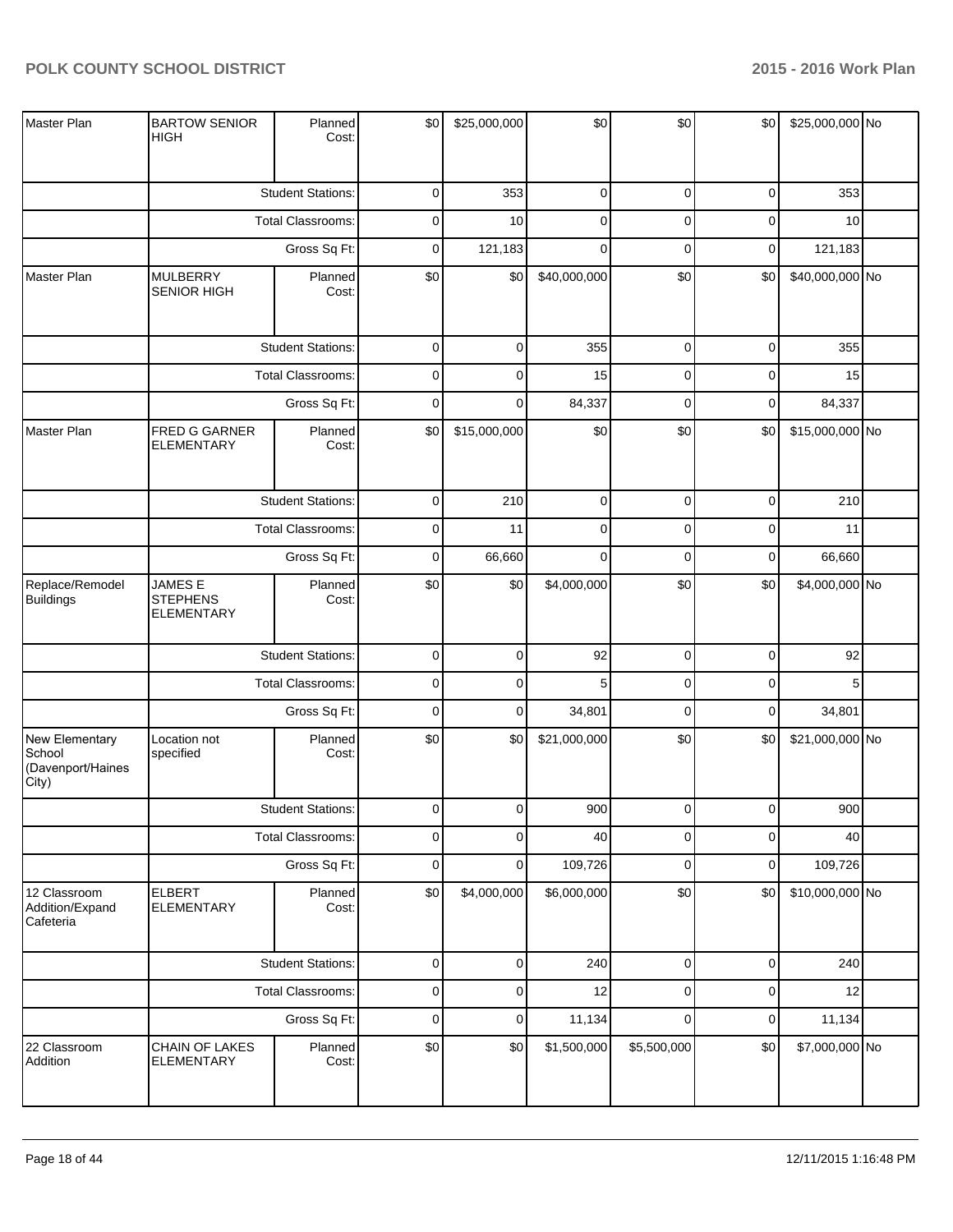|                                                      |                                              | <b>Student Stations:</b> | 0           | $\Omega$    | $\mathbf 0$ | 440         | 0              | 440             |  |
|------------------------------------------------------|----------------------------------------------|--------------------------|-------------|-------------|-------------|-------------|----------------|-----------------|--|
|                                                      |                                              | <b>Total Classrooms:</b> | $\mathbf 0$ | $\Omega$    | $\mathbf 0$ | 22          | 0              | 22              |  |
|                                                      |                                              | Gross Sq Ft:             | $\mathbf 0$ | 0           | $\mathbf 0$ | 20,414      | $\overline{0}$ | 20,414          |  |
| <b>New Elementary</b><br>School (SE Winter<br>Haven) | Location not<br>specified                    | Planned<br>Cost:         | \$0         | \$0         | \$0         | \$0         | \$21,000,000   | \$21,000,000 No |  |
|                                                      |                                              | <b>Student Stations:</b> | $\mathbf 0$ | $\Omega$    | $\mathbf 0$ | $\mathbf 0$ | 850            | 850             |  |
|                                                      |                                              | <b>Total Classrooms:</b> | $\mathbf 0$ | $\mathbf 0$ | $\mathbf 0$ | 0           | 46             | 46              |  |
|                                                      |                                              | Gross Sq Ft:             | 0           | 0           | $\mathbf 0$ | 0           | 109,746        | 109,746         |  |
| 8 Classroom Wing                                     | LOUGHMAN OAKS<br><b>ELEMENTARY</b>           | Planned<br>Cost:         | \$0         | \$3,500,000 | \$0         | \$0         | \$0            | \$3,500,000 No  |  |
|                                                      |                                              | <b>Student Stations:</b> | $\mathbf 0$ | 144         | $\mathbf 0$ | 0           | 0              | 144             |  |
|                                                      |                                              | <b>Total Classrooms:</b> | 0           | 8           | $\mathbf 0$ | 0           | 0              | 8               |  |
|                                                      |                                              | Gross Sq Ft:             | $\mathbf 0$ | 9,422       | $\mathbf 0$ | 0           | 0              | 9,422           |  |
| 22 Classroom<br>Addition                             | <b>RIDGE COMMUNITY</b><br><b>HIGH SCHOOL</b> | Planned<br>Cost:         | \$0         | \$0         | \$0         | \$8,500,000 | \$0            | \$8,500,000 No  |  |
|                                                      |                                              | <b>Student Stations:</b> | $\mathbf 0$ | $\Omega$    | $\Omega$    | 396         | $\Omega$       | 396             |  |
|                                                      |                                              | <b>Total Classrooms:</b> | $\mathbf 0$ | 0           | $\mathbf 0$ | 22          | 0              | 22              |  |
|                                                      |                                              | Gross Sq Ft:             | $\mathbf 0$ | 0           | $\mathbf 0$ | 56,885      | 0              | 56,885          |  |

| <b>Planned Cost:</b>       | \$5,000,000 | \$73,500,000 | \$72,500,000    | \$85,000,000 |         | \$21,000,000   \$257,000,000 |
|----------------------------|-------------|--------------|-----------------|--------------|---------|------------------------------|
| <b>Student Stations:</b>   |             | 3,213        | 1,587           | 3,486        | 850     | 9,136                        |
| <b>Total Classrooms: I</b> |             | 156          | 72 <sub>1</sub> | 151          | 46      | 425                          |
| Gross Sq Ft:               |             | 505,824      | 239,998         | 487,371      | 109,746 | 1,342,939                    |

## **Other Project Schedules**

Major renovations, remodeling, and additions of capital outlay projects that do not add capacity to schools.

| <b>Project Description</b>             | Location                                       | $2015 - 2016$<br><b>Actual Budget</b> | 2016 - 2017<br>Projected | 2017 - 2018<br>Projected | 2018 - 2019<br>Projected | 2019 - 2020<br>Projected | <b>Total</b>    | Funded |
|----------------------------------------|------------------------------------------------|---------------------------------------|--------------------------|--------------------------|--------------------------|--------------------------|-----------------|--------|
| Replace Cooler Freezer                 | <b>ALTURAS ELEMENTARY</b>                      | \$0                                   | \$0                      | \$0                      | \$120,000                | \$0                      | \$120,000 Yes   |        |
| Replace Chiller /AHU<br>Equipment      | <b>LAKE GIBSON SENIOR</b><br><b>HIGH</b>       | \$7,450,000                           | \$2,200,000              | \$0                      | \$0                      | \$0                      | \$9,650,000 Yes |        |
| Replace cooler/freezer                 | <b>FROSTPROOF MIDDLE</b><br><b>SENIOR HIGH</b> | \$0                                   | \$0                      | \$0                      | \$120,000                | \$0 <sub>1</sub>         | \$120,000 Yes   |        |
| Install Fencing                        | JAMES W SIKES<br><b>ELEMENTARY</b>             | \$25,000                              | \$0                      | \$0                      | \$0                      | \$0                      | \$25,000 Yes    |        |
| Replace cooler/freezer in<br>l kitchen | LAKE ALFRED<br><b>ELEMENTARY</b>               | \$120,000                             | \$0                      | \$0                      | \$0                      | \$0                      | \$120,000 Yes   |        |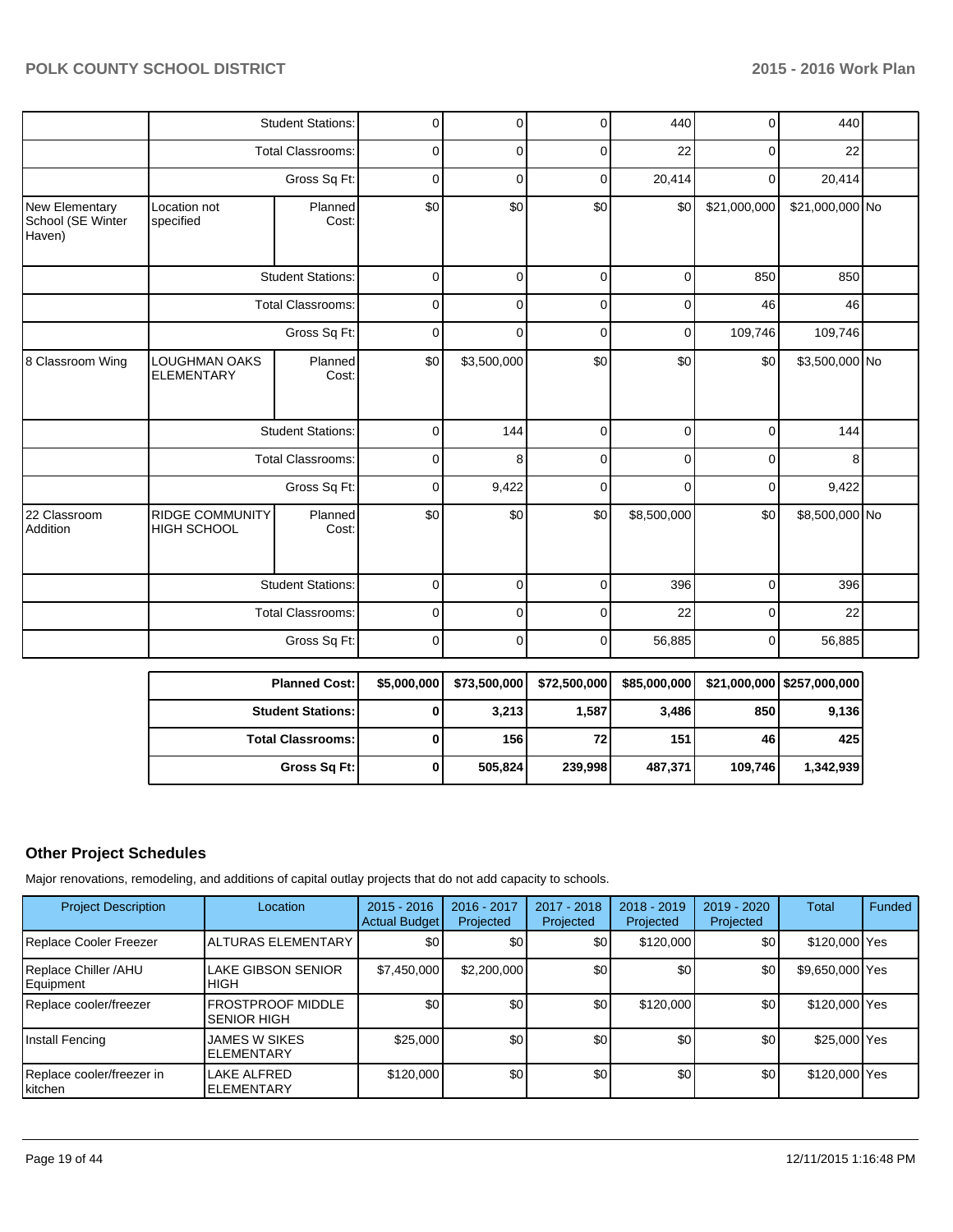| Replace cooler/freezer in<br>kitchen                          | <b>LAKE SHIPP</b><br><b>ELEMENTARY</b>                             | \$0       | \$120,000   | \$0         | \$0         | \$0         | \$120,000 Yes    |  |
|---------------------------------------------------------------|--------------------------------------------------------------------|-----------|-------------|-------------|-------------|-------------|------------------|--|
| Install Fencing                                               | MEDULLA ELEMENTARY                                                 | \$12,000  | \$0         | \$0         | \$0         | \$0         | \$12,000 Yes     |  |
| Replace Roof on Blds 3, 5, and                                | PHILIP O'BRIEN<br><b>ELEMENTARY</b>                                | \$0       | \$275,000   | \$0         | \$0         | \$0         | \$275,000 Yes    |  |
| Replace Roof on Blds 8, 11 and SOUTHWEST<br>12                | <b>ELEMENTARY</b>                                                  | \$0       | \$210,000   | \$0         | \$0         | \$0         | \$210,000 Yes    |  |
| Replace cooler/freezer in<br>kitchen.                         | MCLAUGHLIN MIDDLE<br><b>SCHOOL AND FINE</b><br><b>ARTS ACADEMY</b> | \$0       | \$120,000   | \$0         | \$0         | \$0         | \$120,000 Yes    |  |
| Replace cooler/freezer/ add OA<br>Unit to HVAC system         | <b>FORT MEADE MIDDLE</b><br><b>SENIOR HIGH</b>                     | \$0       | \$0         | \$120,000   | \$0         | \$0         | \$120,000 Yes    |  |
| Install Fencing                                               | <b>BARTOW SENIOR HIGH</b>                                          | \$95,000  | \$0         | \$0         | \$0         | \$0         | \$95,000 Yes     |  |
| Replace Cooler/Freezer in<br>Kitchen                          | <b>LAKE REGION SENIOR</b><br>HIGH                                  | \$120,000 | \$0         | \$0         | \$0         | \$0         | \$120,000 Yes    |  |
| Install Fencing                                               | <b>MULBERRY SENIOR</b><br><b>HIGH</b>                              | \$30,000  | \$0         | \$0         | \$0         | \$0         | \$30,000 Yes     |  |
| Replace Cooler/Freezer in<br>Kitchen.                         | <b>BARTOW ACADEMY</b>                                              | \$0       | \$120,000   | \$0         | \$0         | \$0         | \$120,000 Yes    |  |
| Replace Cooler/Freezer in<br>Kitchen                          | ROCHELLE SCHOOL OF<br>THE ARTS                                     | \$0       | \$120,000   | \$0         | \$0         | \$0         | \$120,000 Yes    |  |
| Replace Cooler/Freezer in<br>Kitchen                          | ROSABELLE W BLAKE<br><b>ACADEMY</b>                                | \$0       | \$120,000   | \$0         | \$0         | \$0         | \$120,000 Yes    |  |
| Replace Cooler/Freezer in<br>Kitchen                          | <b>UNION ACADEMY</b>                                               | \$0       | \$120,000   | \$0         | \$0         | \$0         | \$120,000 Yes    |  |
| Replace roof Bld 18                                           | <b>BRIGHAM ACADEMY</b>                                             | \$0       | \$90,000    | \$0         | \$0         | \$0         | \$90,000 Yes     |  |
| <b>Correct Drainage</b>                                       | <b>DORIS A SANDERS</b><br><b>LEARNING CENTER</b>                   | \$60,000  | \$0         | \$0         | \$0         | \$0         | \$60,000 Yes     |  |
| Replace Roof Bld 1                                            | JAMES E STEPHENS<br>ELEMENTARY                                     | \$0       | \$0         | \$300,000   | \$0         | \$0         | \$300,000 Yes    |  |
| Replace roof Bld 1                                            | <b>KINGSFORD</b><br><b>ELEMENTARY</b>                              | \$0       | \$0         | \$150,000   | \$0         | \$0         | \$150,000 Yes    |  |
| Replace Cooler/Freezer                                        | ANNA WOODBURY<br><b>ELEMENTARY</b>                                 | \$0       | \$0         | \$0         | \$120,000   | \$0         | \$120,000 Yes    |  |
| Replace roof on Bld 2, 5, 14,<br>16/ replace walkway canopies | <b>KATHLEEN MIDDLE</b>                                             | \$0       | \$120,000   | \$0         | \$0         | \$0         | \$120,000 Yes    |  |
| Replace roof Bld 5                                            | RIDGE CAREER<br>CENTER                                             | \$0       | \$116,000   | \$0         | \$0         | \$0         | \$116,000 Yes    |  |
| Replace Walkway Canopies                                      | <b>JEWETT MIDDLE</b><br><b>ACADEMY</b>                             | \$0       | \$300,000   | \$0]        | \$0]        | \$0         | \$300,000 Yes    |  |
| Replace Cooler/Freezer                                        | <b>LAWTON CHILES</b><br>MIDDLE ACADEMY                             | \$0       | \$0         | \$0         | \$120,000   | \$0         | \$120,000 Yes    |  |
| Replace Walkway Canopies                                      | <b>WINSTON ELEMENTARY</b>                                          | \$0       | \$145,000   | \$0         | \$0         | \$0         | \$145,000 Yes    |  |
| Districtwide HVAC replacement                                 | Location not specified                                             | \$800,000 | \$5,300,000 | \$1,640,000 | \$3,000,000 | \$3,000,000 | \$13,740,000 Yes |  |
| Districtwide school safety and<br>security upgrades           | Location not specified                                             | \$100,000 | \$200,000   | \$500,000   | \$500,000   | \$500,000   | \$1,800,000 Yes  |  |
| Districtwide playground<br>replacements                       | Location not specified                                             | \$200,000 | \$200,000   | \$200,000   | \$0         | \$0         | \$600,000 Yes    |  |
| Districtwide roof replacement                                 | Location not specified                                             | \$125,000 | \$650,000   | \$1,150,000 | \$3,000,000 | \$3,000,000 | \$7,925,000 Yes  |  |
| Districtwide unidentified<br>emergency projects               | Location not specified                                             | \$311,100 | \$723,266   | \$912,846   | \$365,302   | \$1,000,000 | \$3,312,514 Yes  |  |
| Replace roof Bld 8 and front<br>canopy                        | MCKEEL ACADEMY FOR<br>APPLIED TECHNOLOGY                           | \$0       | \$150,000   | \$0         | \$0         | \$0         | \$150,000 Yes    |  |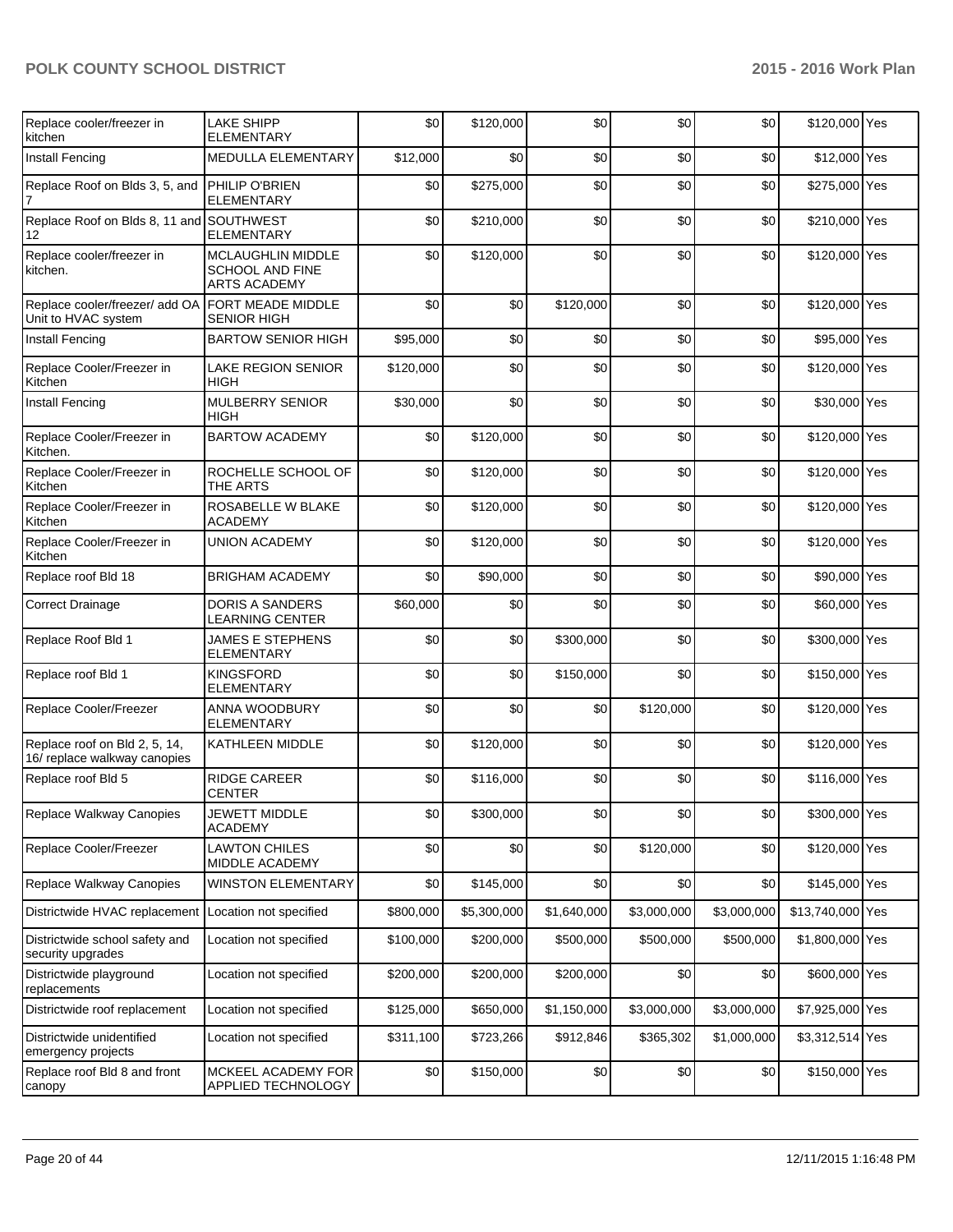| Replace roof Bld 5                                       | JOHN SNIVELY<br>ELEMENTARY                       | \$0       | \$160,000 | \$0         | \$0       | \$0       | \$160,000 Yes   |  |
|----------------------------------------------------------|--------------------------------------------------|-----------|-----------|-------------|-----------|-----------|-----------------|--|
| Install HVAC in Kitchen                                  | NORTH LAKELAND<br><b>ELEMENTARY</b>              | \$60,000  | \$0       | \$0         | \$0       | \$0       | \$60,000 Yes    |  |
| Replace roof Bld 4                                       | PURCELL ELEMENTARY                               | \$0       | \$0       | \$60,000    | \$0       | \$0       | \$60,000 Yes    |  |
| Replace roof Blds 5 and 6                                | SOUTHWEST MIDDLE                                 | \$455,000 | \$0       | \$0         | \$0       | \$0       | \$455,000 Yes   |  |
| Install HVAC in Kitchen                                  | AUBURNDALE CENTRAL<br><b>ELEMENTARY</b>          | \$60,000  | \$0       | \$0         | \$0       | \$0       | \$60,000 Yes    |  |
| Install Fencing                                          | DR N E ROBERTS<br><b>ELEMENTARY</b>              | \$67,000  | \$0       | \$0         | \$0       | \$0       | \$67,000 Yes    |  |
| Replace HVAC in Admin Area                               | <b>BARTOW SENIOR HIGH</b>                        | \$150,000 | \$0       | \$0         | \$0       | \$0       | \$150,000 Yes   |  |
| Install Fencing                                          | <b>BRIGHAM ACADEMY</b>                           | \$20,000  | \$0       | \$0         | \$0       | \$0       | \$20,000 Yes    |  |
| Install Fencing                                          | <b>JAMES E STEPHENS</b><br>ELEMENTARY            | \$30,000  | \$0       | \$0         | \$0       | \$0       | \$30,000 Yes    |  |
| Replace Chiller and Air Handler                          | <b>JAMES E STEPHENS</b><br>ELEMENTARY            | \$600,000 | \$0       | \$0         | \$0       | \$0       | \$600,000 Yes   |  |
| Install Fencing                                          | <b>KINGSFORD</b><br>ELEMENTARY                   | \$15,000  | \$0       | \$0         | \$0       | \$0       | \$15,000 Yes    |  |
| Districtwide Fire Suppression<br><b>Systems Upgrades</b> | Location not specified                           | \$75,000  | \$50,000  | \$50,000    | \$50,000  | \$100,000 | \$325,000 Yes   |  |
| Replace Roof on Bld 1                                    | <b>COMBEE ELEMENTARY</b>                         | \$0       | \$0       | \$50,000    | \$0       | \$0       | \$50,000 Yes    |  |
| Replace HVAC in Bld 5                                    | <b>GARDEN GROVE</b><br>ELEMENTARY                | \$0       | \$500,000 | \$0         | \$0       | \$0       | \$500,000 Yes   |  |
| Install HVAC in Kitchen                                  | <b>JESSE KEEN</b><br><b>ELEMENTARY</b>           | \$60,000  | \$0       | \$0         | \$0       | \$0       | \$60,000 Yes    |  |
| Install Fencing                                          | R CLEM CHURCHWELL<br>ELEMENTARY                  | \$16,000  | \$0       | \$0         | \$0       | \$0       | \$16,000 Yes    |  |
| Replace Roof on Bld 2                                    | JERE L STAMBAUGH<br>MIDDLE                       | \$0       | \$0       | \$200,000   | \$0       | \$0       | \$200,000 Yes   |  |
| Install Fencing                                          | LAKE GIBSON MIDDLE                               | \$36,000  | \$0       | \$0         | \$0       | \$0       | \$36,000 Yes    |  |
| Install Fencing                                          | SLEEPY HILL MIDDLE                               | \$70,000  | \$0       | \$0         | \$0       | \$0       | \$70,000 Yes    |  |
| Replace Roof on Bld 2                                    | <b>MAYNARD E TRAVISS</b><br><b>CAREER CENTER</b> | \$780,000 | \$0       | \$0         | \$0       | \$0       | \$780,000 Yes   |  |
| Replace HVAC Units                                       | DISCOVERY ACADEMY                                | \$100,000 | \$0       | \$0         | \$0       | \$0       | \$100,000 Yes   |  |
| Replace Air Handler                                      | <b>LAKE WALES SENIOR</b><br><b>HIGH</b>          | \$91,510  | \$0       | \$0         | \$0       | \$0       | \$91.510 Yes    |  |
| Replace Roof                                             | <b>EAST AREA ADULT &amp;</b><br>COMMUNITY SCHOOL | \$0       | \$0       | \$100,000   | \$0       | \$0       | \$100,000 Yes   |  |
| Replace roof, walk and flashing<br>on Bld 1              | <b>CARLTON PALMORE</b><br>ELEMENTARY             | \$0       | \$0       | \$50,000    | \$0       | \$0       | \$50,000 Yes    |  |
| Replace over 20 yoa HVAC<br>Systems                      | <b>HILLCREST</b><br><b>ELEMENTARY</b>            | \$0       | \$0       | \$0         | \$200,000 | \$0       | \$200,000 Yes   |  |
| Replace Roofs and Walkway<br>Canopies                    | KATHLEEN<br>ELEMENTARY                           | \$0       | \$0       | \$0         | \$300,000 | \$0       | \$300,000 Yes   |  |
| Replace HVAC                                             | <b>LAKE SHIPP</b><br><b>ELEMENTARY</b>           | \$0       | \$0       | \$0         | \$100,000 | \$0       | \$100,000 Yes   |  |
| <b>Correct Drainage</b>                                  | WESTWOOD MIDDLE                                  | \$0       | \$0       | \$0         | \$0       | \$300,000 | \$300,000 Yes   |  |
| Redesign HVAC                                            | <b>BARTOW MIDDLE</b>                             | \$0       | \$0       | \$3,000,000 | \$0       | \$0       | \$3,000,000 Yes |  |
| <b>Upgrade Undersized Units</b>                          | DISCOVERY ACADEMY                                | \$0       | \$0       | \$0         | \$0       | \$371,486 | \$371,486 Yes   |  |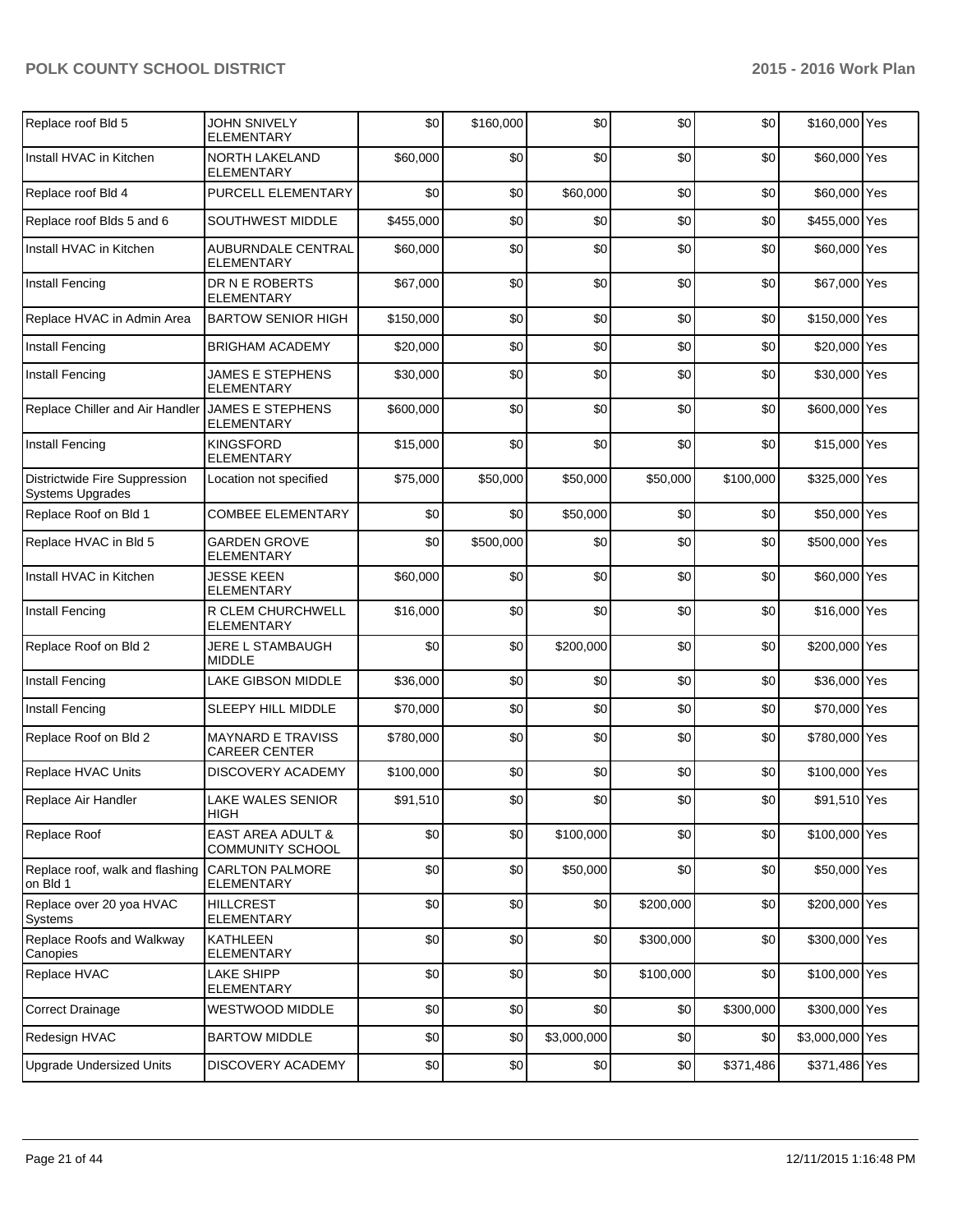| Remodel Bld 9 to Provide<br>Secondary Means of Egress<br>Ifrom Classrooms | <b>FRED G GARNER</b><br>ELEMENTARY                   | \$0          | \$0          | \$0         | \$2,000,000  | \$0         | \$2,000,000 Yes |  |
|---------------------------------------------------------------------------|------------------------------------------------------|--------------|--------------|-------------|--------------|-------------|-----------------|--|
| Provide Additional Parking                                                | <b>SOUTHWEST MIDDLE</b>                              | \$0          | \$0          | \$0         | \$400,000    | \$0         | \$400,000 Yes   |  |
| Replace HVAC in Bld 1                                                     | <b>GIBBONS STREET</b><br><b>ELEMENTARY</b>           | \$0          | \$0          | \$0         | \$600,000    | \$0         | \$600,000 Yes   |  |
| Redesign and Replace Bus/Car<br>Rider Pick-up and Drop-off                | LOUGHMAN OAKS<br><b>ELEMENTARY</b>                   | \$0          | \$0          | \$0         | \$308,450    | \$0         | \$308,450 Yes   |  |
| Replace Existing HVAC<br>Systems over 20 Years of Age                     | <b>GAUSE ACADEMY OF</b><br><b>APPLIED TECHNOLOGY</b> | \$0          | \$0          | \$150,000   | \$0          | \$0         | \$150,000 Yes   |  |
| Replace Deteriorated Stairwell<br><b>Outside Bld 18</b>                   | <b>HAINES CITY SENIOR</b><br><b>HIGH</b>             | \$0          | \$0          | \$69,000    | \$0          | \$0         | \$69,000 Yes    |  |
| Replace Sewer Lines in Bld 1                                              | <b>LAKELAND HIGHLANDS</b><br><b>MIDDLE</b>           | \$0          | \$0          | \$170,152   | \$0          | \$0         | \$170,152 Yes   |  |
|                                                                           |                                                      | \$12,133,610 | \$12,109,266 | \$8,871,998 | \$11,303,752 | \$8,271,486 | \$52,690,112    |  |

### **Additional Project Schedules**

Any projects that are not identified in the last approved educational plant survey.

Nothing reported for this section.

#### **Non Funded Growth Management Project Schedules**

Schedule indicating which projects, due to planned development, that CANNOT be funded from current revenues projected over the next five years.

Nothing reported for this section.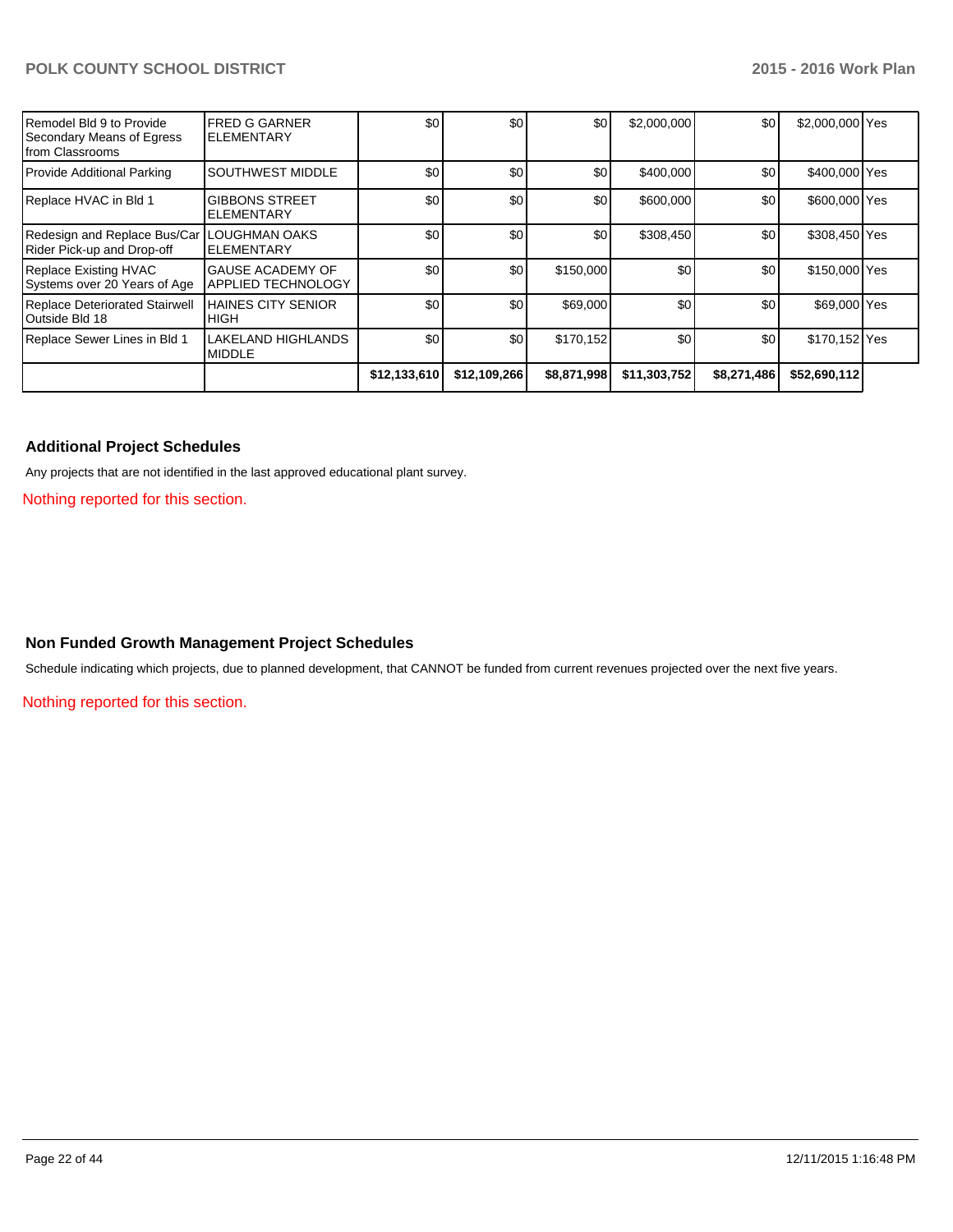## **Capacity Tracking**

| Location                                                 | $2015 -$<br>2016 Satis.<br>Stu. Sta. | Actual<br>$2015 -$<br><b>2016 FISH</b><br>Capacity | Actual<br>$2014 -$<br>2015<br><b>COFTE</b> | # Class<br>Rooms | Actual<br>Average<br>$2015 -$<br>2016 Class<br><b>Size</b> | Actual<br>$2015 -$<br>2016<br><b>Utilization</b> | <b>New</b><br>Stu.<br>Capacity | <b>New</b><br>Rooms to<br>be<br>Added/Re<br>moved | Projected<br>$2019 -$<br>2020<br><b>COFTE</b> | Projected<br>$2019 -$<br>2020<br><b>Utilization</b> | Projected<br>$2019 -$<br>2020 Class<br><b>Size</b> |
|----------------------------------------------------------|--------------------------------------|----------------------------------------------------|--------------------------------------------|------------------|------------------------------------------------------------|--------------------------------------------------|--------------------------------|---------------------------------------------------|-----------------------------------------------|-----------------------------------------------------|----------------------------------------------------|
| LAKELAND SENIOR<br>HIGH                                  | 2,928                                | 2,781                                              | 2,094                                      | 123              | 17                                                         | 75.00 %                                          | 0                              | $\Omega$                                          | 2,100                                         | 76.00 %                                             | 17                                                 |
| LAWTON CHILES<br>MIDDLE ACADEMY                          | 798                                  | 718                                                | 653                                        | 34               | 19                                                         | 91.00 %                                          | $\overline{0}$                 | $\Omega$                                          | 640                                           | 89.00 %                                             | 19                                                 |
| SOUTHWEST MIDDLE                                         | 1,381                                | 1,242                                              | 841                                        | 60               | 14                                                         | 68.00 %                                          | 0                              | $\Omega$                                          | 1,000                                         | 81.00%                                              | 17                                                 |
| <b>CARLTON PALMORE</b><br>ELEMENTARY                     | 709                                  | 709                                                | 514                                        | 38               | 14                                                         | 72.00 %                                          | 0                              | $\Omega$                                          | 480                                           | 68.00%                                              | 13                                                 |
| WEST AREA ADULT<br>SCHOOL                                | 435                                  | 652                                                | $\Omega$                                   | 18               | $\Omega$                                                   | 0.00%                                            | 0                              | $\Omega$                                          | $\mathbf 0$                                   | 0.00%                                               | $\mathbf 0$                                        |
| CLEVELAND COURT<br><b>ELEMENTARY</b>                     | 417                                  | 417                                                | 392                                        | 22               | 18                                                         | 94.00 %                                          | 0                              | $\Omega$                                          | 370                                           | 89.00 %                                             | 17                                                 |
| COMBEE ELEMENTARY                                        | 886                                  | 886                                                | 704                                        | 48               | 15                                                         | 80.00 %                                          | 0                              | $\Omega$                                          | 650                                           | 73.00 %                                             | 14                                                 |
| <b>DORIS A SANDERS</b><br>LEARNING CENTER                | 142                                  | 142                                                | 91                                         | 14               | 6 <sup>1</sup>                                             | 64.00 %                                          | 0                              | $\Omega$                                          | 80                                            | 56.00 %                                             | 6                                                  |
| <b>CRYSTAL LAKE</b><br><b>ELEMENTARY</b>                 | 721                                  | 721                                                | 570                                        | 39               | 15                                                         | 79.00 %                                          | 0                              | $\Omega$                                          | 520                                           | 72.00 %                                             | 13                                                 |
| DIXIELAND<br><b>ELEMENTARY</b>                           | 475                                  | 475                                                | 461                                        | 25               | 18                                                         | 97.00 %                                          | 0                              | $\Omega$                                          | 450                                           | 95.00 %                                             | 18                                                 |
| PHILIP O'BRIEN<br><b>ELEMENTARY</b>                      | 759                                  | 759                                                | 562                                        | 41               | 14                                                         | 74.00 %                                          | 0                              | $\Omega$                                          | 596                                           | 79.00 %                                             | 15                                                 |
| MEDULLA ELEMENTARY                                       | 838                                  | 838                                                | 585                                        | 47               | 12                                                         | 70.00 %                                          | 0                              | $\Omega$                                          | 550                                           | 66.00 %                                             | 12                                                 |
| <b>NORTH LAKELAND</b><br><b>ELEMENTARY</b>               | 936                                  | 936                                                | 717                                        | 50               | 14                                                         | 77.00 %                                          | 0                              | $\Omega$                                          | 635                                           | 68.00 %                                             | 13                                                 |
| SOUTHWEST<br>ELEMENTARY                                  | 682                                  | 682                                                | 460                                        | 35               | 13                                                         | 67.00 %                                          | 0                              | $\Omega$                                          | 425                                           | 62.00%                                              | 12                                                 |
| LINCOLN ACADEMY                                          | 669                                  | 669                                                | 580                                        | 36               | 16                                                         | 87.00 %                                          | 0                              | $\Omega$                                          | 520                                           | 78.00 %                                             | 14                                                 |
| ROCHELLE SCHOOL OF<br>THE ARTS                           | 1,277                                | 1,149                                              | 798                                        | 57               | 14                                                         | 69.00 %                                          | 0                              | $\Omega$                                          | 800                                           | 70.00%                                              | 14                                                 |
| <b>DANIEL JENKINS</b><br><b>ACADEMY OF</b><br>TECHNOLOGY | 721                                  | 648                                                | 495                                        | 31               | 16                                                         | 76.00 %                                          | $\Omega$                       | $\Omega$                                          | 500                                           | 77.00 %                                             | 16                                                 |
| SHELLEY S BOONE<br><b>MIDDLE</b>                         | 1,352                                | 1,216                                              | 911                                        | 57               | 16                                                         | 75.00 %                                          | $\Omega$                       | $\Omega$                                          | 1,068                                         | 88.00 %                                             | 19                                                 |
| <b>ALTA VISTA</b><br><b>ELEMENTARY</b>                   | 912                                  | 912                                                | 922                                        | 49               | 19                                                         | 101.00%                                          | $\overline{0}$                 | $\overline{0}$                                    | 800                                           | 88.00%                                              | 16                                                 |
| <b>EASTSIDE</b><br><b>ELEMENTARY</b>                     | 1,290                                | 1,290                                              | 1,021                                      | 69               | 15                                                         | 79.00 %                                          | 0                              | $\Omega$                                          | 792                                           | 61.00%                                              | 11                                                 |
| BETHUNE ACADEMY                                          | 526                                  | 526                                                | 460                                        | 27               | 17                                                         | 87.00 %                                          | 0                              | $\Omega$                                          | 445                                           | 85.00 %                                             | 16                                                 |
| <b>DAVENPORT</b><br><b>COMMUNITY CAMPUS</b>              | 688                                  | 688                                                | 139                                        | 36               | 4                                                          | 20.00 %                                          | 0                              | 0                                                 | 500                                           | 73.00 %                                             | 14                                                 |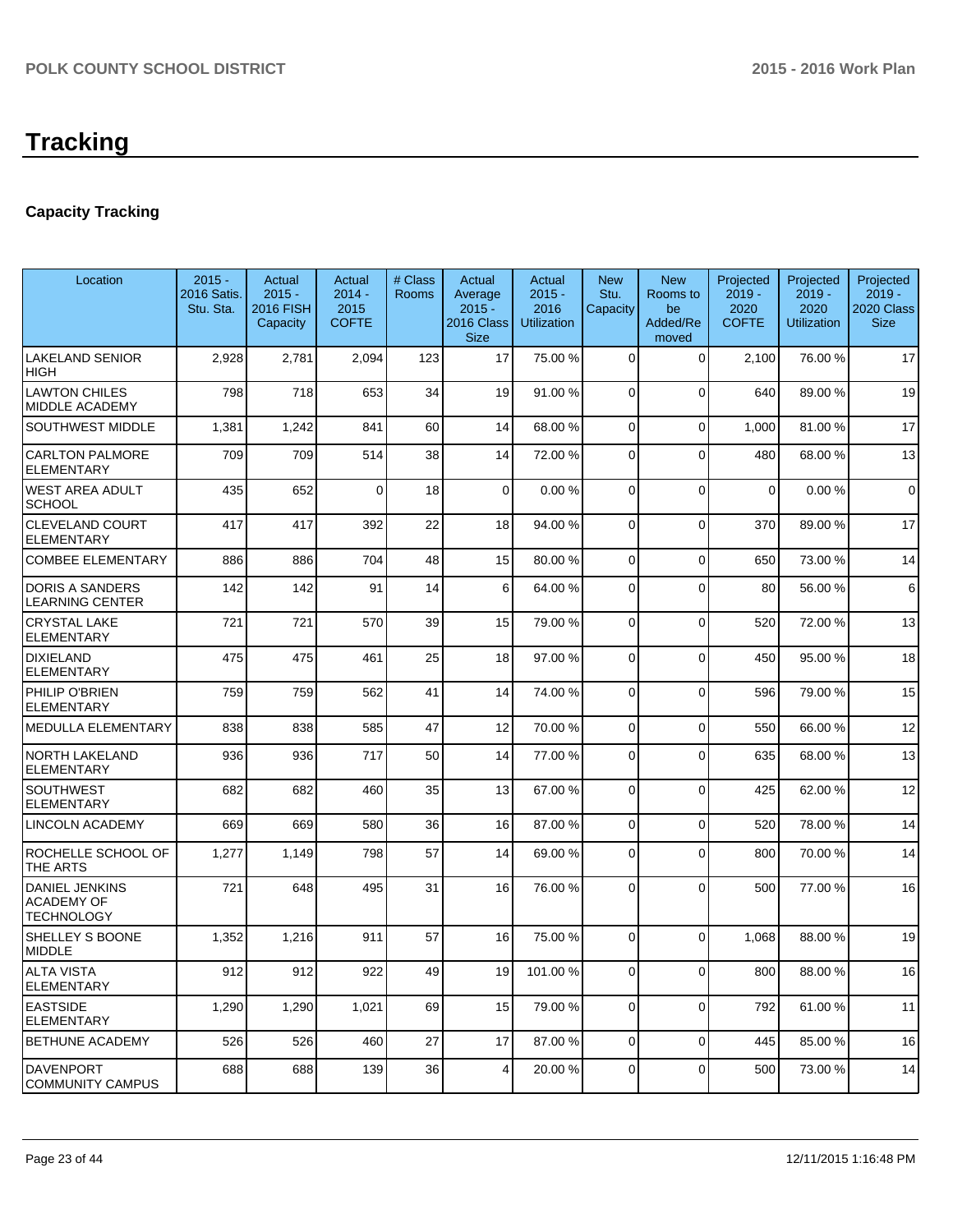| IDONALD E WOODS<br>ICENTER                          | 180   | 180      | 134      | 14  | 10 <sup>1</sup> | 75.00 % | $\overline{0}$ | 0               | 130            | 72.00%  | 9              |
|-----------------------------------------------------|-------|----------|----------|-----|-----------------|---------|----------------|-----------------|----------------|---------|----------------|
| <b>WINTER HAVEN SENIOR</b><br><b>HIGH</b>           | 2,425 | 2,303    | 1,911    | 103 | 19              | 83.00 % | $\Omega$       | $\mathbf 0$     | 1,965          | 85.00 % | 19             |
| <b>DENISON MIDDLE</b>                               | 1,178 | 1,060    | 841      | 54  | 16              | 79.00 % | $\Omega$       | 0               | 900            | 85.00 % | 17             |
| <b>BRIGHAM ACADEMY</b>                              | 687   | 687      | 526      | 37  | 14              | 76.00 % | $\overline{0}$ | 0               | 500            | 73.00 % | 14             |
| WESTWOOD MIDDLE                                     | 1,432 | 1,288    | 817      | 67  | 12              | 63.00 % | $\Omega$       | $\mathbf 0$     | 850            | 66.00 % | 13             |
| <b>ELBERT ELEMENTARY</b>                            | 717   | 717      | 632      | 38  | 17              | 88.00 % | 396            | 22              | 580            | 52.00 % | 10             |
| <b>FRED G GARNER</b><br>ELEMENTARY                  | 901   | 901      | 624      | 48  | 13              | 69.00 % | 210            | 11              | 675            | 61.00%  | 11             |
| <b>INWOOD ELEMENTARY</b>                            | 543   | 543      | 390      | 29  | 13              | 72.00 % | $\mathbf 0$    | $\mathbf 0$     | 350            | 64.00%  | 12             |
| <b>LAKE SHIPP</b><br><b>ELEMENTARY</b>              | 633   | 633      | 538      | 34  | 16              | 85.00 % | 0              | $\mathbf 0$     | 475            | 75.00 % | 14             |
| <b>JOHN SNIVELY</b><br>ELEMENTARY                   | 693   | 693      | 419      | 37  | 11              | 60.00 % | $\overline{0}$ | 0               | 350            | 51.00%  | 9              |
| LAKE ALFRED-ADDAIR<br>MIDDLE                        | 1,062 | 955      | 830      | 44  | 19              | 87.00 % | $\overline{0}$ | $\mathbf 0$     | 700            | 73.00 % | 16             |
| LAKE ALFRED<br>ELEMENTARY                           | 666   | 666      | 538      | 35  | 15              | 81.00 % | $\Omega$       | 0               | 480            | 72.00 % | 14             |
| LAKE ALFRED BEST AT<br><b>FRUITLAND PARK</b>        | 96    | $\Omega$ | $\Omega$ | 10  | $\overline{0}$  | 0.00%   | $\mathbf 0$    | $\overline{0}$  | $\mathbf 0$    | 0.00%   | $\overline{0}$ |
| <b>WAHNETA</b><br>ELEMENTARY                        | 681   | 681      | 462      | 36  | 13              | 68.00 % | $\Omega$       | 0               | 650            | 95.00 % | 18             |
| <b>JEWETT MIDDLE</b><br>ACADEMY                     | 768   | 691      | 595      | 34  | 17              | 86.00 % | $\Omega$       | 0               | 600            | 87.00 % | 18             |
| <b>JEWETT SCHOOL OF</b><br><b>THE ARTS</b>          | 857   | 771      | 717      | 43  | 17              | 93.00 % | $\Omega$       | $\Omega$        | 680            | 88.00 % | 16             |
| <b>LEWIS ELEMENTARY</b>                             | 620   | 620      | 448      | 34  | 13              | 72.00 % | $\overline{0}$ | 0               | 420            | 68.00%  | 12             |
| <b>GAUSE RIVERSIDE</b><br><b>ACADEMY</b>            | 152   | 0        | $\Omega$ | 9   | $\overline{0}$  | 0.00%   | $\Omega$       | $\Omega$        | $\mathbf 0$    | 0.00%   | $\overline{0}$ |
| <b>FORT MEADE MIDDLE</b><br><b>SENIOR HIGH</b>      | 1,291 | 1,161    | 743      | 57  | 13              | 64.00 % | $\Omega$       | $\mathbf 0$     | 780            | 67.00%  | 14             |
| ANNA WOODBURY<br>ELEMENTARY                         | 288   | 288      | 190      | 14  | 14              | 66.00 % | $\Omega$       | 0               | 180            | 62.00%  | 13             |
| <b>AUBURNDALE SENIOR</b><br>HIGH                    | 2,480 | 2,356    | 1,527    | 100 | 15              | 65.00 % | $\overline{0}$ | 0               | 1,614          | 69.00 % | 16             |
| <b>JERE L STAMBAUGH</b><br>MIDDLE                   | 1,307 | 1,176    | 855      | 58  | 15              | 73.00 % | 0              | $\overline{0}$  | 900            | 77.00%  | 16             |
| LENA VISTA<br>ELEMENTARY                            | 1,041 | 1,041    | 837      | 56  | 15              | 80.00 % | $\overline{0}$ | 0               | 750            | 72.00 % | 13             |
| <b>AUBURNDALE CENTRAL</b><br><b>ELEMENTARY</b>      | 541   | 541      | 424      | 29  | 15              | 78.00 % | $\overline{0}$ | 0               | 380            | 70.00 % | 13             |
| <b>WALTER CALDWELL</b><br>ELEMENTARY                | 847   | 847      | 634      | 47  | 13              | 75.00 % | $\overline{0}$ | $\mathbf 0$     | 580            | 68.00%  | 12             |
| <b>LEAST AREA ADULT &amp;</b><br>COMMUNITY SCHOOL   | 465   | 697      | $\Omega$ | 20  | $\overline{0}$  | 0.00%   | $\overline{0}$ | $\mathbf 0$     | $\mathbf 0$    | 0.00%   | $\mathbf 0$    |
| <b>POLK CITY</b><br>ELEMENTARY                      | 689   | 689      | 460      | 36  | 13              | 67.00 % | $\overline{0}$ | $\mathbf 0$     | 400            | 58.00 % | 11             |
| <b>BARTOW SENIOR HIGH</b>                           | 2,985 | 2,835    | 1,972    | 124 | 16              | 70.00 % | 353            | 10 <sup>1</sup> | 2,000          | 63.00 % | 15             |
| SOUTH CENTRAL<br>ADULT & COMMUNITY<br><b>SCHOOL</b> | 0     | 0        | $\Omega$ | 0   | $\overline{0}$  | 0.00 %  | 0              | 0               | $\overline{0}$ | 0.00%   | $\mathbf 0$    |
| <b>BARTOW MIDDLE</b>                                | 1,430 | 1,287    | 1,005    | 67  | 15              | 78.00 % | $\overline{0}$ | $\pmb{0}$       | 1,000          | 78.00 % | 15             |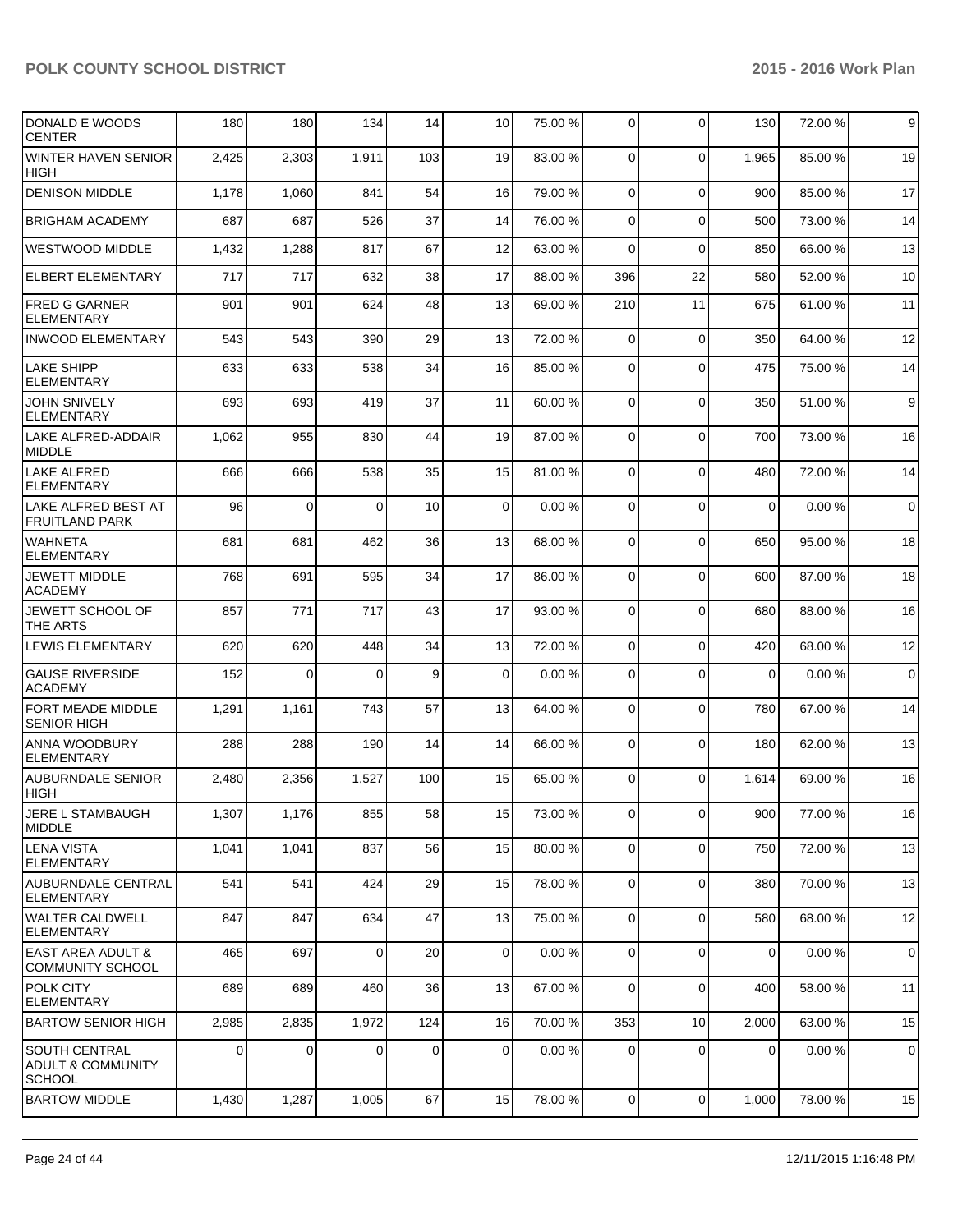| <b>BARTOW ACADEMY</b>                                              | 592   | 592   | 463   | 30 <sup>2</sup> | 15              | 78.00 % | $\overline{0}$ | $\Omega$       | 440   | 74.00 % | 15              |
|--------------------------------------------------------------------|-------|-------|-------|-----------------|-----------------|---------|----------------|----------------|-------|---------|-----------------|
| <b>FLORAL AVENUE</b><br><b>ELEMENTARY</b>                          | 771   | 771   | 534   | 41              | 13              | 69.00 % | $\Omega$       | $\Omega$       | 751   | 97.00 % | 18              |
| JEAN O'DELL LIFE AND<br><b>LEARNING CENTER</b>                     | 166   | 166   | 82    | 16              | 5 <sup>1</sup>  | 49.00 % | $\Omega$       | $\Omega$       | 58    | 35.00 % | $\overline{4}$  |
| <b>UNION ACADEMY</b>                                               | 666   | 599   | 380   | 29              | 13              | 63.00 % | $\overline{0}$ | $\Omega$       | 385   | 64.00%  | 13              |
| <b>GIBBONS STREET</b><br><b>ELEMENTARY</b>                         | 561   | 561   | 286   | 30              | 10 <sup>1</sup> | 51.00 % | $\overline{0}$ | $\Omega$       | 250   | 45.00 % | 8               |
| ALTURAS ELEMENTARY                                                 | 427   | 427   | 328   | 23              | 14              | 77.00 % | 0              | $\Omega$       | 330   | 77.00 % | 14              |
| <b>HIGHLAND CITY</b><br><b>ELEMENTARY</b>                          | 552   | 552   | 405   | 30              | 14              | 73.00 % | 0              | $\Omega$       | 480   | 87.00 % | 16              |
| <b>MULBERRY SENIOR</b><br>HIGH                                     | 1,423 | 1,280 | 1,017 | 62              | 16              | 79.00 % | 355            | 15             | 1,050 | 64.00 % | 14              |
| PURCELL ELEMENTARY                                                 | 597   | 597   | 505   | 33              | 15              | 85.00 % | $\overline{0}$ | $\mathbf 0$    | 420   | 70.00%  | 13              |
| <b>KINGSFORD</b><br><b>ELEMENTARY</b>                              | 735   | 735   | 605   | 39              | 16              | 82.00 % | $\overline{0}$ | $\mathbf 0$    | 650   | 88.00 % | 17              |
| <b>MULBERRY MIDDLE</b>                                             | 1,157 | 1,041 | 1,047 | 49              | 21              | 101.00% | $\Omega$       | $\Omega$       | 1,000 | 96.00%  | 20              |
| IKATHLEEN SENIOR<br><b>HIGH</b>                                    | 3,054 | 2,901 | 1,992 | 130             | 15              | 69.00 % | $\Omega$       | $\Omega$       | 2,000 | 69.00%  | 15              |
| KATHLEEN MIDDLE                                                    | 1,248 | 1,123 | 763   | 53              | 14              | 68.00 % | $\Omega$       | $\Omega$       | 800   | 71.00%  | 15              |
| <b>KATHLEEN</b><br><b>ELEMENTARY</b>                               | 734   | 734   | 535   | 39              | 14              | 73.00 % | $\Omega$       | $\Omega$       | 465   | 63.00%  | 12              |
| <b>GRIFFIN ELEMENTARY</b>                                          | 659   | 659   | 461   | 35              | 13              | 70.00 % | $\Omega$       | $\Omega$       | 470   | 71.00%  | 13              |
| <b>JESSE KEEN</b><br><b>ELEMENTARY</b>                             | 769   | 769   | 620   | 42              | 15              | 81.00 % | $\Omega$       | $\Omega$       | 530   | 69.00%  | 13              |
| <b>WINSTON ELEMENTARY</b>                                          | 703   | 703   | 405   | 37              | 11              | 58.00 % | $\overline{0}$ | $\mathbf 0$    | 450   | 64.00%  | 12              |
| <b>FROSTPROOF</b><br><b>ELEMENTARY</b>                             | 583   | 583   | 398   | 33              | 12              | 68.00 % | $\Omega$       | $\Omega$       | 380   | 65.00 % | 12              |
| MCLAUGHLIN MIDDLE<br><b>SCHOOL AND FINE</b><br><b>ARTS ACADEMY</b> | 1,320 | 1,188 | 774   | 59              | 13              | 65.00 % | $\Omega$       | $\Omega$       | 900   | 76.00 % | 15              |
| <b>POLK AVENUE</b><br><b>ELEMENTARY</b>                            | 656   | 656   | 487   | 34              | 14              | 74.00 % | $\Omega$       | $\Omega$       | 430   | 66.00 % | 13              |
| <b>HILLCREST</b><br><b>ELEMENTARY</b>                              | 751   | 751   | 674   | 39              | 17              | 90.00 % | $\Omega$       | $\Omega$       | 600   | 80.00%  | 15              |
| <b>SPOOK HILL</b><br><b>ELEMENTARY</b>                             | 758   | 758   | 608   | 40              | 15 <sup>1</sup> | 80.00 % | 0              | $\overline{0}$ | 560   | 74.00 % | 14              |
| ROOSEVELT ACADEMY<br><b>OF APPLIED</b><br><b>TECHNOLOGY</b>        | 195   | 195   | 280   | 16              | 17              | 143.00% | $\Omega$       | $\Omega$       | 253   | 130.00% | 16              |
| <b>JANIE HOWARD</b><br><b>WILSON ELEMENTARY</b>                    | 727   | 727   | 464   | 39              | 12              | 64.00 % | $\overline{0}$ | $\mathbf 0$    | 465   | 64.00%  | 12              |
| <b>BABSON PARK</b><br><b>ELEMENTARY</b>                            | 473   | 473   | 457   | 26              | 18              | 97.00 % | $\Omega$       | $\mathbf 0$    | 430   | 91.00%  | 17              |
| EDGAR L PADGETT<br>ELEMENTARY                                      | 830   | 830   | 529   | 42              | 13              | 64.00 % | $\overline{0}$ | $\mathbf 0$    | 480   | 58.00 % | 11              |
| <b>GAUSE ACADEMY OF</b><br><b>APPLIED TECHNOLOGY</b>               | 733   | 659   | 180   | 34              | 5 <sup>1</sup>  | 27.00 % | $\Omega$       | $\mathbf 0$    | 350   | 53.00 % | 10              |
| <b>CRYSTAL LAKE MIDDLE</b>                                         | 1,556 | 1,400 | 954   | 65              | 15              | 68.00 % | $\overline{0}$ | $\Omega$       | 1,090 | 78.00 % | 17              |
| OSCAR J POPE<br><b>ELEMENTARY</b>                                  | 679   | 679   | 463   | 41              | 11              | 68.00 % | $\overline{0}$ | $\Omega$       | 375   | 55.00 % | 9               |
| MAYNARD E TRAVISS C                                                | 1,170 | 1,404 | 247   | 59              | $\vert 4 \vert$ | 18.00 % | $\overline{0}$ | $\mathbf 0$    | 299   | 21.00 % | $5\phantom{.0}$ |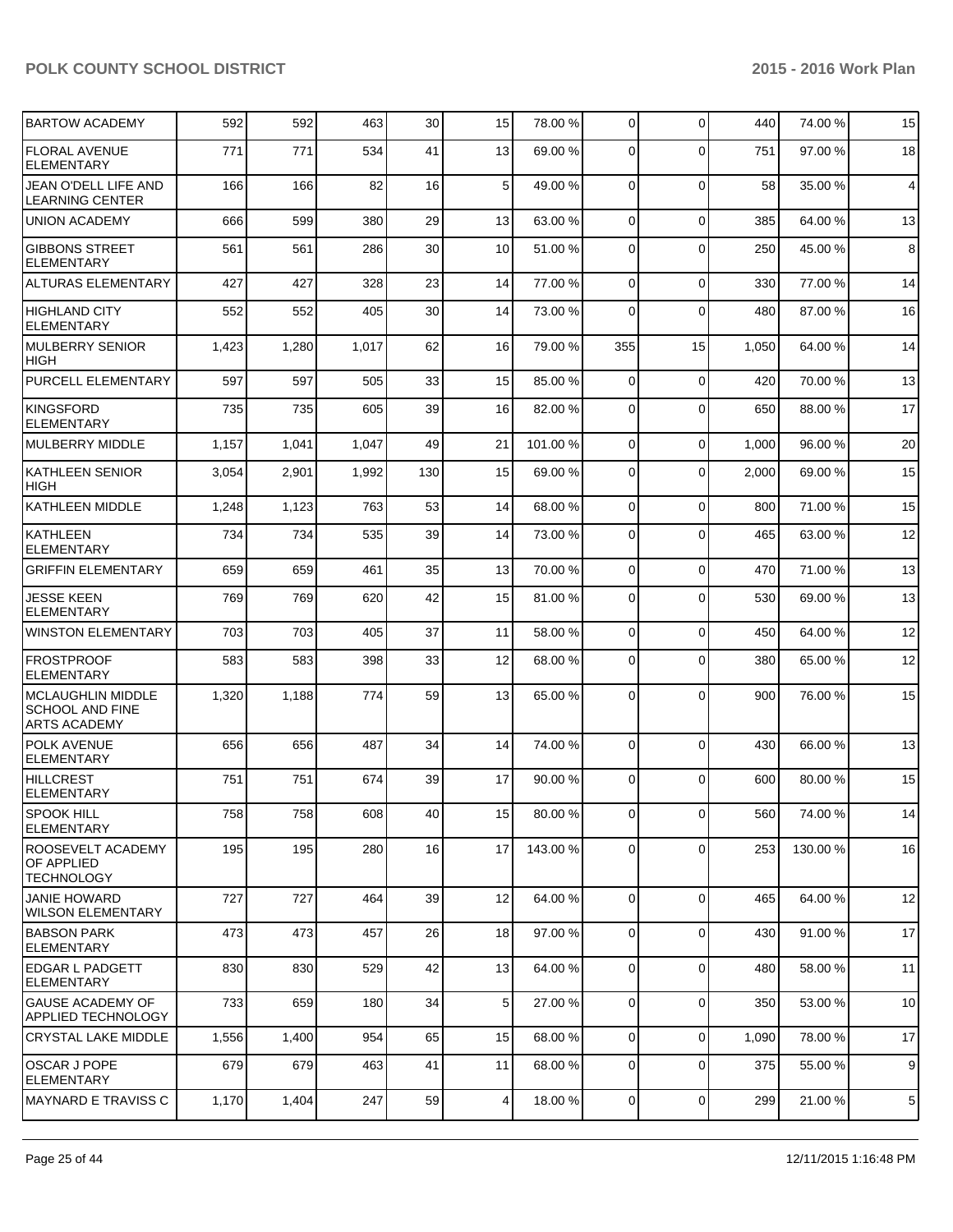| MCKEEL ACADEMY FOR<br><b>APPLIED TECHNOLOGY</b> | 1,088 | 979   | 1,144 | 55  | 21              | 117.00 % | $\overline{0}$ | $\mathbf{0}$ | 1,210 | 124.00%  | 22             |
|-------------------------------------------------|-------|-------|-------|-----|-----------------|----------|----------------|--------------|-------|----------|----------------|
| <b>SCOTT LAKE</b><br><b>ELEMENTARY</b>          | 867   | 867   | 737   | 45  | 16              | 85.00 %  | $\Omega$       | $\Omega$     | 726   | 84.00%   | 16             |
| <b>RIDGE CAREER</b><br>ICENTER                  | 1,052 | 1,262 | 152   | 57  | $\overline{3}$  | 12.00 %  | $\Omega$       | $\mathbf{0}$ | 278   | 22.00 %  | 5              |
| <b>LEAGLE LAKE</b><br><b>ELEMENTARY</b>         | 788   | 788   | 442   | 42  | 11              | 56.00 %  | $\Omega$       | $\mathbf{0}$ | 400   | 51.00%   | 10             |
| <b>GARDEN GROVE</b><br><b>ELEMENTARY</b>        | 674   | 674   | 561   | 35  | 16              | 83.00 %  | $\Omega$       | $\Omega$     | 530   | 79.00 %  | 15             |
| LAKE WALES SENIOR<br><b>HIGH</b>                | 1,823 | 1,731 | 1,410 | 74  | 19              | 81.00 %  | $\Omega$       | $\Omega$     | 1,400 | 81.00%   | 19             |
| <b>JAMES E STEPHENS</b><br><b>ELEMENTARY</b>    | 602   | 602   | 347   | 33  | 11              | 58.00 %  | 92             | 5            | 350   | 50.00 %  | 9 <sup>°</sup> |
| <b>LAKE GIBSON MIDDLE</b>                       | 1,365 | 1,228 | 1,128 | 62  | 18              | 92.00 %  | $\Omega$       | $\mathbf{0}$ | 1,204 | 98.00%   | 19             |
| <b>LAKE GIBSON SENIOR</b><br><b>HIGH</b>        | 2,399 | 2,279 | 1,737 | 101 | 17              | 76.00 %  | $\overline{0}$ | $\mathbf{0}$ | 1,750 | 77.00 %  | 17             |
| <b>LAKELAND HIGHLANDS</b><br><b>MIDDLE</b>      | 1,465 | 1,318 | 1,206 | 66  | 18              | 92.00 %  | $\Omega$       | $\Omega$     | 1,250 | 95.00 %  | 19             |
| <b>DUNDEE ELEMENTARY</b><br><b>ACADEMY</b>      | 711   | 711   | 482   | 39  | 12              | 68.00 %  | $\Omega$       | 0            | 515   | 72.00 %  | 13             |
| <b>HAINES CITY SENIOR</b><br><b>HIGH</b>        | 2,576 | 2,447 | 2,353 | 111 | 21              | 96.00 %  | $\Omega$       | 0            | 2,500 | 102.00%  | 23             |
| <b>FROSTPROOF MIDDLE</b><br><b>SENIOR HIGH</b>  | 1,861 | 1,674 | 1,018 | 80  | 13              | 61.00%   | 0              | $\mathbf 0$  | 1,000 | 60.00%   | 13             |
| <b>CLARENCE BOSWELL</b><br><b>ELEMENTARY</b>    | 693   | 693   | 467   | 38  | 12              | 67.00 %  | $\Omega$       | 0            | 420   | 61.00%   | 11             |
| <b>JAMES W SIKES</b><br>ELEMENTARY              | 981   | 981   | 870   | 52  | 17              | 89.00 %  | $\Omega$       | 0            | 949   | 97.00 %  | 18             |
| R CLEM CHURCHWELL<br>ELEMENTARY                 | 750   | 750   | 600   | 40  | 15              | 80.00 %  | $\Omega$       | $\Omega$     | 540   | 72.00 %  | 14             |
| ROSABELLE W BLAKE<br><b>ACADEMY</b>             | 825   | 742   | 707   | 46  | 15              | 95.00 %  | $\Omega$       | $\mathbf 0$  | 690   | 93.00 %  | 15             |
| <b>WENDELL H WATSON</b><br><b>ELEMENTARY</b>    | 908   | 908   | 751   | 49  | 15              | 83.00 %  | $\Omega$       | $\mathbf 0$  | 750   | 83.00 %  | 15             |
| VALLEYVIEW<br><b>ELEMENTARY</b>                 | 915   | 915   | 704   | 49  | 14              | 77.00 %  | $\Omega$       | $\Omega$     | 700   | 77.00 %  | 14             |
| <b>SOCRUM ELEMENTARY</b>                        | 893   | 893   | 593   | 48  | 12              | 66.00 %  | $\Omega$       | $\Omega$     | 525   | 59.00 %  | 11             |
| <b>BEN HILL GRIFFIN</b><br><b>ELEMENTARY</b>    | 546   | 546   | 373   | 28  | 13              | 68.00 %  | $\Omega$       | $\Omega$     | 350   | 64.00%   | 13             |
| <b>GEORGE JENKINS</b><br><b>SENIOR HIGH</b>     | 2,930 | 2,783 | 2,245 | 123 | 18              | 81.00%   | $\Omega$       | 0            | 2,206 | 79.00 %  | 18             |
| LOUGHMAN OAKS<br><b>ELEMENTARY</b>              | 1,266 | 1,266 | 1,042 | 69  | 15              | 82.00 %  | 144            | 8            | 700   | 50.00 %  | 9              |
| <b>BILL DUNCAN</b><br><b>OPPORTUNITY CENTER</b> | 310   | 310   | 179   | 21  | 9 <sub>l</sub>  | 58.00 %  | $\overline{0}$ | 0            | 140   | 45.00 %  | $\overline{7}$ |
| <b>LAKE REGION SENIOR</b><br> HIGH              | 2,643 | 2,510 | 1,806 | 110 | 16              | 72.00 %  | $\overline{0}$ | 0            | 1,825 | 73.00 %  | 17             |
| <b>DISCOVERY ACADEMY</b>                        | 1,208 | 1,087 | 1,041 | 53  | 20 <sub>2</sub> | 96.00 %  | $\overline{0}$ | $\Omega$     | 1,200 | 110.00 % | 23             |
| <b>SLEEPY HILL MIDDLE</b>                       | 1,284 | 1,155 | 813   | 55  | 15              | 70.00 %  | $\overline{0}$ | 0            | 836   | 72.00 %  | 15             |
| DUNDEE RIDGE MIDDLE                             | 1,353 | 1,217 | 657   | 59  | 11              | 54.00 %  | $\overline{0}$ | 0            | 800   | 66.00 %  | 14             |
| <b>BERKLEY ELEMENTARY</b>                       | 804   | 804   | 696   | 42  | 17              | 87.00 %  | $\overline{0}$ | 0            | 690   | 86.00 %  | 16             |
| <b>PINEWOOD</b><br><b>ELEMENTARY</b>            | 771   | 771   | 656   | 41  | 16              | 85.00 %  | $\overline{0}$ | 0            | 550   | 71.00 %  | 13             |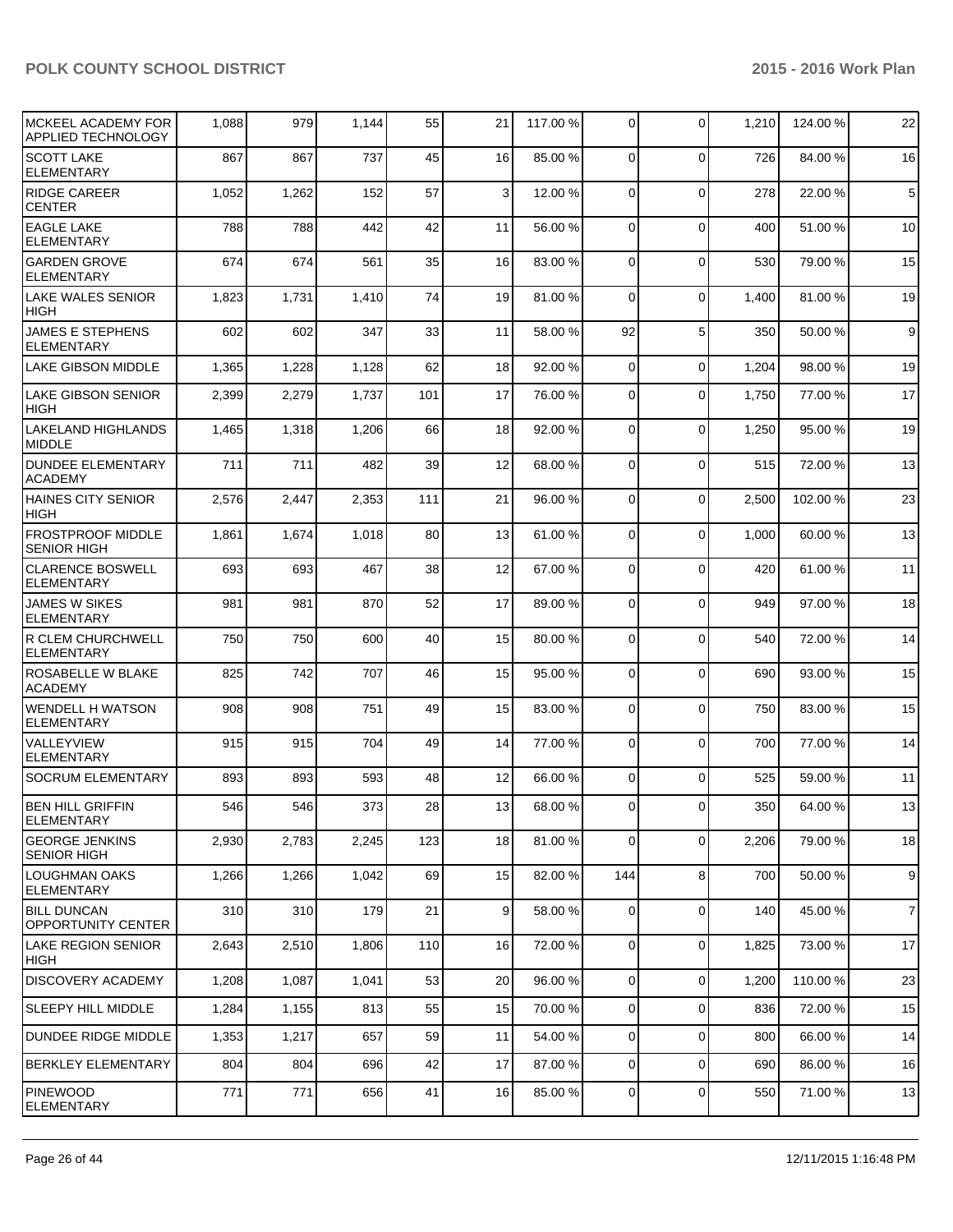| SANDHILL<br><b>ELEMENTARY</b>                     | 926      | 926      | 828      | 49       | 17       | 89.00 % | $\Omega$       | $\Omega$       | 800      | 86.00%  | 16             |
|---------------------------------------------------|----------|----------|----------|----------|----------|---------|----------------|----------------|----------|---------|----------------|
| <b>RIDGEVIEW GLOBAL</b><br><b>STUDIES ACADEMY</b> | 909      | 909      | 852      | 48       | 18       | 94.00 % | $\Omega$       | $\Omega$       | 1.075    | 118.00% | 22             |
| <b>DWIGHT C SMITH</b><br>ICENTER                  | 325      | 325      | 81       | 23       | 4        | 25.00 % | $\Omega$       | $\Omega$       | $\Omega$ | 0.00%   | $\overline{0}$ |
| <b>DR N E ROBERTS</b><br>IELEMENTARY              | 948      | 948      | 651      | 51       | 13       | 69.00 % | $\Omega$       | 0              | 600      | 63.00 % | 12             |
| <b>R BRUCE WAGNER</b><br><b>IELEMENTARY</b>       | 984      | 984      | 796      | 53       | 15       | 81.00 % | $\Omega$       | $\overline{0}$ | 875      | 89.00 % | 17             |
| KAREN M SIEGEL<br><b>CENTER</b>                   | 309      | 309      | 158      | 27       | 6        | 51.00 % | $\overline{0}$ | 0              | 160      | 52.00 % | $\,6$          |
| <b>CHAIN OF LAKES</b><br><b>ELEMENTARY</b>        | 1,105    | 1,105    | 1.032    | 59       | 17       | 93.00 % | 396            | 22             | 1.000    | 67.00%  | 12             |
| <b>RIDGE COMMUNITY</b><br><b>HIGH SCHOOL</b>      | 2,524    | 2,397    | 2,407    | 108      | 22       | 100.00% | 396            | 22             | 2,600    | 93.00 % | 20             |
| <b>HIGHLANDS GROVE</b><br>ELEMENTARY              | 850      | 850      | 704      | 46       | 15       | 83.00 % | $\Omega$       | $\Omega$       | 675      | 79.00 % | 15             |
| <b>SLEEPY HILL</b><br><b>ELEMENTARY</b>           | 868      | 868      | 626      | 47       | 13       | 72.00 % | $\Omega$       | $\Omega$       | 630      | 73.00 % | 13             |
| <b>LAUREL ELEMENTARY</b>                          | 1,067    | 1,067    | 743      | 55       | 14       | 70.00 % | $\Omega$       | $\mathbf 0$    | 800      | 75.00 % | 15             |
| <b>LAKE MARION CREEK</b><br><b>SCHOOL</b>         | 1,309    | 1,178    | 967      | 57       | 17       | 82.00 % | $\Omega$       | $\Omega$       | 1.000    | 85.00 % | 18             |
| <b>TENOROC SENIOR</b>                             | 1,935    | 1,838    | 1,120    | 80       | 14       | 61.00%  | $\Omega$       | $\mathbf 0$    | 1,250    | 68.00%  | 16             |
| <b>PALMETTO</b><br><b>ELEMENTARY SCHOOL</b>       | 872      | 872      | 757      | 47       | 16       | 87.00 % | $\Omega$       | $\Omega$       | 650      | 75.00 % | 14             |
| IHORIZONS<br>IELEMENTARY SCHOOL                   | 1,476    | 1,476    | 1,028    | 75       | 14       | 70.00 % | $\Omega$       | 0              | 1,000    | 68.00 % | 13             |
| <b>SPESSARD HOLLAND</b><br><b>ELEMENTARY</b>      | 952      | 952      | 806      | 51       | 16       | 85.00 % | $\Omega$       | 0              | 730      | 77.00 % | 14             |
| Davenport School of the<br>Arts (New)             | 1,598    | 1,438    | 1,033    | 76       | 14       | 72.00 % | $\overline{0}$ | $\overline{0}$ | 1,050    | 73.00 % | 14             |
| Highland City Baseball<br>Park                    | $\Omega$ | $\Omega$ | $\Omega$ | $\Omega$ | $\Omega$ | 0.00%   | $\Omega$       | $\Omega$       | $\Omega$ | 0.00%   | $\mathbf 0$    |
| New Combo K-8 Four<br><b>Corners Area</b>         | 1,656    | $\Omega$ | $\Omega$ | 81       | $\Omega$ | 0.00%   | $\Omega$       | $\Omega$       | 1,250    | 0.00%   | 15             |
|                                                   | 129,406  | 123,209  | 91,481   | 6,271    | 15       | 74.25 % | 2,342          | 115            | 93,080   | 74.14 % | 15             |

The COFTE Projected Total (93,080) for 2019 - 2020 must match the Official Forecasted COFTE Total (93,080 ) for 2019 - 2020 before this section can be completed. In the event that the COFTE Projected Total does not match the Official forecasted COFTE, then the Balanced Projected COFTE Table should be used to balance COFTE.

| Projected COFTE for 2019 - 2020 |        |
|---------------------------------|--------|
| Elementary (PK-3)               | 29,143 |
| Middle $(4-8)$                  | 36,810 |
| High (9-12)                     | 27,127 |
|                                 | 93,080 |

| <b>Grade Level Type</b> | <b>Balanced Projected</b><br>COFTE for 2019 - 2020 |
|-------------------------|----------------------------------------------------|
| Elementary (PK-3)       |                                                    |
| Middle $(4-8)$          |                                                    |
| High (9-12)             |                                                    |
|                         | 93,080                                             |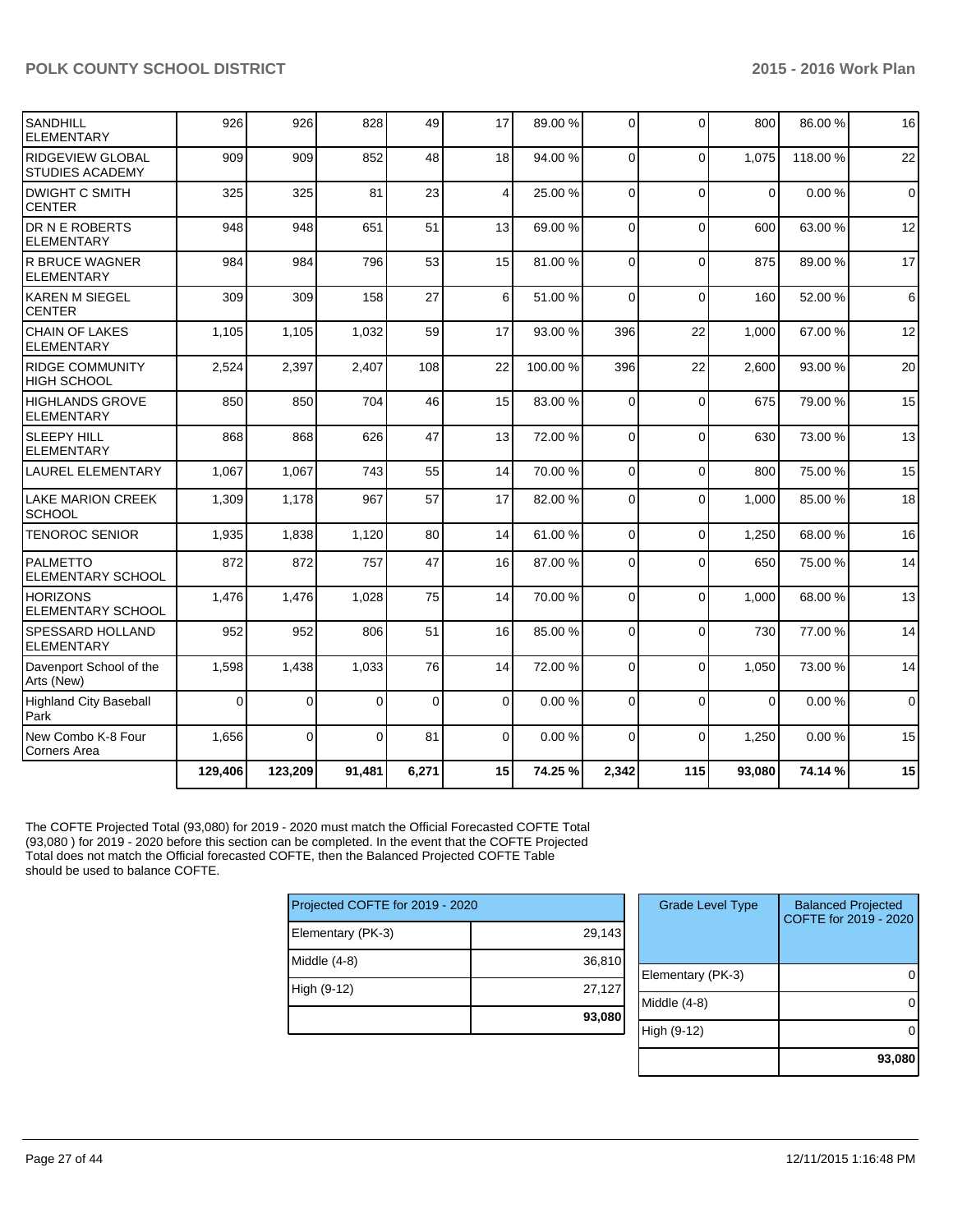#### **Relocatable Replacement**

Number of relocatable classrooms clearly identified and scheduled for replacement in the school board adopted financially feasible 5-year district work program.

| Location                                 |   | 2015 - 2016   2016 - 2017   2017 - 2018   2018 - 2019   2019 - 2020   Year 5 Total |                 |  |                 |
|------------------------------------------|---|------------------------------------------------------------------------------------|-----------------|--|-----------------|
| ISOUTHWEST MIDDLE                        | д | 10 <sup>1</sup>                                                                    | 10.             |  | 24 <sub>l</sub> |
| <b>Total Relocatable Replacements: I</b> |   | 10                                                                                 | 10 <sub>1</sub> |  | 24 <sup>1</sup> |

### **Charter Schools Tracking**

Information regarding the use of charter schools.

| Location-Type                 | # Relocatable<br>units or<br>permanent<br>classrooms | Owner               | Year Started or<br>Scheduled | <b>Student</b><br><b>Stations</b> | <b>Students</b><br>Enrolled | Years in<br>Contract | <b>Total Charter</b><br><b>Students</b><br>projected for<br>2019 - 2020 |
|-------------------------------|------------------------------------------------------|---------------------|------------------------------|-----------------------------------|-----------------------------|----------------------|-------------------------------------------------------------------------|
| Achievement Academy           |                                                      | 14 PRIVATE          | 1997                         | 157                               | 152                         | 9                    | 157                                                                     |
| <b>Berkley Accelerated</b>    |                                                      | 23 PRIVATE          | 2004                         | 506                               | 461                         | 15                   | 500                                                                     |
| <b>Berkley Charter</b>        | 37                                                   | <b>SCHOOL BOARD</b> | 2003                         | 804                               | 696                         | 15                   | 696                                                                     |
| <b>Compass Middle</b>         | 9                                                    | <b>SCHOOL BOARD</b> | 2002                         | 180                               | 158                         | $\overline{7}$       | 180                                                                     |
| <b>Babson Park Elem</b>       |                                                      | 29 SCHOOL BOARD     | 2004                         | 444                               | 455                         | 5                    | 474                                                                     |
| Discovery Academy             |                                                      | 52 SCHOOL BOARD     | 2001                         | 1,208                             | 1,021                       | 9                    | 1,008                                                                   |
| Hartridge Academy             |                                                      | 20 LEASE RENT       | 2001                         | 401                               | 249                         | 15                   | 299                                                                     |
| <b>Hillcrest Elem</b>         |                                                      | 36 SCHOOL BOARD     | 2004                         | 751                               | 544                         | 5                    | 751                                                                     |
| Janie Howard Wilson           |                                                      | 44 SCHOOL BOARD     | 2004                         | 727                               | 510                         | 10                   | 550                                                                     |
| Lake Wales Senior             |                                                      | 79 SCHOOL BOARD     | 2004                         | 1,823                             | 1,238                       | 5                    | 1,425                                                                   |
| McKeel Academy                |                                                      | 53 SCHOOL BOARD     | 1998                         | 1,088                             | 1,150                       | $\overline{7}$       | 1,250                                                                   |
| McKeel Elem                   | 21                                                   | <b>PRIVATE</b>      | 2003                         | 436                               | 436                         | 15                   | 570                                                                     |
| Our Children's Academy        |                                                      | 7 PRIVATE           | 2006                         | 255                               | 200                         | 10                   | 275                                                                     |
| <b>PSC Collegiate</b>         | 6                                                    | <b>PRIVATE</b>      | 2004                         | 275                               | 275                         | $\boldsymbol{7}$     | 285                                                                     |
| Polk Avenue Elementary        |                                                      | 35 SCHOOL BOARD     | 2004                         | 656                               | 444                         | 5                    | 600                                                                     |
| Ridgeview Global              |                                                      | 42 SCHOOL BOARD     | 2001                         | 909                               | 850                         | 15                   | 850                                                                     |
| South McKeel                  |                                                      | 61 LEASE RENT       | 2006                         | 1,164                             | 1,163                       | 15                   | 1,164                                                                   |
| Lakeland Montessori           | 6                                                    | PRIVATE             | 2004                         | 100                               | 114                         | $\overline{7}$       | 300                                                                     |
| <b>Bok Academy</b>            | 27                                                   | <b>COMBINATION</b>  | 2008                         | 644                               | 579                         | 15                   | 600                                                                     |
| PCC Chain of Lakes            |                                                      | 1 LEASE RENT        | 2006                         | 250                               | 290                         | 10                   | 300                                                                     |
| Montessori Middle             |                                                      | 3 LEASE RENT        | 2010                         | 44                                | 61                          | 4                    | 100                                                                     |
| New Beginnings High School    |                                                      | <b>LEASE RENT</b>   | 2011                         | 300                               | 375                         | 5                    | 700                                                                     |
| Our Children's Middle Academy |                                                      | <b>LEASE RENT</b>   | 2012                         | 125                               | 65                          | 5                    | 180                                                                     |
| Polk Pre-Collegiate Academy   |                                                      | <b>LEASE RENT</b>   | 2011                         | 120                               | 109                         | 3                    | 120                                                                     |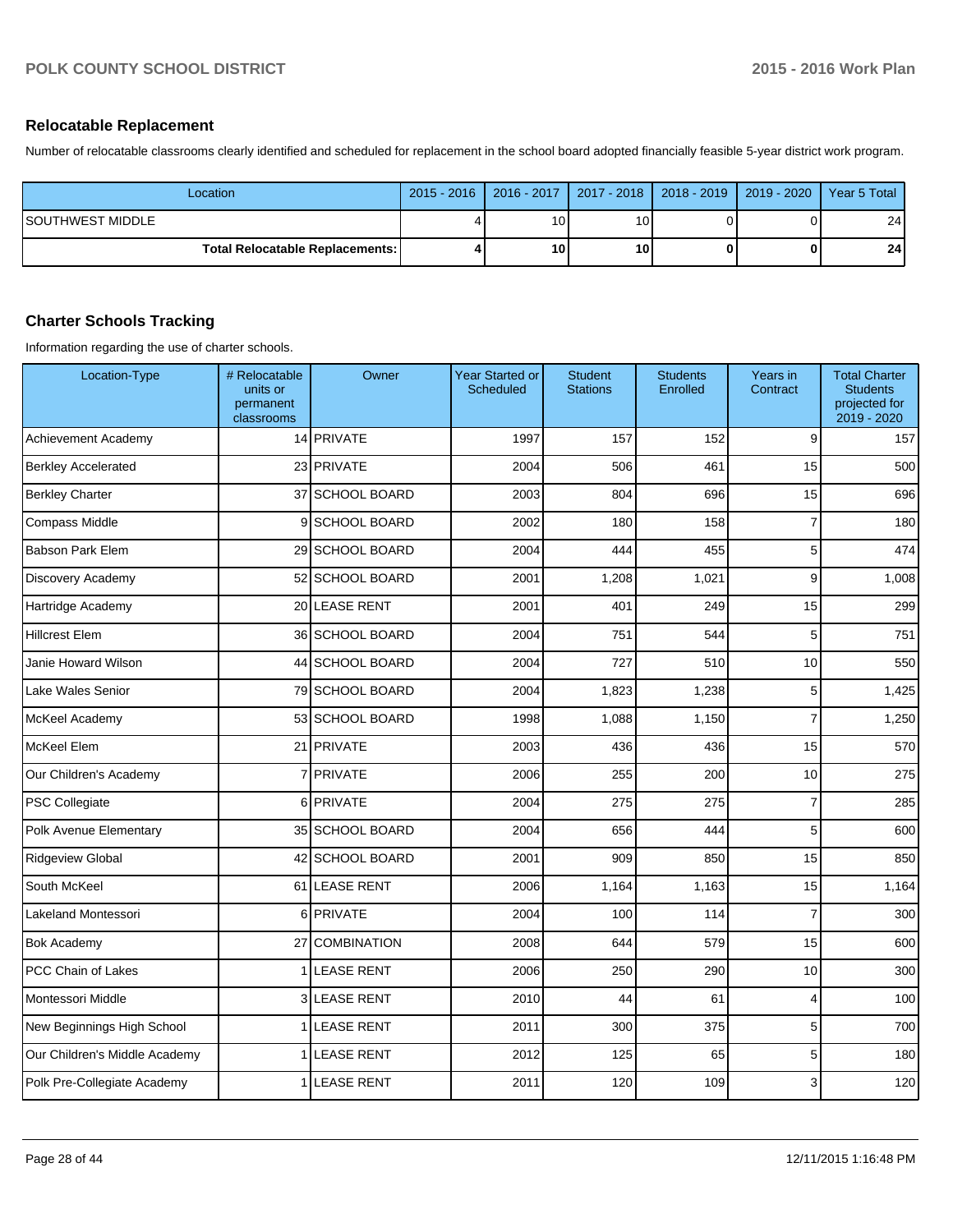| Magnolia Montessori Academy    |     | <b>5ILEASE RENT</b>             | 2013 | 100 <sub>l</sub> | 92     |                 | 170    |
|--------------------------------|-----|---------------------------------|------|------------------|--------|-----------------|--------|
| Polk State Lakeland Gateway HS |     | 6 <b>PRIVATE</b>                | 2013 | 100 <sup>1</sup> | 25     |                 | 200    |
| Ridgeview Global Middle        |     | 6 RENTED<br><b>IRELOCATABLE</b> | 2015 | 132 <sub>l</sub> | 132    | 15 <sup>1</sup> | 425    |
|                                | 625 |                                 |      | 13.6991          | 11,844 |                 | 14,129 |

## **Special Purpose Classrooms Tracking**

The number of classrooms that will be used for certain special purposes in the current year, by facility and type of classroom, that the district will, 1), not use for educational purposes, and 2), the co-teaching classrooms that are not open plan classrooms and will be used for educational purposes.

| School                                                  | <b>School Type</b> | # of Elementary<br>K-3 Classrooms | # of Middle 4-8<br><b>Classrooms</b> | # of High 9-12<br>Classrooms | # of ESE<br><b>Classrooms</b> | # of Combo<br><b>Classrooms</b> | Total<br>Classrooms |
|---------------------------------------------------------|--------------------|-----------------------------------|--------------------------------------|------------------------------|-------------------------------|---------------------------------|---------------------|
| SOUTHWEST MIDDLE                                        | Educational        | 0                                 | 4                                    | 0                            | $\Omega$                      | $\Omega$                        | 4                   |
| <b>CARLTON PALMORE</b><br><b>ELEMENTARY</b>             | Educational        | $\Omega$                          | $\Omega$                             | C                            | $\Omega$                      |                                 |                     |
| <b>INWOOD ELEMENTARY</b>                                | Educational        |                                   | $\Omega$                             | $\Omega$                     | $\Omega$                      | $\Omega$                        | 1                   |
| LAKE SHIPP ELEMENTARY                                   | Educational        |                                   | $\Omega$                             | 0                            | 2                             | $\Omega$                        | 3                   |
| <b>WAHNETA ELEMENTARY</b>                               | Educational        | 3                                 | $\overline{0}$                       | $\Omega$                     | $\Omega$                      | $\overline{0}$                  | 3                   |
| JEWETT SCHOOL OF THE ARTS                               | Educational        |                                   | $\overline{0}$                       | $\Omega$                     | $\Omega$                      | $\Omega$                        |                     |
| FORT MEADE MIDDLE SENIOR<br><b>HIGH</b>                 | Educational        | $\mathbf{0}$                      | $\Omega$                             |                              | $\mathbf{0}$                  | $\Omega$                        |                     |
| AUBURNDALE SENIOR HIGH                                  | Educational        | $\Omega$                          | $\Omega$                             | 9                            | $\Omega$                      | $\Omega$                        | 9                   |
| <b>WALTER CALDWELL</b><br><b>ELEMENTARY</b>             | Educational        | 2                                 | 0                                    | C                            | 0                             | ŋ                               | 2                   |
| <b>EAST AREA ADULT &amp;</b><br><b>COMMUNITY SCHOOL</b> | Educational        | $\Omega$                          | $\Omega$                             | 4                            | $\Omega$                      | $\Omega$                        | 4                   |
| <b>EDGAR L PADGETT</b><br><b>ELEMENTARY</b>             | Educational        | 2                                 |                                      | $\Omega$                     | $\Omega$                      | $\Omega$                        | 3                   |
| <b>SCOTT LAKE ELEMENTARY</b>                            | Educational        |                                   | $\Omega$                             | 0                            | $\Omega$                      | $\Omega$                        |                     |
| <b>EAGLE LAKE ELEMENTARY</b>                            | Educational        |                                   | 5                                    | 0                            | $\Omega$                      | $\Omega$                        | 9                   |
| <b>GARDEN GROVE ELEMENTARY</b>                          | Educational        | $\Omega$                          |                                      | $\Omega$                     | $\Omega$                      | $\Omega$                        |                     |
| <b>JAMES E STEPHENS</b><br><b>ELEMENTARY</b>            | Educational        |                                   |                                      | C                            | $\Omega$                      | $\Omega$                        | 8                   |
| <b>LAKE GIBSON MIDDLE</b>                               | Educational        | $\Omega$                          |                                      | $\Omega$                     | $\Omega$                      | $\Omega$                        | 1                   |
| <b>LAKE GIBSON SENIOR HIGH</b>                          | Educational        | $\Omega$                          | 0                                    | 10                           | 0                             | 0                               | 10                  |
| <b>DUNDEE ELEMENTARY</b><br><b>ACADEMY</b>              | Educational        |                                   | $\Omega$                             | $\Omega$                     | $\Omega$                      | $\Omega$                        | 1                   |
| HAINES CITY SENIOR HIGH                                 | Educational        | 0                                 | 0                                    | 2                            | $\Omega$                      | 0                               | 2                   |
| <b>FROSTPROOF MIDDLE SENIOR</b><br><b>HIGH</b>          | Educational        | $\Omega$                          | $\overline{0}$                       |                              | $\Omega$                      | $\Omega$                        | 4                   |
| <b>RIDGEVIEW GLOBAL STUDIES</b><br><b>ACADEMY</b>       | Educational        |                                   | $\Omega$                             | $\Omega$                     | $\Omega$                      | $\Omega$                        | 1                   |
| DR N E ROBERTS ELEMENTARY                               | Educational        |                                   | $\overline{0}$                       | 0                            | $\Omega$                      | $\overline{0}$                  |                     |
| R BRUCE WAGNER ELEMENTARY                               | Educational        | 3                                 | 0                                    | 0                            | $\Omega$                      | $\Omega$                        | 3                   |
| <b>CRYSTAL LAKE ELEMENTARY</b>                          | Educational        |                                   | 0                                    | C                            | U                             | $\Omega$                        | 1                   |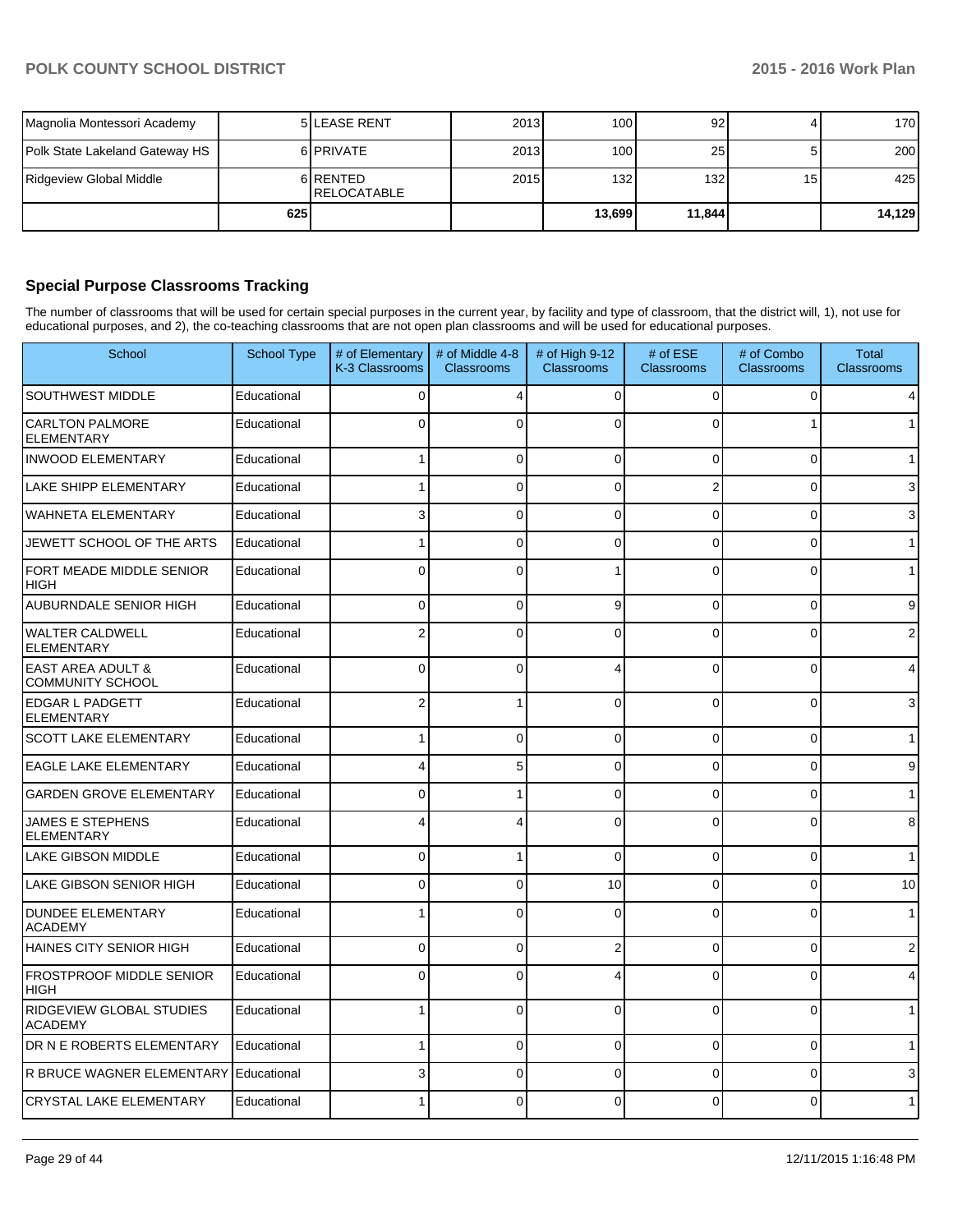| <b>MEDULLA ELEMENTARY</b>                         | Educational                          | 0              | 0              | $\mathbf 0$    |                | $\mathbf 0$    | 1                       |
|---------------------------------------------------|--------------------------------------|----------------|----------------|----------------|----------------|----------------|-------------------------|
| ROCHELLE SCHOOL OF THE<br><b>ARTS</b>             | Educational                          | 2              | $\Omega$       | $\Omega$       | 0              | 0              | 2                       |
| SHELLEY S BOONE MIDDLE                            | Educational                          | 0              | 5              | $\Omega$       | 0              | $\overline{0}$ | 5                       |
| <b>EASTSIDE ELEMENTARY</b>                        | Educational                          | 3              | 2              | $\Omega$       | 0              | 0              | 5                       |
| DONALD E WOODS CENTER                             | Educational                          | 0              | 6              | 6              | 2              | 0              | 14                      |
| <b>WESTWOOD MIDDLE</b>                            | Educational                          | 0              |                | $\Omega$       | 0              | $\mathbf{1}$   | $\overline{\mathbf{c}}$ |
| <b>GIBBONS STREET ELEMENTARY</b>                  | Educational                          | 4              | 4              | $\Omega$       | 0              | 0              | 8                       |
| KATHLEEN SENIOR HIGH                              | Educational                          | 0              | $\Omega$       |                | $\Omega$       | $\mathbf 0$    | 4                       |
| KATHLEEN ELEMENTARY                               | Educational                          | 2              | 4              | $\Omega$       | 0              | $\mathbf{0}$   | 6                       |
| <b>GRIFFIN ELEMENTARY</b>                         | Educational                          | $\overline{2}$ |                | $\Omega$       | 0              | $\Omega$       | $\overline{3}$          |
| <b>WINSTON ELEMENTARY</b>                         | Educational                          |                | 3              | $\Omega$       | 0              | 0              | 4                       |
| <b>FROSTPROOF ELEMENTARY</b>                      | Educational                          |                | 0              | $\Omega$       | $\Omega$       | $\mathbf{0}$   | $\mathbf{1}$            |
| MCLAUGHLIN MIDDLE SCHOOL<br>AND FINE ARTS ACADEMY | Educational                          | $\mathbf{0}$   | 6              | $\Omega$       | 0              | 0              | 6                       |
| <b>HILLCREST ELEMENTARY</b>                       | Educational                          | 1              | $\overline{2}$ | $\Omega$       | $\Omega$       | $\Omega$       | 3                       |
| <b>SPOOK HILL ELEMENTARY</b>                      | Educational                          | $\Omega$       | $\overline{2}$ | $\Omega$       | 0              | $\Omega$       | $\overline{2}$          |
| ROOSEVELT ACADEMY OF<br>APPLIED TECHNOLOGY        | Educational                          | $\mathbf{0}$   | $\mathbf{0}$   |                | 8              | 0              | $\overline{9}$          |
| JANIE HOWARD WILSON<br><b>ELEMENTARY</b>          | Educational                          | 2              |                | $\Omega$       | 0              | 0              | 3                       |
| <b>VALLEYVIEW ELEMENTARY</b>                      | Educational                          | 1              | $\Omega$       | $\Omega$       | $\Omega$       | $\mathbf{0}$   | $\mathbf{1}$            |
| <b>SOCRUM ELEMENTARY</b>                          | Educational                          | 2              | 2              | $\Omega$       | 3              | 0              | $\overline{7}$          |
| BEN HILL GRIFFIN ELEMENTARY                       | Educational                          | 2              | 0              | $\Omega$       | 0              | 0              | $\overline{2}$          |
| GEORGE JENKINS SENIOR HIGH                        | Educational                          | 0              | 0              | $\overline{2}$ | $\overline{0}$ | 0              | $\overline{2}$          |
| <b>BILL DUNCAN OPPORTUNITY</b><br><b>CENTER</b>   | Educational                          | $\Omega$       | 2              | $\Omega$       | 0              | $\overline{0}$ | $\overline{2}$          |
| SLEEPY HILL MIDDLE                                | Educational                          | 0              | 2              | $\Omega$       | 0              | 0              | 2                       |
| <b>DUNDEE RIDGE MIDDLE</b>                        | Educational                          | 0              | 4              | $\Omega$       | $\overline{0}$ | 0              | 4                       |
| Davenport School of the Arts (New)                | Educational                          |                |                | $\Omega$       | $\Omega$       | $\overline{0}$ | $\overline{2}$          |
|                                                   | <b>Total Educational Classrooms:</b> | 50             | 64             | 43             | 16             | $\mathbf 2$    | 175                     |

| School                                           | <b>School Type</b> | # of Elementary<br>K-3 Classrooms | # of Middle 4-8<br><b>Classrooms</b> | # of High $9-12$<br><b>Classrooms</b> | $#$ of ESE<br><b>Classrooms</b> | # of Combo<br><b>Classrooms</b> | Total<br><b>Classrooms</b> |
|--------------------------------------------------|--------------------|-----------------------------------|--------------------------------------|---------------------------------------|---------------------------------|---------------------------------|----------------------------|
| <b>ISOUTHWEST MIDDLE</b>                         | Co-Teaching        |                                   |                                      |                                       |                                 |                                 |                            |
| <b>IWAHNETA ELEMENTARY</b>                       | Co-Teaching        |                                   |                                      |                                       |                                 |                                 |                            |
| <b>IAUBURNDALE CENTRAL</b><br><b>IELEMENTARY</b> | Co-Teaching        |                                   |                                      |                                       |                                 |                                 |                            |
| <b>IPOLK CITY ELEMENTARY</b>                     | Co-Teaching        |                                   |                                      |                                       |                                 |                                 |                            |
| <b>IBARTOW SENIOR HIGH</b>                       | Co-Teaching        |                                   |                                      |                                       |                                 |                                 | 6                          |
| ISCOTT LAKE ELEMENTARY                           | Co-Teaching        |                                   |                                      |                                       |                                 |                                 | $\overline{2}$             |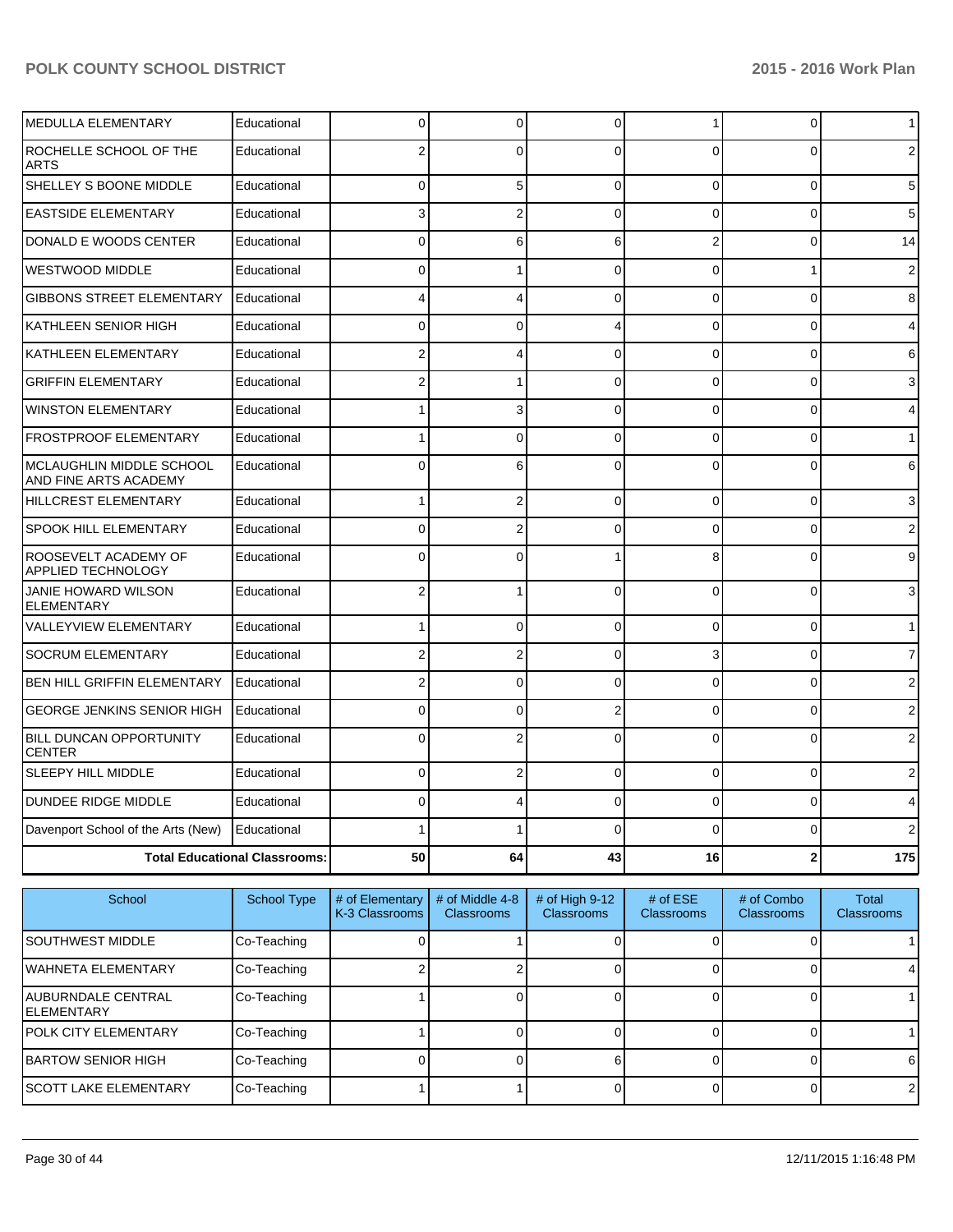| <b>IRIDGE CAREER CENTER</b>                       | Co-Teaching                          |   |    |    |          |          |                |
|---------------------------------------------------|--------------------------------------|---|----|----|----------|----------|----------------|
| LAKE GIBSON SENIOR HIGH                           | Co-Teaching                          |   |    |    | 0        |          |                |
| R BRUCE WAGNER ELEMENTARY Co-Teaching             |                                      |   |    | U  | $\Omega$ | 0        | 1              |
| ICHAIN OF LAKES ELEMENTARY                        | Co-Teaching                          |   |    | 0  |          |          |                |
| RIDGE COMMUNITY HIGH<br>Ischool                   | Co-Teaching                          |   |    |    | ∩        |          | 4              |
| ISHELLEY S BOONE MIDDLE                           | Co-Teaching                          | 0 |    | O  | 0        |          | 3 <sup>1</sup> |
| lalta vista elementary                            | Co-Teaching                          |   |    | U  | $\Omega$ | $\Omega$ | $\overline{2}$ |
| IMULBERRY SENIOR HIGH                             | Co-Teaching                          |   |    | 14 | $\Omega$ |          | 14             |
| KINGSFORD ELEMENTARY                              | Co-Teaching                          |   |    |    |          |          | $\overline{3}$ |
| MCLAUGHLIN MIDDLE SCHOOL<br>AND FINE ARTS ACADEMY | Co-Teaching                          |   |    | 0  | $\Omega$ |          | $\overline{2}$ |
| GEORGE JENKINS SENIOR HIGH                        | Co-Teaching                          |   | ∩  | 12 | $\Omega$ | $\Omega$ | 12             |
| <b>SLEEPY HILL MIDDLE</b>                         | Co-Teaching                          |   |    | 0  |          |          | 3 <sup>l</sup> |
| <b>PINEWOOD ELEMENTARY</b>                        | Co-Teaching                          |   |    | ∩  |          |          |                |
|                                                   | <b>Total Co-Teaching Classrooms:</b> | Я | 14 | 38 |          |          | 63             |

#### **Infrastructure Tracking**

**Necessary offsite infrastructure requirements resulting from expansions or new schools. This section should include infrastructure information related to capacity project schedules and other project schedules (Section 4).**

The new K-8 School in Northeast Polk County will require cable, phone, gas, electric lines run to the site. It will also require at least an 8 inch water/sewer line brought into the site. There is currently a traffic light at the intersection of Hwy 27 and Sandmine Road. A turn lane will be constructed into the school site.

**Proposed location of planned facilities, whether those locations are consistent with the comprehensive plans of all affected local governments, and recommendations for infrastructure and other improvements to land adjacent to existing facilities. Provisions of 1013.33(12), (13) and (14) and 1013.36 must be addressed for new facilities planned within the 1st three years of the plan (Section 5).**

All Municipalities were are part of the selection of the school site and planning of the infrastructure.

**Consistent with Comp Plan?** Yes

#### **Net New Classrooms**

The number of classrooms, by grade level and type of construction, that were added during the last fiscal year.

| List the net new classrooms added in the 2014 - 2015 fiscal year.                                                                                       |                               |                                   |                                                                        | Llist the net new classrooms to be added in the 2015 - 2016 fiscal<br>Ivear. |                              |                            |                                       |                        |
|---------------------------------------------------------------------------------------------------------------------------------------------------------|-------------------------------|-----------------------------------|------------------------------------------------------------------------|------------------------------------------------------------------------------|------------------------------|----------------------------|---------------------------------------|------------------------|
| "Classrooms" is defined as capacity carrying classrooms that are added to increase<br>capacity to enable the district to meet the Class Size Amendment. |                               |                                   | Totals for fiscal year 2015 - 2016 should match totals in Section 15A. |                                                                              |                              |                            |                                       |                        |
| Location                                                                                                                                                | $2014 - 2015 \#$<br>Permanent | $2014 - 2015$ #<br><b>Modular</b> | $2014 - 2015$ #<br>Relocatable                                         | $2014 - 2015$<br>Total                                                       | $2015 - 2016$ #<br>Permanent | $2015 - 2016$ #<br>Modular | $2015 - 2016$ #<br><b>Relocatable</b> | $2015 - 2016$<br>Total |
| Elementary (PK-3)                                                                                                                                       | 45                            |                                   |                                                                        | 45                                                                           |                              |                            |                                       | $\Omega$               |
| Middle (4-8)                                                                                                                                            | 23                            |                                   |                                                                        | 23                                                                           |                              |                            |                                       | $\overline{0}$         |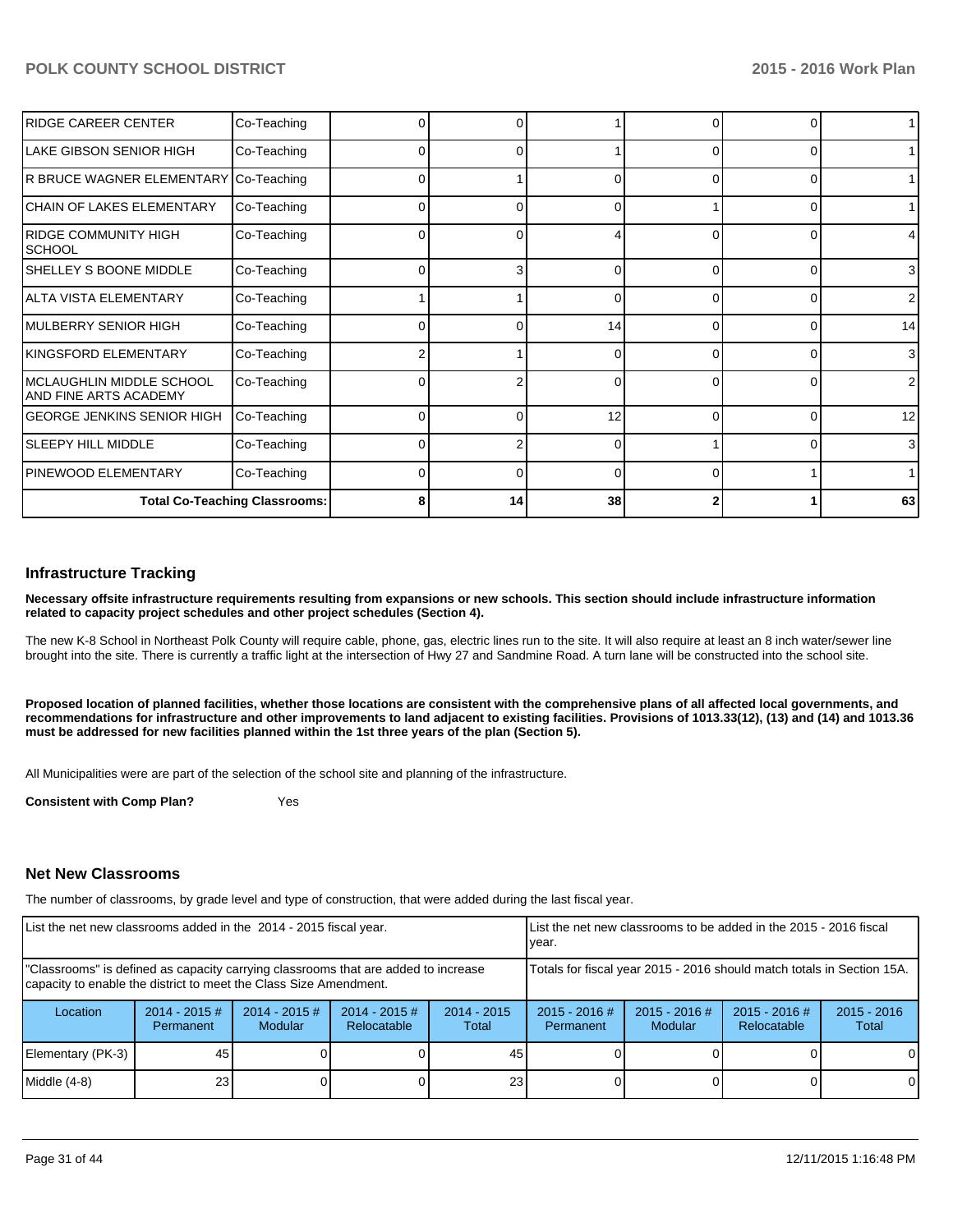| High (9-12) |    |  |    |  | $\sim$ |
|-------------|----|--|----|--|--------|
|             | 68 |  | 68 |  | 0      |

## **Relocatable Student Stations**

Number of students that will be educated in relocatable units, by school, in the current year, and the projected number of students for each of the years in the workplan.

| <b>Site</b>                            | $2015 - 2016$  | 2016 - 2017 | 2017 - 2018 | 2018 - 2019    | 2019 - 2020    | 5 Year Average |
|----------------------------------------|----------------|-------------|-------------|----------------|----------------|----------------|
| <b>LAKELAND SENIOR HIGH</b>            | 50             | 50          | 50          | 50             | 50             | 50             |
| <b>LAWTON CHILES MIDDLE ACADEMY</b>    | 0              | 0           | 0           | 0              | 0              | $\overline{0}$ |
| <b>SOUTHWEST MIDDLE</b>                | 223            | 223         | 110         | 110            | 110            | 155            |
| <b>CARLTON PALMORE ELEMENTARY</b>      | $\mathbf 0$    | 0           | 0           | $\Omega$       | 0              | $\overline{0}$ |
| <b>WEST AREA ADULT SCHOOL</b>          | 100            | 100         | 100         | 100            | 100            | 100            |
| <b>CLEVELAND COURT ELEMENTARY</b>      | 40             | 40          | 40          | 40             | 40             | 40             |
| <b>INWOOD ELEMENTARY</b>               | 141            | 141         | 141         | 141            | 141            | 141            |
| <b>LAKE SHIPP ELEMENTARY</b>           | 15             | 15          | 15          | 15             | 15             | 15             |
| JOHN SNIVELY ELEMENTARY                | 241            | 241         | 241         | 241            | 241            | 241            |
| LAKE ALFRED-ADDAIR MIDDLE              | 37             | 37          | 37          | 37             | 37             | 37             |
| LAKE ALFRED ELEMENTARY                 | 22             | 22          | 22          | 22             | 22             | 22             |
| LAKE ALFRED BEST AT FRUITLAND PARK     | $\mathbf 0$    | $\mathbf 0$ | $\mathbf 0$ | 0              | 0              | $\overline{0}$ |
| <b>WAHNETA ELEMENTARY</b>              | 246            | 246         | 246         | 246            | 246            | 246            |
| JEWETT MIDDLE ACADEMY                  | 22             | 66          | 66          | 66             | 66             | 57             |
| JEWETT SCHOOL OF THE ARTS              | 150            | 150         | 150         | 150            | 150            | 150            |
| <b>LEWIS ELEMENTARY</b>                | 134            | 134         | 134         | 134            | 134            | 134            |
| <b>GAUSE RIVERSIDE ACADEMY</b>         | $\mathbf 0$    | 0           | 0           | 0              | 0              | $\overline{0}$ |
| FORT MEADE MIDDLE SENIOR HIGH          | 191            | 191         | 191         | 191            | 191            | 191            |
| ANNA WOODBURY ELEMENTARY               | 18             | 18          | 18          | 18             | 18             | 18             |
| <b>AUBURNDALE SENIOR HIGH</b>          | $\mathbf 0$    | 0           | 0           | 0              | 0              | $\mathbf 0$    |
| JERE L STAMBAUGH MIDDLE                | 20             | 0           | $\Omega$    | 0              | 0              | 4              |
| LENA VISTA ELEMENTARY                  | 329            | 329         | 329         | 329            | 329            | 329            |
| <b>AUBURNDALE CENTRAL ELEMENTARY</b>   | 146            | 146         | 146         | 146            | 146            | 146            |
| <b>WALTER CALDWELL ELEMENTARY</b>      | 281            | 281         | 281         | 281            | 281            | 281            |
| EAST AREA ADULT & COMMUNITY SCHOOL     | 215            | 215         | 215         | 215            | 215            | 215            |
| POLK CITY ELEMENTARY                   | 146            | 146         | 146         | 146            | 146            | 146            |
| <b>BARTOW SENIOR HIGH</b>              | 512            | 350         | 350         | 350            | 350            | 382            |
| SOUTH CENTRAL ADULT & COMMUNITY SCHOOL | $\overline{0}$ | 0           | $\mathbf 0$ | $\overline{0}$ | $\overline{0}$ | $\mathbf 0$    |
| <b>BARTOW MIDDLE</b>                   | 242            | 242         | 242         | 242            | 242            | 242            |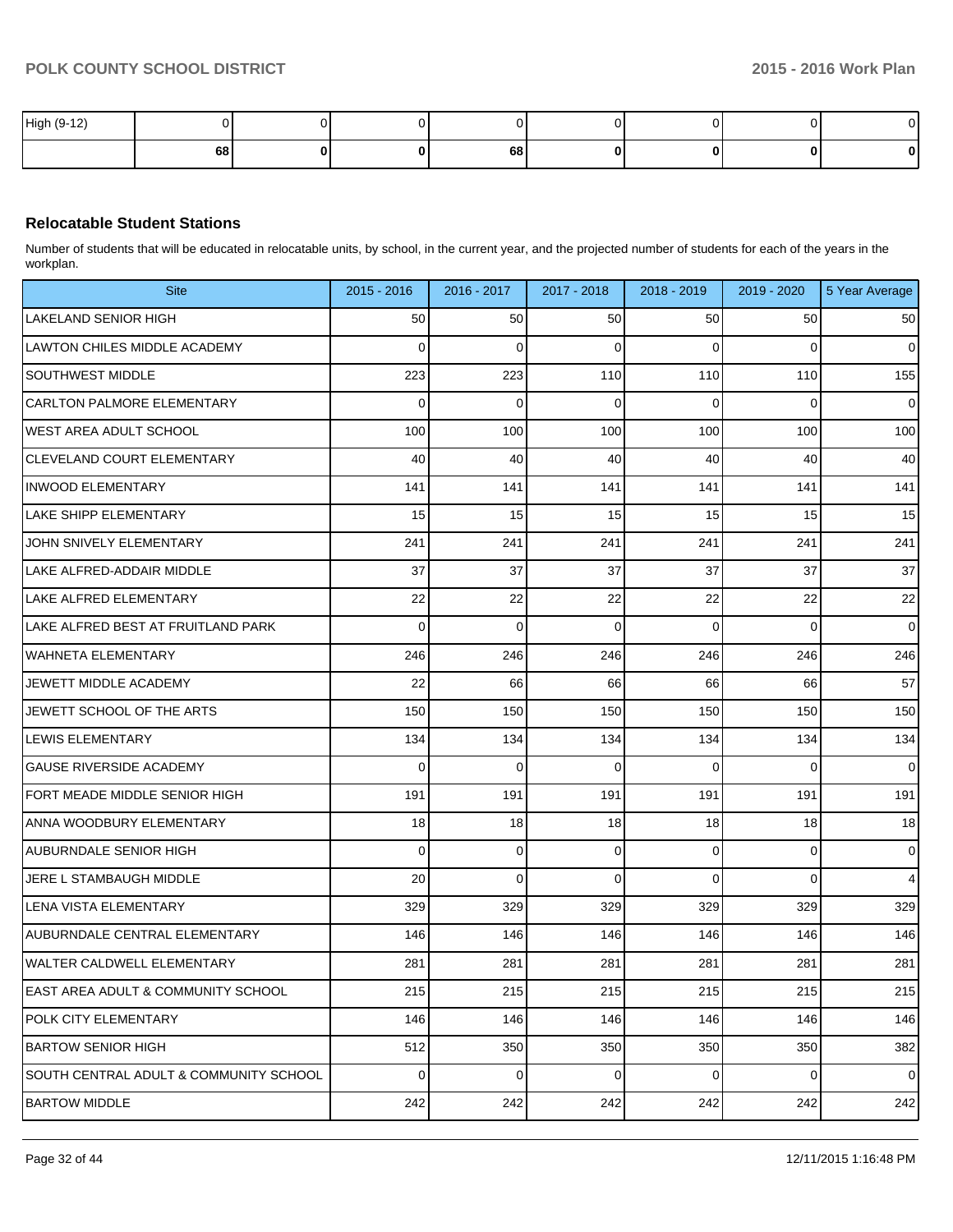| EDGAR L PADGETT ELEMENTARY             | 0   | 0   | $\mathbf 0$ | 0              | $\overline{0}$ | $\overline{0}$ |
|----------------------------------------|-----|-----|-------------|----------------|----------------|----------------|
| GAUSE ACADEMY OF APPLIED TECHNOLOGY    | 210 | 210 | 210         | 210            | 210            | 210            |
| <b>CRYSTAL LAKE MIDDLE</b>             | 257 | 213 | 213         | 213            | 213            | 222            |
| <b>OSCAR J POPE ELEMENTARY</b>         | 62  | 62  | 62          | 62             | 62             | 62             |
| <b>MAYNARD E TRAVISS CAREER CENTER</b> | 249 | 249 | 249         | 249            | 249            | 249            |
| MCKEEL ACADEMY FOR APPLIED TECHNOLOGY  | 37  | 37  | 37          | 37             | 37             | 37             |
| <b>SCOTT LAKE ELEMENTARY</b>           | 18  | 18  | 18          | 18             | 18             | 18             |
| <b>RIDGE CAREER CENTER</b>             | 487 | 487 | 487         | 487            | 487            | 487            |
| <b>EAGLE LAKE ELEMENTARY</b>           | 122 | 122 | 122         | 122            | 122            | 122            |
| <b>GARDEN GROVE ELEMENTARY</b>         | 54  | 54  | 54          | 54             | 54             | 54             |
| LAKE WALES SENIOR HIGH                 | 115 | 115 | 115         | 115            | 115            | 115            |
| JAMES E STEPHENS ELEMENTARY            | 18  | 18  | 18          | 18             | 18             | 18             |
| LAKE GIBSON MIDDLE                     | 144 | 144 | 144         | 144            | 144            | 144            |
| LAKE GIBSON SENIOR HIGH                | 425 | 225 | 225         | 225            | 225            | 265            |
| LAKELAND HIGHLANDS MIDDLE              | 240 | 240 | 240         | 240            | 240            | 240            |
| DUNDEE ELEMENTARY ACADEMY              | 80  | 80  | 80          | 80             | 80             | 80             |
| <b>HAINES CITY SENIOR HIGH</b>         | 0   | 0   | $\mathbf 0$ | $\Omega$       | 0              | $\overline{0}$ |
| <b>FROSTPROOF MIDDLE SENIOR HIGH</b>   | 269 | 269 | 269         | 269            | 269            | 269            |
| <b>CLARENCE BOSWELL ELEMENTARY</b>     | 91  | 91  | 91          | 91             | 91             | 91             |
| JAMES W SIKES ELEMENTARY               | 374 | 374 | 374         | 374            | 374            | 374            |
| R CLEM CHURCHWELL ELEMENTARY           | 40  | 94  | 94          | 0              | 0              | 46             |
| ROSABELLE W BLAKE ACADEMY              | 94  | 94  | 94          | 94             | 94             | 94             |
| RIDGEVIEW GLOBAL STUDIES ACADEMY       | 0   | 0   | 0           | 0              | 0              | $\overline{0}$ |
| DWIGHT C SMITH CENTER                  | 0   | 0   | $\Omega$    | $\Omega$       | $\overline{0}$ | $\overline{0}$ |
| DR N E ROBERTS ELEMENTARY              | 95  | 95  | 95          | 95             | 95             | 95             |
| R BRUCE WAGNER ELEMENTARY              | 122 | 100 | 100         | 100            | 100            | 104            |
| <b>KAREN M SIEGEL CENTER</b>           | 100 | 100 | 100         | 100            | 100            | 100            |
| CHAIN OF LAKES ELEMENTARY              | 423 | 423 | 423         | 180            | 180            | 326            |
| <b>RIDGE COMMUNITY HIGH SCHOOL</b>     | 0   | 0   | 125         | 125            | $\overline{0}$ | 50             |
| <b>HIGHLANDS GROVE ELEMENTARY</b>      | 0   | 0   | 0           | 0              | $\overline{0}$ | $\overline{0}$ |
| <b>SLEEPY HILL ELEMENTARY</b>          | 18  | 18  | 18          | 18             | 18             | 18             |
| PALMETTO ELEMENTARY SCHOOL             | 0   | 0   | $\mathbf 0$ | 0              | 0              | $\mathbf 0$    |
| <b>TENOROC SENIOR</b>                  | 0   | 0   | 0           | $\overline{0}$ | $\overline{0}$ | $\overline{0}$ |
| LAUREL ELEMENTARY                      | 186 | 0   | $\mathbf 0$ | $\overline{0}$ | $\overline{0}$ | 37             |
| LAKE MARION CREEK SCHOOL               | 0   | 0   | $\mathbf 0$ | 0              | $\overline{0}$ | $\overline{0}$ |
| <b>COMBEE ELEMENTARY</b>               | 118 | 118 | 118         | 118            | 118            | 118            |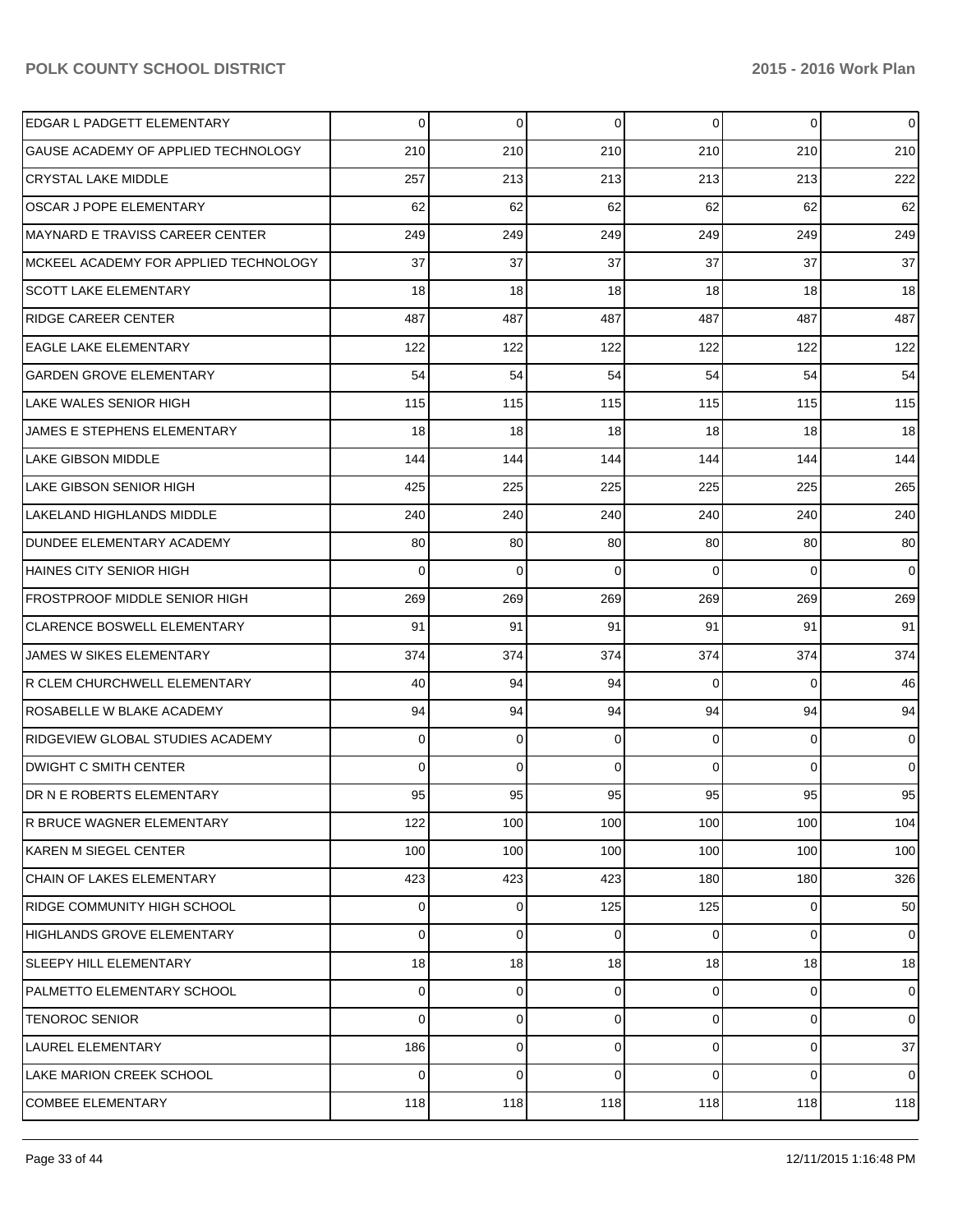| DORIS A SANDERS LEARNING CENTER      | 20              | 10  | 10  | 10              | 10             | 12              |
|--------------------------------------|-----------------|-----|-----|-----------------|----------------|-----------------|
| <b>CRYSTAL LAKE ELEMENTARY</b>       | 157             | 135 | 135 | 135             | 135            | 139             |
| DIXIELAND ELEMENTARY                 | 112             | 112 | 112 | 112             | 112            | 112             |
| PHILIP O'BRIEN ELEMENTARY            | 15              | 15  | 15  | 15              | 15             | 15              |
| MEDULLA ELEMENTARY                   | 64              | 64  | 64  | 64              | 64             | 64              |
| NORTH LAKELAND ELEMENTARY            | 346             | 346 | 346 | 346             | 346            | 346             |
| SOUTHWEST ELEMENTARY                 | 18              | 18  | 18  | 18              | 18             | 18              |
| LINCOLN ACADEMY                      | 62              | 62  | 62  | 62              | 62             | 62              |
| ROCHELLE SCHOOL OF THE ARTS          | 0               | 0   | 0   | $\Omega$        | $\Omega$       | $\overline{0}$  |
| DANIEL JENKINS ACADEMY OF TECHNOLOGY | 132             | 132 | 132 | 132             | 132            | 132             |
| SHELLEY S BOONE MIDDLE               | 0               | 0   | 0   | 0               | $\Omega$       | $\overline{0}$  |
| ALTA VISTA ELEMENTARY                | 198             | 198 | 198 | 198             | 144            | 187             |
| <b>EASTSIDE ELEMENTARY</b>           | 484             | 484 | 484 | 484             | 484            | 484             |
| <b>BETHUNE ACADEMY</b>               | 0               | 0   | 0   | 0               | 0              | $\overline{0}$  |
| DAVENPORT COMMUNITY CAMPUS           | 44              | 44  | 44  | $\Omega$        | 0              | 26              |
| DONALD E WOODS CENTER                | 30              | 30  | 30  | 30 <sup>°</sup> | 30             | 30 <sub>l</sub> |
| WINTER HAVEN SENIOR HIGH             | 0               | 0   | 0   | 0               | 0              | $\overline{0}$  |
| <b>DENISON MIDDLE</b>                | 0               | 0   | 0   | $\overline{0}$  | $\overline{0}$ | $\overline{0}$  |
| <b>BRIGHAM ACADEMY</b>               | 0               | 0   | 0   | $\Omega$        | $\Omega$       | $\overline{0}$  |
| <b>WESTWOOD MIDDLE</b>               | 317             | 317 | 317 | 317             | 317            | 317             |
| <b>ELBERT ELEMENTARY</b>             | 80              | 80  | 80  | 80              | $\Omega$       | 64              |
| <b>FRED G GARNER ELEMENTARY</b>      | 112             | 112 | 112 | 112             | 112            | 112             |
| <b>BARTOW ACADEMY</b>                | 36              | 22  | 22  | 22              | 22             | 25              |
| <b>FLORAL AVENUE ELEMENTARY</b>      | 175             | 175 | 175 | 175             | 175            | 175             |
| JEAN O'DELL LIFE AND LEARNING CENTER | 30              | 30  | 30  | 30 <sup>°</sup> | 30             | 30              |
| <b>UNION ACADEMY</b>                 | 110             | 110 | 110 | 110             | 110            | 110             |
| <b>GIBBONS STREET ELEMENTARY</b>     | 90 <sub>0</sub> | 90  | 90  | 90 <sub>1</sub> | 90             | 90 <sup>°</sup> |
| ALTURAS ELEMENTARY                   | 181             | 181 | 166 | 166             | 166            | 172             |
| HIGHLAND CITY ELEMENTARY             | $\overline{0}$  | 0   | 0   | $\overline{0}$  | $\overline{0}$ | $\overline{0}$  |
| MULBERRY SENIOR HIGH                 | 90              | 90  | 90  | 90              | 90             | 90 <sub>1</sub> |
| PURCELL ELEMENTARY                   | 126             | 16  | 126 | 126             | 126            | 104             |
| KINGSFORD ELEMENTARY                 | 293             | 293 | 293 | 293             | 293            | 293             |
| MULBERRY MIDDLE                      | 0               | 0   | 0   | $\overline{0}$  | $\overline{0}$ | $\overline{0}$  |
| KATHLEEN SENIOR HIGH                 | 0               | 0   | 0   | $\overline{0}$  | $\overline{0}$ | $\overline{0}$  |
| KATHLEEN MIDDLE                      | 81              | 81  | 81  | 81              | 81             | 81              |
| KATHLEEN ELEMENTARY                  | 0               | 0   | 0   | $\overline{0}$  | $\mathbf 0$    | $\overline{0}$  |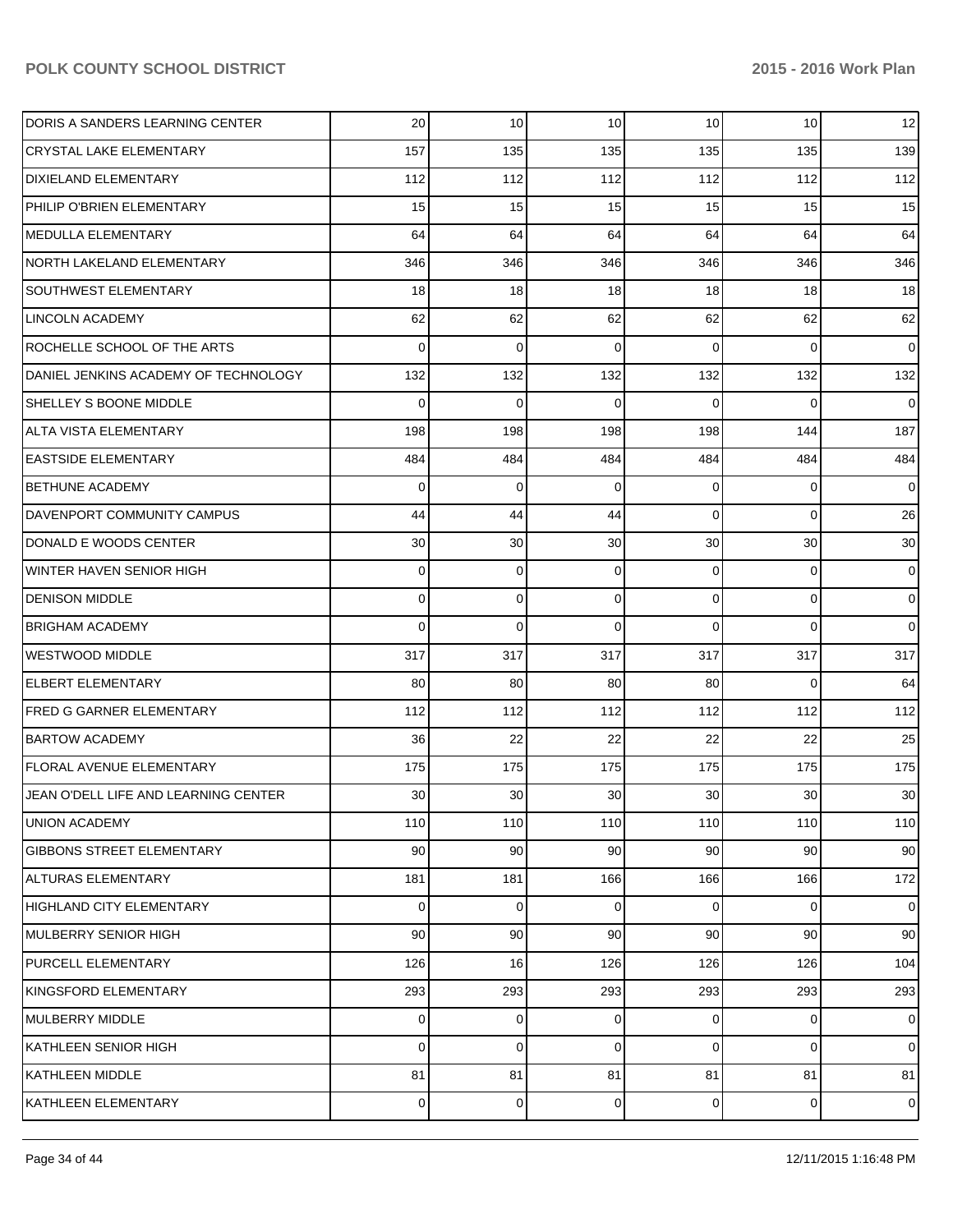| <b>GRIFFIN ELEMENTARY</b>                                | 213            | 213         | 213         | 213            | 213         | 213            |
|----------------------------------------------------------|----------------|-------------|-------------|----------------|-------------|----------------|
| <b>JESSE KEEN ELEMENTARY</b>                             | 144            | 144         | 144         | 144            | 144         | 144            |
| <b>WINSTON ELEMENTARY</b>                                | 110            | 110         | 110         | 110            | 110         | 110            |
| <b>FROSTPROOF ELEMENTARY</b>                             | 36             | 36          | 36          | 36             | 36          | 36             |
| MCLAUGHLIN MIDDLE SCHOOL AND FINE ARTS<br><b>ACADEMY</b> | $\Omega$       | $\Omega$    | 0           | $\Omega$       | $\Omega$    | $\overline{0}$ |
| POLK AVENUE ELEMENTARY                                   | 138            | 138         | 138         | 138            | 138         | 138            |
| <b>HILLCREST ELEMENTARY</b>                              | 84             | 84          | 84          | 84             | 84          | 84             |
| <b>SPOOK HILL ELEMENTARY</b>                             | 98             | 98          | 98          | 98             | 98          | 98             |
| ROOSEVELT ACADEMY OF APPLIED<br><b>TECHNOLOGY</b>        | 15             | 15          | 15          | 15             | 15          | 15             |
| JANIE HOWARD WILSON ELEMENTARY                           | $\Omega$       | $\Omega$    | $\mathbf 0$ | $\Omega$       | $\Omega$    | $\overline{0}$ |
| <b>BABSON PARK ELEMENTARY</b>                            | 79             | 79          | 79          | 79             | 79          | 79             |
| WENDELL H WATSON ELEMENTARY                              | 64             | 64          | 64          | 64             | 64          | 64             |
| <b>VALLEYVIEW ELEMENTARY</b>                             | 55             | 55          | 55          | 55             | 55          | 55             |
| <b>SOCRUM ELEMENTARY</b>                                 | 72             | 72          | 72          | 72             | 72          | 72             |
| <b>BEN HILL GRIFFIN ELEMENTARY</b>                       | 0              | 0           | $\Omega$    | $\Omega$       | $\Omega$    | $\overline{0}$ |
| <b>GEORGE JENKINS SENIOR HIGH</b>                        | 350            | 350         | 350         | 350            | 350         | 350            |
| LOUGHMAN OAKS ELEMENTARY                                 | 454            | 454         | 454         | 454            | 160         | 395            |
| BILL DUNCAN OPPORTUNITY CENTER                           | 45             | 25          | 25          | 25             | 25          | 29             |
| <b>LAKE REGION SENIOR HIGH</b>                           | 0              | 0           | 0           | $\Omega$       | $\mathbf 0$ | $\overline{0}$ |
| <b>DISCOVERY ACADEMY</b>                                 | $\Omega$       | $\mathbf 0$ | 0           | $\Omega$       | $\Omega$    | $\overline{0}$ |
| <b>SLEEPY HILL MIDDLE</b>                                | 66             | 66          | 66          | 66             | 66          | 66             |
| <b>DUNDEE RIDGE MIDDLE</b>                               | 22             | 22          | 22          | 22             | 22          | 22             |
| <b>BERKLEY ELEMENTARY</b>                                | 36             | 36          | 36          | 36             | 36          | 36             |
| PINEWOOD ELEMENTARY                                      | 54             | 54          | 54          | 54             | 54          | 54             |
| SANDHILL ELEMENTARY                                      | 66             | $\mathbf 0$ |             | $\overline{0}$ | 0           | 13             |
| HORIZONS ELEMENTARY SCHOOL                               | 138            | 138         | 138         | 138            | 138         | 138            |
| SPESSARD HOLLAND ELEMENTARY                              | 88             | 88          | 88          | 88             | 88          | 88             |
| Davenport School of the Arts (New)                       | $\overline{0}$ | $\mathbf 0$ | 0           | $\overline{0}$ | $\mathbf 0$ | $\overline{0}$ |
| Highland City Baseball Park                              | 0              | $\mathbf 0$ | 0           | $\overline{0}$ | $\mathbf 0$ | $\overline{0}$ |
| New Combo K-8 Four Corners Area                          | $\Omega$       | $\mathbf 0$ | 0           | $\overline{0}$ | $\mathbf 0$ | $\overline{0}$ |
| Totals for POLK COUNTY SCHOOL DISTRICT                   |                |             |             |                |             |                |
| Total students in relocatables by year.                  | 13,799         | 13,021      | 13,128      | 12,747         | 12,194      | 12,978         |
| Total number of COFTE students projected by year.        | 92,381         | 92,900      | 92,930      | 92,835         | 93,080      | 92,825         |
| Percent in relocatables by year.                         | 15 %           | 14 %        | 14 %        | 14 %           | 13%         | 14 %           |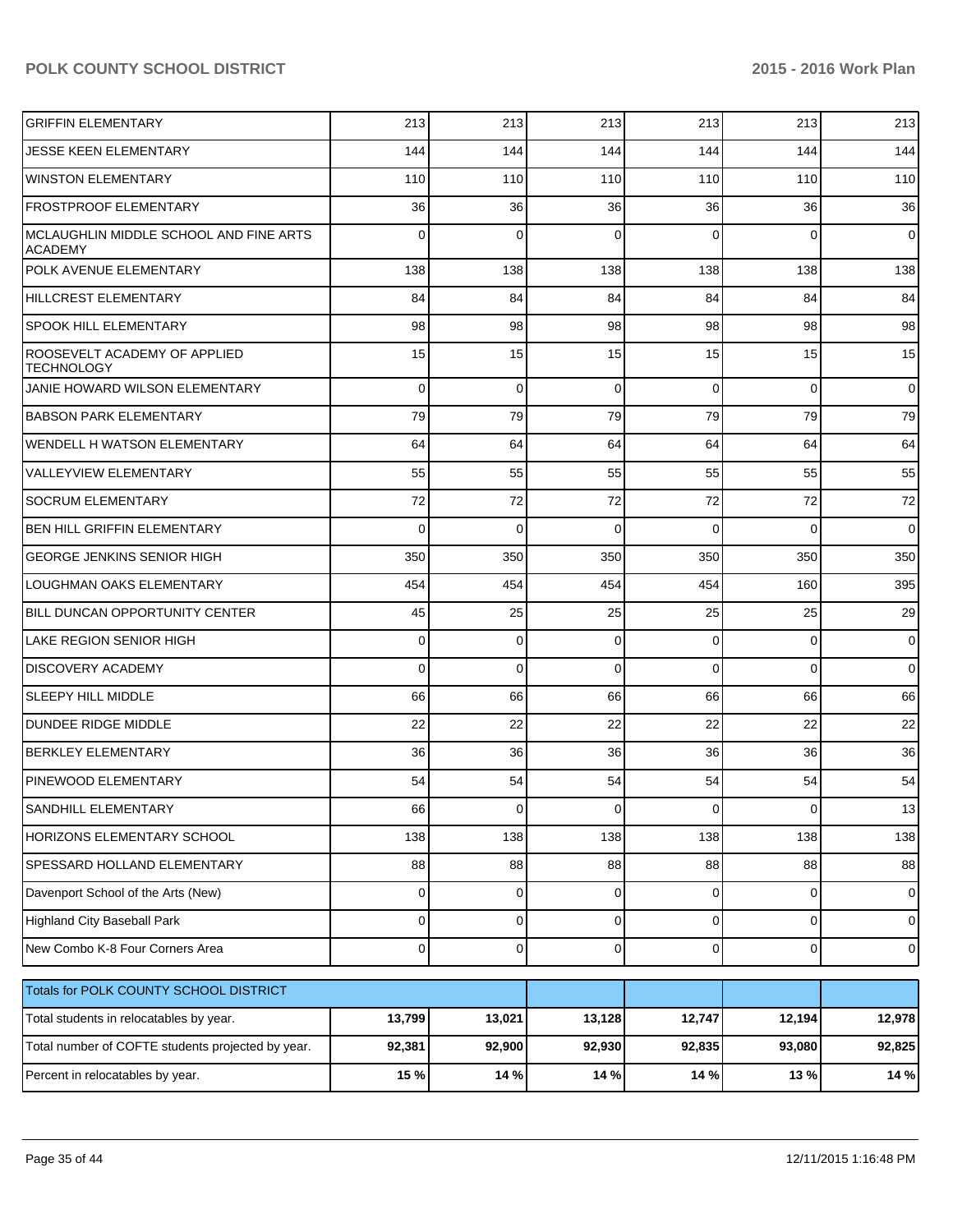## **Leased Facilities Tracking**

Exising leased facilities and plans for the acquisition of leased facilities, including the number of classrooms and student stations, as reported in the educational plant survey, that are planned in that location at the end of the five year workplan.

| Location                             | # of Leased<br>Classrooms 2015 -<br>2016 | <b>FISH Student</b><br><b>Stations</b> | Owner             | # of Leased<br>Classrooms 2019 -<br>2020 | <b>FISH Student</b><br><b>Stations</b> |
|--------------------------------------|------------------------------------------|----------------------------------------|-------------------|------------------------------------------|----------------------------------------|
| <b>UNION ACADEMY</b>                 | $\Omega$                                 | $\Omega$                               |                   | 0                                        | $\mathbf 0$                            |
| POLK AVENUE ELEMENTARY               | $\Omega$                                 | $\Omega$                               |                   | 0                                        | $\overline{0}$                         |
| LAKELAND SENIOR HIGH                 | $\Omega$                                 |                                        | 0 Lake Bonny Park | 3                                        | 66                                     |
| LAWTON CHILES MIDDLE ACADEMY         | $\Omega$                                 | $\Omega$                               |                   | 0                                        | $\overline{0}$                         |
| SOUTHWEST MIDDLE                     | $\Omega$                                 | $\Omega$                               |                   | 0                                        | $\overline{0}$                         |
| CARLTON PALMORE ELEMENTARY           | $\Omega$                                 | $\Omega$                               |                   | 0                                        | $\overline{0}$                         |
| WEST AREA ADULT SCHOOL               | 0                                        | $\Omega$                               |                   | 0                                        | $\overline{0}$                         |
| CLEVELAND COURT ELEMENTARY           | 0                                        | $\Omega$                               |                   | 0                                        | $\overline{0}$                         |
| <b>COMBEE ELEMENTARY</b>             | 0                                        | 0                                      |                   | 0                                        | $\overline{0}$                         |
| DORIS A SANDERS LEARNING CENTER      | 0                                        | $\Omega$                               |                   | 0                                        | $\overline{0}$                         |
| <b>CRYSTAL LAKE ELEMENTARY</b>       | 0                                        | $\Omega$                               |                   | 0                                        | $\overline{0}$                         |
| <b>DIXIELAND ELEMENTARY</b>          | 0                                        | $\Omega$                               |                   | 0                                        | $\overline{0}$                         |
| PHILIP O'BRIEN ELEMENTARY            | 0                                        | $\Omega$                               |                   | 0                                        | $\overline{0}$                         |
| MEDULLA ELEMENTARY                   | 0                                        | $\Omega$                               |                   | 0                                        | $\overline{0}$                         |
| NORTH LAKELAND ELEMENTARY            | 0                                        | $\Omega$                               |                   | 0                                        | $\mathbf 0$                            |
| <b>SOUTHWEST ELEMENTARY</b>          | 0                                        | $\Omega$                               |                   | 0                                        | $\overline{0}$                         |
| <b>LINCOLN ACADEMY</b>               | 0                                        | $\Omega$                               |                   | 0                                        | $\overline{0}$                         |
| ROCHELLE SCHOOL OF THE ARTS          | 0                                        | $\Omega$                               |                   | 0                                        | $\overline{0}$                         |
| DANIEL JENKINS ACADEMY OF TECHNOLOGY | 0                                        | 0                                      |                   | 0                                        | $\overline{0}$                         |
| SHELLEY S BOONE MIDDLE               | 0                                        | $\Omega$                               |                   | 0                                        | $\overline{0}$                         |
| ALTA VISTA ELEMENTARY                | 0                                        | $\Omega$                               |                   | 0                                        | $\overline{0}$                         |
| <b>EASTSIDE ELEMENTARY</b>           | 0                                        | 0                                      |                   | 0                                        | $\overline{0}$                         |
| <b>BETHUNE ACADEMY</b>               | 0                                        | 0                                      |                   | 0                                        | $\overline{0}$                         |
| DAVENPORT COMMUNITY CAMPUS           | 0                                        | $\mathbf 0$                            |                   | 0                                        | $\mathbf 0$                            |
| DONALD E WOODS CENTER                | 0                                        | 0                                      |                   | 0                                        | $\mathbf 0$                            |
| WINTER HAVEN SENIOR HIGH             | 0                                        | $\Omega$                               |                   | 0                                        | $\overline{0}$                         |
| <b>DENISON MIDDLE</b>                | 0                                        | 0                                      |                   | 0                                        | $\overline{0}$                         |
| <b>BRIGHAM ACADEMY</b>               | 0                                        | $\Omega$                               |                   | 0                                        | $\overline{0}$                         |
| <b>WESTWOOD MIDDLE</b>               | 0                                        | 0                                      |                   | 0                                        | $\overline{0}$                         |
| <b>ELBERT ELEMENTARY</b>             | 0                                        | 0                                      |                   | 0                                        | $\overline{0}$                         |
| <b>FRED G GARNER ELEMENTARY</b>      | 0                                        | $\mathbf 0$                            |                   | 0                                        | $\overline{0}$                         |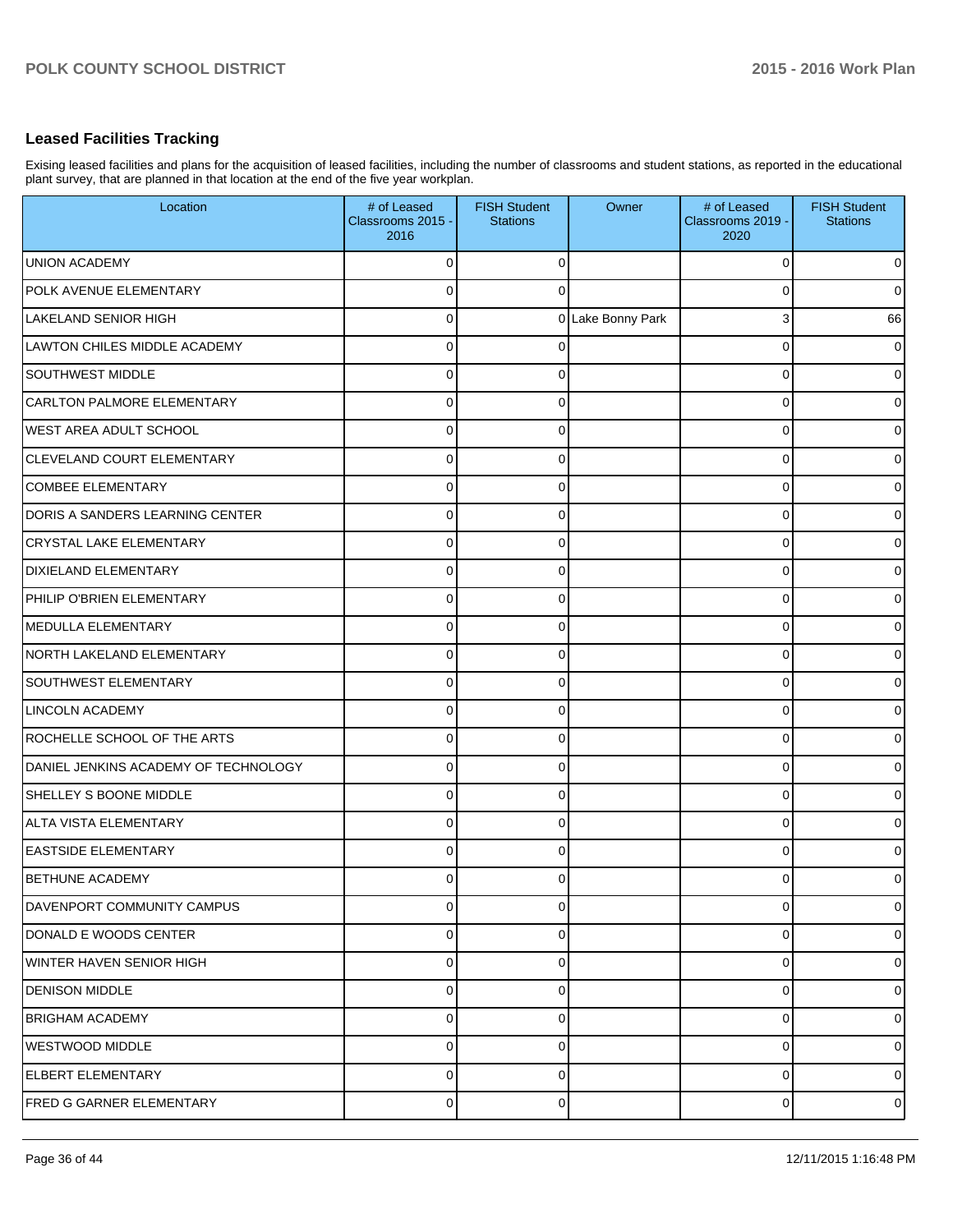| <b>INWOOD ELEMENTARY</b>               | 0              |   |                      | $\overline{0}$ |                |
|----------------------------------------|----------------|---|----------------------|----------------|----------------|
| <b>LAKE SHIPP ELEMENTARY</b>           | 0              |   |                      | 0              |                |
| JOHN SNIVELY ELEMENTARY                | 0              |   |                      | 0              |                |
| LAKE ALFRED-ADDAIR MIDDLE              | 0              |   |                      | 0              |                |
| LAKE ALFRED ELEMENTARY                 | 0              |   |                      | 0              |                |
| LAKE ALFRED BEST AT FRUITLAND PARK     | 0              |   |                      | 0              |                |
| <b>WAHNETA ELEMENTARY</b>              | 0              |   |                      | 0              |                |
| JEWETT MIDDLE ACADEMY                  | 0              |   |                      | 0              |                |
| JEWETT SCHOOL OF THE ARTS              | 0              |   |                      | 0              |                |
| LEWIS ELEMENTARY                       | 0              |   |                      | 0              |                |
| <b>GAUSE RIVERSIDE ACADEMY</b>         | 0              |   |                      | 0              |                |
| FORT MEADE MIDDLE SENIOR HIGH          | 0              |   |                      | 0              |                |
| <b>ANNA WOODBURY ELEMENTARY</b>        | 0              |   |                      | 0              |                |
| AUBURNDALE SENIOR HIGH                 | 0              |   |                      | 0              |                |
| JERE L STAMBAUGH MIDDLE                | 0              |   |                      | 0              |                |
| LENA VISTA ELEMENTARY                  | 0              |   |                      | 0              |                |
| AUBURNDALE CENTRAL ELEMENTARY          | 0              |   |                      | 0              |                |
| <b>WALTER CALDWELL ELEMENTARY</b>      | 0              |   |                      | 0              |                |
| EAST AREA ADULT & COMMUNITY SCHOOL     | 0              |   |                      | 0              |                |
| POLK CITY ELEMENTARY                   | 0              |   |                      | 0              |                |
| <b>BARTOW SENIOR HIGH</b>              | 0              |   |                      | 0              |                |
| SOUTH CENTRAL ADULT & COMMUNITY SCHOOL | 0              |   |                      | 0              |                |
| <b>BARTOW MIDDLE</b>                   | C              |   |                      | 0              |                |
| <b>BARTOW ACADEMY</b>                  | 0              |   |                      | 0              |                |
| <b>FLORAL AVENUE ELEMENTARY</b>        | 0              |   |                      | 0              |                |
| JEAN O'DELL LIFE AND LEARNING CENTER   | 0              | 0 |                      | 0              | 0              |
| <b>GIBBONS STREET ELEMENTARY</b>       | 0              | 0 |                      | 0              | 0              |
| ALTURAS ELEMENTARY                     | 0              |   |                      | 0              | 0              |
| HIGHLAND CITY ELEMENTARY               | 0              | 0 |                      | 0              | 0              |
| MULBERRY SENIOR HIGH                   | 0              | C |                      | 0              | 0              |
| PURCELL ELEMENTARY                     | 0              | 0 |                      | 0              | 0              |
| KINGSFORD ELEMENTARY                   | 0              | C |                      | 0              | 0              |
| MULBERRY MIDDLE                        | 0              | O |                      | 0              | 0              |
| KATHLEEN SENIOR HIGH                   | 4              |   | 100 Sun n' Fun, Inc. | 24             | 550            |
| KATHLEEN MIDDLE                        | 0              | C |                      | 0              | 0              |
| KATHLEEN ELEMENTARY                    | $\overline{0}$ | 0 |                      | 0              | $\overline{0}$ |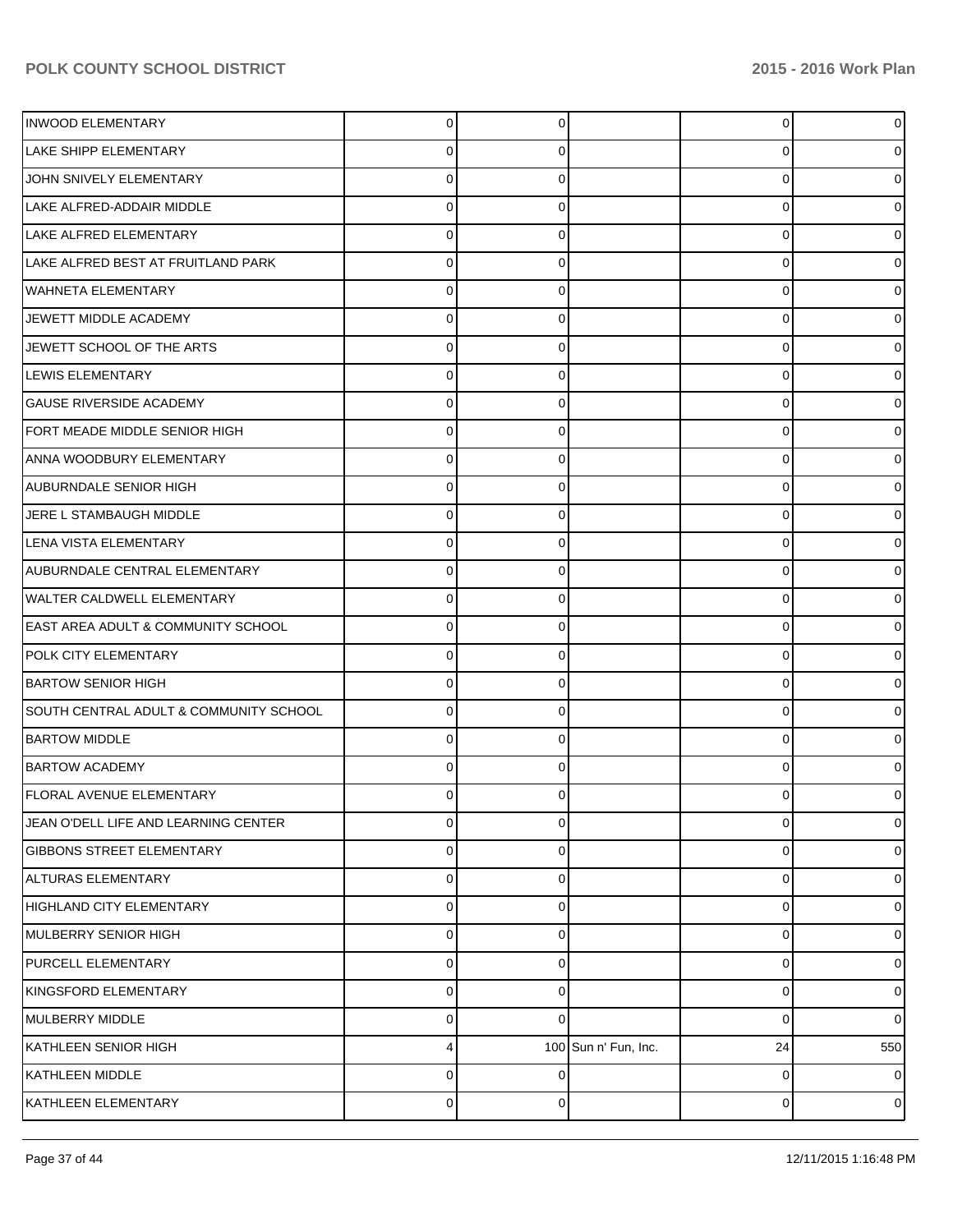| <b>GRIFFIN ELEMENTARY</b>                                | 0           | 0        |   | $\overline{0}$ |
|----------------------------------------------------------|-------------|----------|---|----------------|
| <b>JESSE KEEN ELEMENTARY</b>                             | 0           |          |   | 0              |
| WINSTON ELEMENTARY                                       | $\Omega$    |          |   | $\overline{0}$ |
| <b>FROSTPROOF ELEMENTARY</b>                             | $\Omega$    |          | O | 0              |
| MCLAUGHLIN MIDDLE SCHOOL AND FINE ARTS<br><b>ACADEMY</b> | O           |          |   | $\overline{0}$ |
| <b>HILLCREST ELEMENTARY</b>                              | $\Omega$    | $\Omega$ | 0 | $\overline{0}$ |
| <b>SPOOK HILL ELEMENTARY</b>                             | $\Omega$    | 0        | 0 | $\overline{0}$ |
| ROOSEVELT ACADEMY OF APPLIED TECHNOLOGY                  | $\Omega$    | $\Omega$ | 0 | $\overline{0}$ |
| JANIE HOWARD WILSON ELEMENTARY                           | $\Omega$    | 0        | 0 | $\overline{0}$ |
| <b>BABSON PARK ELEMENTARY</b>                            | $\Omega$    | 0        | 0 | $\overline{0}$ |
| EDGAR L PADGETT ELEMENTARY                               | $\Omega$    | 0        | 0 | $\overline{0}$ |
| GAUSE ACADEMY OF APPLIED TECHNOLOGY                      | $\Omega$    | $\Omega$ | 0 | $\overline{0}$ |
| <b>CRYSTAL LAKE MIDDLE</b>                               | $\Omega$    | 0        | 0 | $\overline{0}$ |
| <b>OSCAR J POPE ELEMENTARY</b>                           | $\Omega$    | $\Omega$ | 0 | $\overline{0}$ |
| IMAYNARD E TRAVISS CAREER CENTER                         | $\Omega$    | 0        | 0 | $\overline{0}$ |
| IMCKEEL ACADEMY FOR APPLIED TECHNOLOGY                   | $\Omega$    | $\Omega$ | 0 | $\overline{0}$ |
| <b>SCOTT LAKE ELEMENTARY</b>                             | $\Omega$    | 0        | 0 | $\overline{0}$ |
| <b>RIDGE CAREER CENTER</b>                               | $\Omega$    | $\Omega$ | 0 | $\overline{0}$ |
| <b>EAGLE LAKE ELEMENTARY</b>                             | $\Omega$    | 0        | 0 | $\overline{0}$ |
| <b>GARDEN GROVE ELEMENTARY</b>                           | $\Omega$    | $\Omega$ | 0 | $\overline{0}$ |
| LAKE WALES SENIOR HIGH                                   | $\Omega$    | 0        | 0 | $\overline{0}$ |
| JAMES E STEPHENS ELEMENTARY                              | $\Omega$    | 0        | 0 | $\overline{0}$ |
| LAKE GIBSON MIDDLE                                       | $\Omega$    | 0        | 0 | $\overline{0}$ |
| LAKE GIBSON SENIOR HIGH                                  | 0           | 0        | n | $\overline{0}$ |
| LAKELAND HIGHLANDS MIDDLE                                | 0           | 0        |   | 0              |
| <b>DUNDEE ELEMENTARY ACADEMY</b>                         | $\mathbf 0$ | $\Omega$ | 0 | $\overline{0}$ |
| FROSTPROOF MIDDLE SENIOR HIGH                            | $\mathbf 0$ | $\Omega$ | 0 | $\overline{0}$ |
| <b>CLARENCE BOSWELL ELEMENTARY</b>                       | $\mathbf 0$ | 0        | 0 | $\overline{0}$ |
| JAMES W SIKES ELEMENTARY                                 | $\mathbf 0$ | $\Omega$ | 0 | $\overline{0}$ |
| R CLEM CHURCHWELL ELEMENTARY                             | $\mathbf 0$ | $\Omega$ | 0 | $\overline{0}$ |
| ROSABELLE W BLAKE ACADEMY                                | $\mathbf 0$ | $\Omega$ | 0 | $\overline{0}$ |
| WENDELL H WATSON ELEMENTARY                              | $\mathbf 0$ | 0        | 0 | $\overline{0}$ |
| <b>VALLEYVIEW ELEMENTARY</b>                             | $\mathbf 0$ | $\Omega$ | 0 | $\overline{0}$ |
| <b>SOCRUM ELEMENTARY</b>                                 | $\mathbf 0$ | 0        | 0 | $\overline{0}$ |
| BEN HILL GRIFFIN ELEMENTARY                              | $\mathbf 0$ | 0        | 0 | $\overline{0}$ |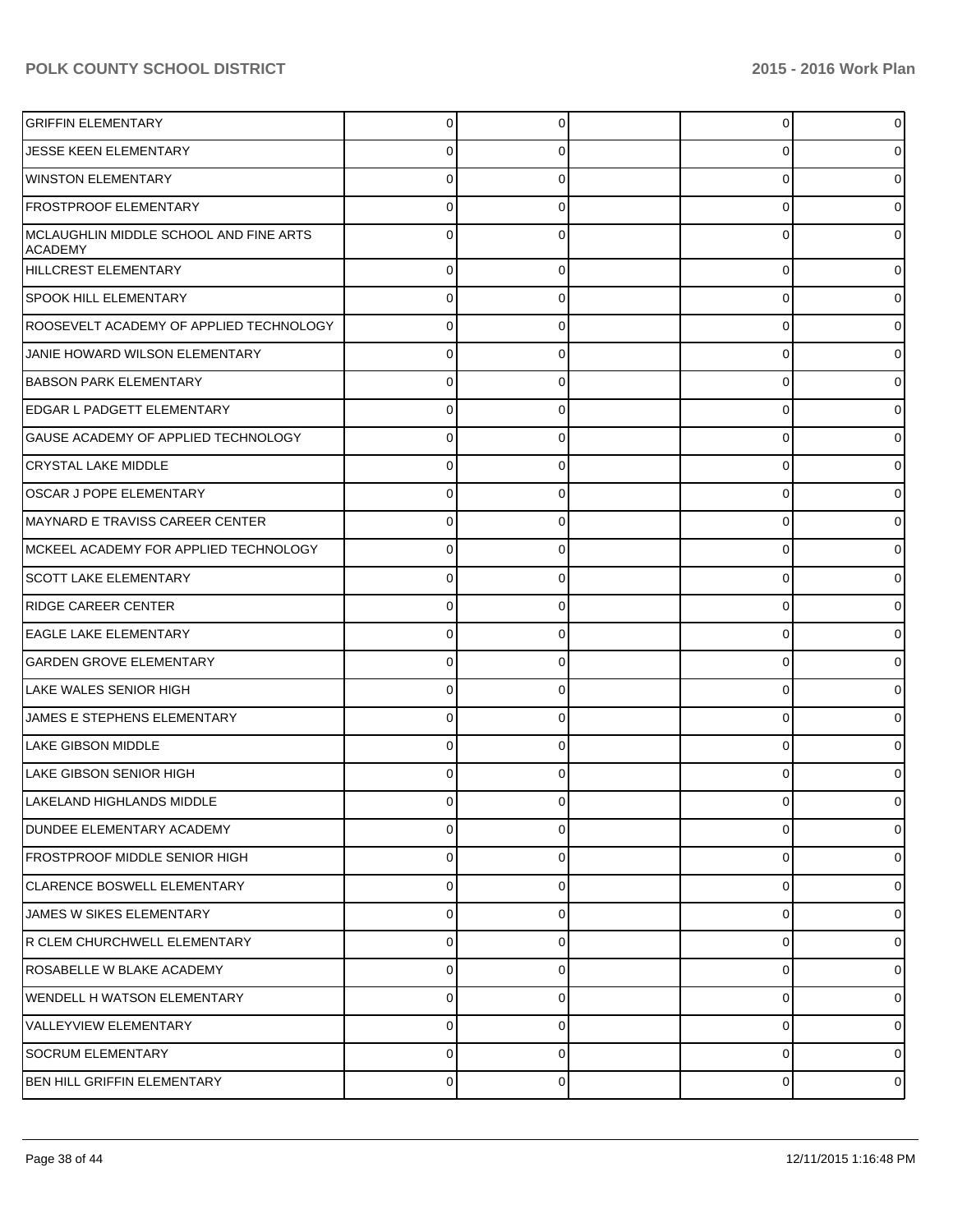| GEORGE JENKINS SENIOR HIGH         | $\Omega$  | 0           | $\overline{0}$ | 0   |
|------------------------------------|-----------|-------------|----------------|-----|
| LOUGHMAN OAKS ELEMENTARY           | 0         | 0           | 0              |     |
| BILL DUNCAN OPPORTUNITY CENTER     | 0         | 0           | 0              |     |
| <b>LAKE REGION SENIOR HIGH</b>     | 0         | 0           | 0              |     |
| <b>DISCOVERY ACADEMY</b>           | 0         | 0           | 0              |     |
| <b>SLEEPY HILL MIDDLE</b>          | 0         | 0           | 0              |     |
| <b>DUNDEE RIDGE MIDDLE</b>         | 0         | 0           | 0              |     |
| <b>BERKLEY ELEMENTARY</b>          | 0         | 0           | 0              |     |
| PINEWOOD ELEMENTARY                | 0         |             | 0              |     |
| <b>SANDHILL ELEMENTARY</b>         | $\Omega$  | 0           | 0              |     |
| RIDGEVIEW GLOBAL STUDIES ACADEMY   | 0         | 0           | 0              |     |
| <b>DWIGHT C SMITH CENTER</b>       | 0         | 0           | 0              |     |
| DR N E ROBERTS ELEMENTARY          | 0         | 0           | 0              |     |
| R BRUCE WAGNER ELEMENTARY          | $\Omega$  | 0           | 0              |     |
| IKAREN M SIEGEL CENTER             | 0         |             | 0              |     |
| CHAIN OF LAKES ELEMENTARY          | $\Omega$  | 0           | 0              |     |
| RIDGE COMMUNITY HIGH SCHOOL        | 0         | 0           | 0              |     |
| <b>HIGHLANDS GROVE ELEMENTARY</b>  | $\Omega$  | 0           | 0              |     |
| <b>SLEEPY HILL ELEMENTARY</b>      | 0         |             | 0              |     |
| LAUREL ELEMENTARY                  | $\Omega$  | 0           | 0              |     |
| LAKE MARION CREEK SCHOOL           | 0         | 0           | 0              |     |
| <b>TENOROC SENIOR</b>              | $\Omega$  | 0           | 0              |     |
| PALMETTO ELEMENTARY SCHOOL         | 0         |             | 0              |     |
| HORIZONS ELEMENTARY SCHOOL         | 0         | 0           | 0              |     |
| SPESSARD HOLLAND ELEMENTARY        |           |             | 0              |     |
| HAINES CITY SENIOR HIGH            | $\pmb{0}$ | $\mathbf 0$ | 0              | 0   |
| Davenport School of the Arts (New) | $\pmb{0}$ | $\mathbf 0$ | $\mathbf 0$    | 0   |
| <b>Highland City Baseball Park</b> | $\pmb{0}$ | 0           | 0              | 0   |
| New Combo K-8 Four Corners Area    | $\pmb{0}$ | $\mathbf 0$ | 0              | 0   |
|                                    | 4         | 100         | ${\bf 27}$     | 616 |

## **Failed Standard Relocatable Tracking**

Relocatable units currently reported by school, from FISH, and the number of relocatable units identified as 'Failed Standards'.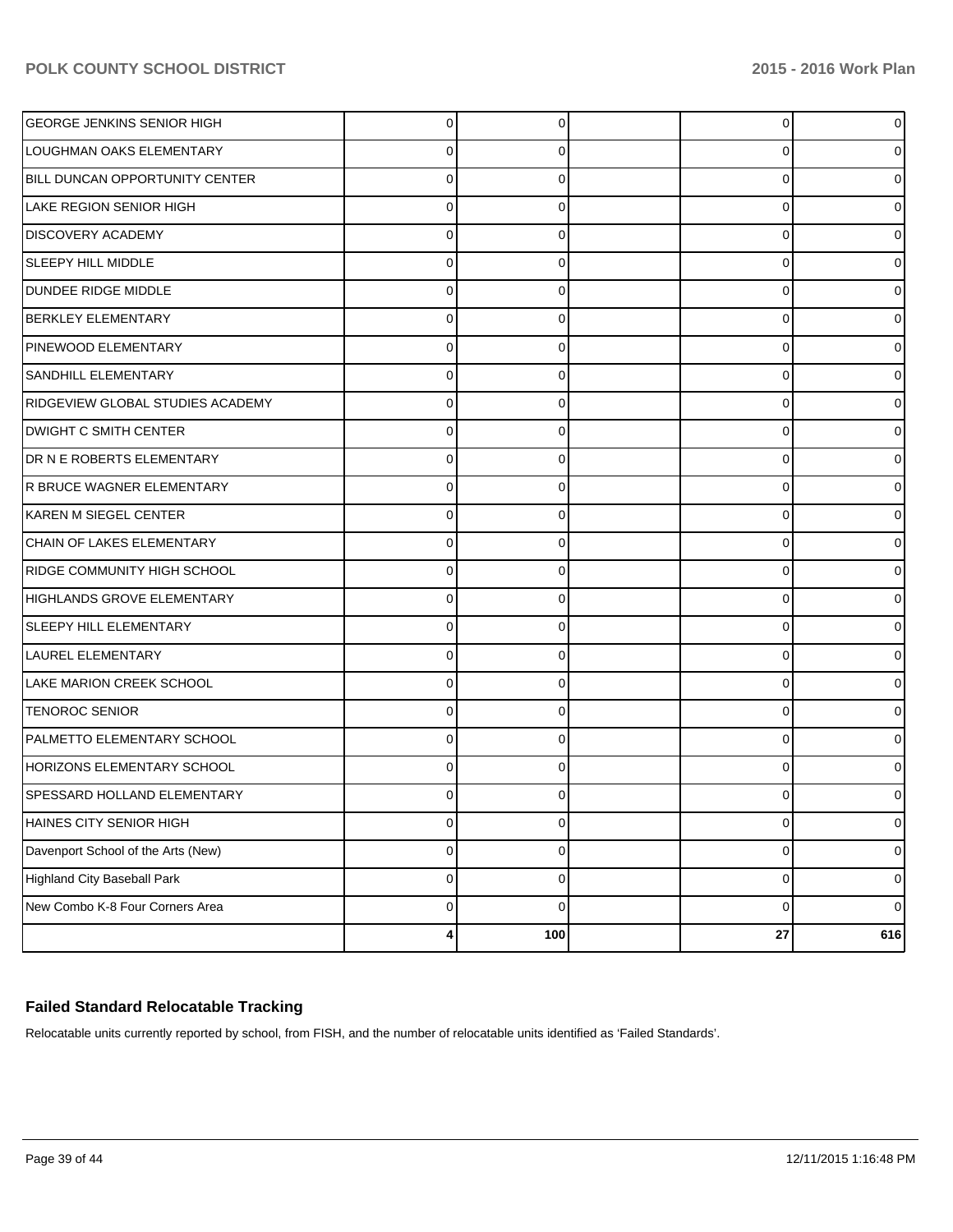Nothing reported for this section.

# **Planning**

#### **Class Size Reduction Planning**

**Plans approved by the school board that reduce the need for permanent student stations such as acceptable school capacity levels, redistricting, busing, year-round schools, charter schools, magnet schools, public-private partnerships, multitrack scheduling, grade level organization, block scheduling, or other alternatives.**

The Polk County School Board has been and continues to be a leader in the awarding of charter status to applicants which meet the statutory requirements as well as being receptive to public-private partnerships. As an ongoing process, a utilization of schools is completed on a room by room basis with the results being shared with the Principal and the Regional Assistant Superintendent, having supervision responsibility for the school. This utilization will also include site visits to increase the utilization of the school(s) to the DOE utilization percentages. Inclusion of ESE students into the regular curriculum will continue to be implemented and should result in ESE rooms converting to regular classroom usage. Rezoning to achieve the best utilization of space is under consideration by the Board; not only as new schools or additions come on line but also when additions to schools are added or on as needed basis depending on the life cycles of existing neighborhoods and the construction of new developments. The usage of year round schools is an option but is used infrequently and the use of double sessions is an emergency option only. The District continually reviews scheduling models to increase efficiency but State mandated programs as well as Federal mandated programs must be taken into account and do affect the usage of buildings. Changing demographics as well as programs needed to prepare students for successful passage of required testing as well as meeting the requirements Common Core put additional strain upon the utilization of the facilities, especially in areas that are out of the control of the District.

### **School Closure Planning**

#### **Plans for the closure of any school, including plans for disposition of the facility or usage of facility space, and anticipated revenues.**

At this time there are no plans to close any current active school sites. However, several school sites are being evaluted for repurposing possibilities, and combining to achieve maximum efficiency and delivery of the educational process. The District has implemented a "Facilities Condition Inventory" in concert with a "Validation and Utilization process to analyze every site regarding the physical status and future of the campus. This process will be reflected in future work plans and plant surveys.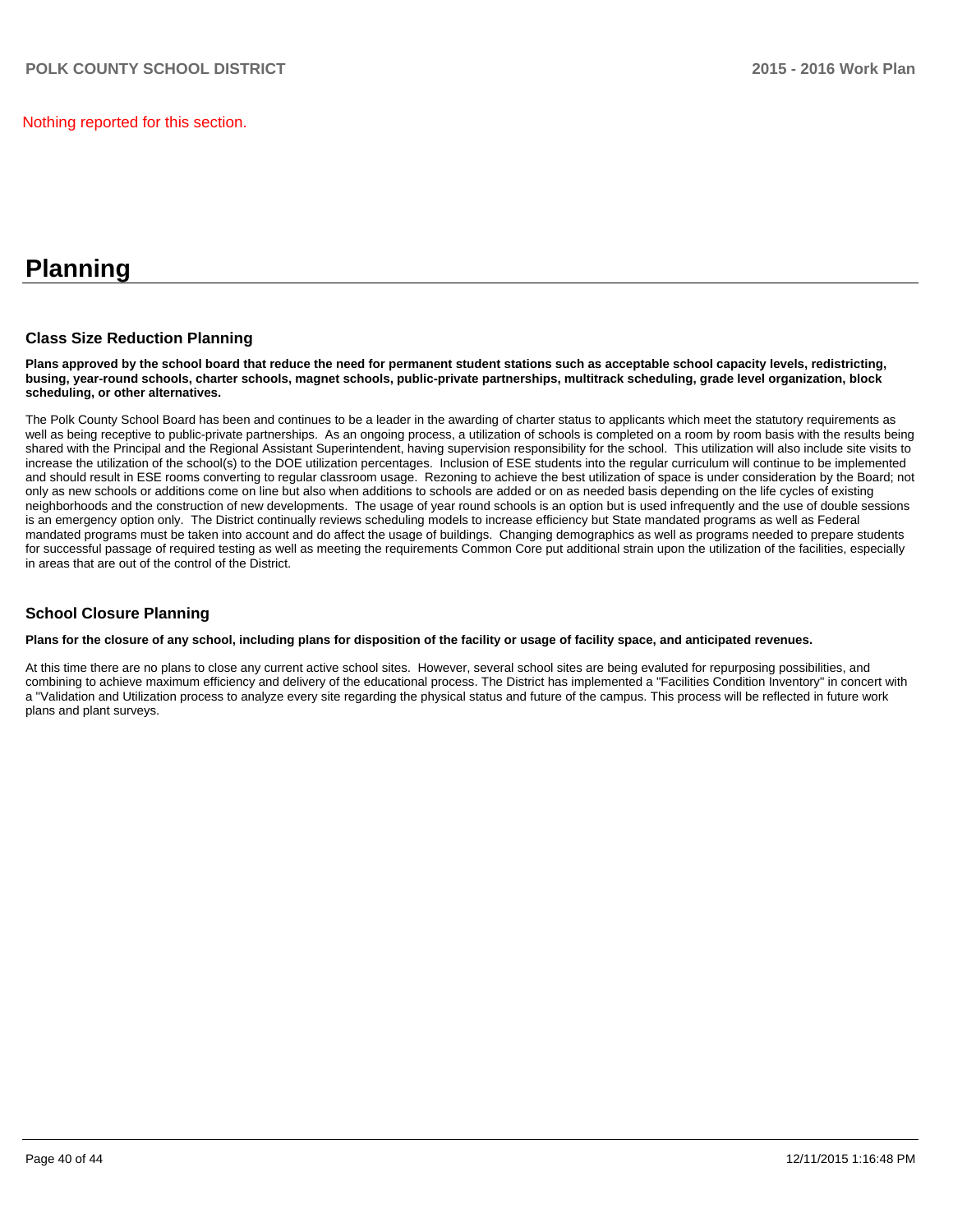## **Long Range Planning**

#### **Ten-Year Maintenance**

District projects and locations regarding the projected need for major renovation, repair, and maintenance projects within the district in years 6-10 beyond the projects plans detailed in the five years covered by the work plan.

Nothing reported for this section.

#### **Ten-Year Capacity**

Schedule of capital outlay projects projected to ensure the availability of satisfactory student stations for the projected student enrollment in K-12 programs for the future 5 years beyond the 5-year district facilities work program.

| Project                                                                             | Location, Community, Quadrant or other<br>general location | 2019 - 2020 / 2024 - 2025<br><b>Projected Cost</b> |
|-------------------------------------------------------------------------------------|------------------------------------------------------------|----------------------------------------------------|
| Construct New classroom building and<br>Administration/Media center building        | Alta Vista Elementary                                      | \$6,000,000                                        |
| Replace classroom/Kitchen/cafeteria/media and<br>administration buildings           | Fred G. Garner                                             | \$15,000,000                                       |
| Replace Buildings 2 and 5 with Classroom<br>Buildings/Including Custodial Receiving | Kathleen Middle                                            | \$7,000,000                                        |
| Rebuild Campus                                                                      | <b>Bartow Senior High</b>                                  | \$30,000,000                                       |
| <b>Rebuild Campus</b>                                                               | <b>Mulberry Senior</b>                                     | \$30,000,000                                       |
| 22 Classroom Additrion                                                              | Chain of Lakes Elementary                                  | \$8,000,000                                        |
| New Elementary School                                                               | SW Lakeland/Mulberry                                       | \$20,000,000                                       |
| 10 Classroom Addition/Expand Cafeteria                                              | <b>Elbert Elementary</b>                                   | \$1,000,000                                        |
| New Elementary School                                                               | <b>SE Winter Haven</b>                                     | \$20,000,000                                       |
| New Senior High School                                                              | Poinciana Area                                             | \$65,000,000                                       |
| Relocatables                                                                        | <b>Districtwide</b>                                        | \$21,000,000                                       |
| <b>ESE Improvements</b>                                                             | <b>Districtwide</b>                                        | \$6,000,000                                        |
| Rebuild campus                                                                      | <b>Frostproof Elementary</b>                               | \$16,000,000                                       |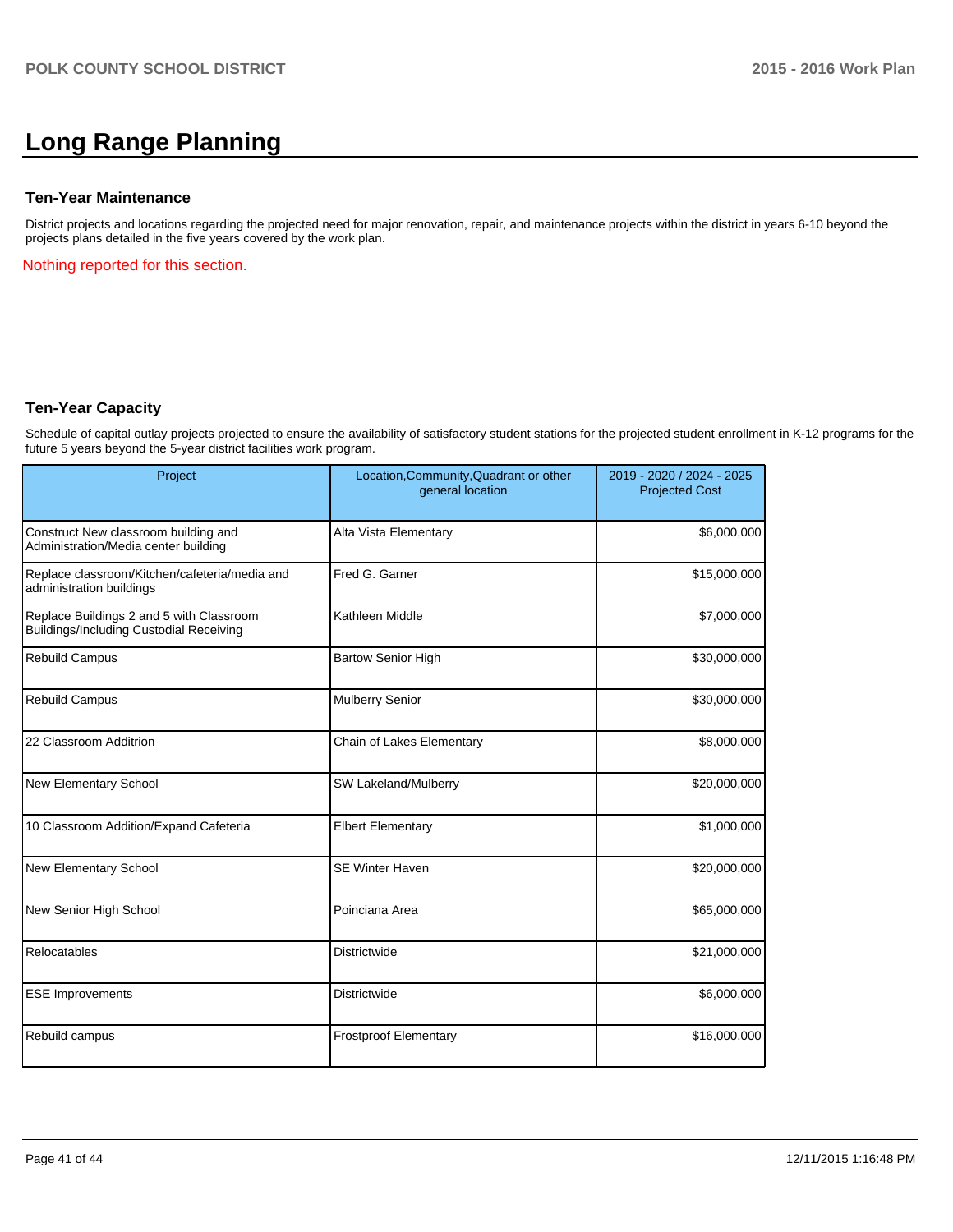| Reconstruct campus | Brigham Academy | \$21,000,000  |
|--------------------|-----------------|---------------|
|                    |                 | \$266,000,000 |

#### **Ten-Year Planned Utilization**

Schedule of planned capital outlay projects identifying the standard grade groupings, capacities, and planned utilization rates of future educational facilities of the district for both permanent and relocatable facilities.

| <b>Grade Level Projections</b>    | <b>FISH</b><br><b>Student</b><br><b>Stations</b> | <b>Actual 2014 -</b><br><b>2015 FISH</b><br>Capacity | Actual<br>$2014 -$<br>2015<br><b>COFTE</b> | Actual 2014 - 2015<br><b>Utilization</b> | Actual 2015 - 2016 / 2024 - 2025 new<br>Student Capacity to be added/removed | Projected 2024<br><b>2025 COFTE</b> | Projected 2024 -<br>2025 Utilization |
|-----------------------------------|--------------------------------------------------|------------------------------------------------------|--------------------------------------------|------------------------------------------|------------------------------------------------------------------------------|-------------------------------------|--------------------------------------|
| Elementary - District<br>l Totals | 62,138                                           | 62,138                                               | 42.292.00                                  | 68.06 %                                  | 2,200                                                                        | 43,252                              | 67.23 %                              |
| Middle - District Totals          | 38.214                                           | 34,380                                               | 23.086.00                                  | 67.15%                                   | 250                                                                          | 20.331                              | 58.71 %                              |
| High - District Totals            | 39.490                                           | 37.510                                               | 22.393.00                                  | 59.70 %                                  | 350                                                                          | 28.419                              | 75.06 %                              |
| Other - ESE, etc                  | 6.972                                            | 6.341                                                | 1.510.00                                   | 23.81 %                                  | 100 <sub>l</sub>                                                             | 1.600                               | 24.84 %                              |
|                                   | 146,814                                          | 140,369                                              | 89.281.00                                  | 63.60%                                   | 2,900                                                                        | 93,602                              | 65.33 %                              |

**Combination schools are included with the middle schools for student stations, capacity, COFTE and utilization purposes because these facilities all have a 90% utilization factor. Use this space to explain or define the grade groupings for combination schools.**

No comments to report.

#### **Ten-Year Infrastructure Planning**

#### **Proposed Location of Planned New, Remodeled, or New Additions to Facilities in 06 thru 10 out years (Section 28).**

new Elementary and High Schools will be needed in the eastern section of the county due to growth and over crowed schools. The Southwest Lakeland/Mulberry and Southeast Winter Haven areas are also experiencing increased growth. Some existing schools need full reconstruction of the facility due to age and deteriorating condition of the schools. Several elementary schools will need classroom and core facilities additions in order to handle the additional students moving into their school zone.

#### Plans for closure of any school, including plans for disposition of the facility or usage of facility space, and anticipated revenues in the 06 thru 10 out **years (Section 29).**

The District will consider the closure of schools that are beyond useful life and where repair cost exceed replacement value and are under utilized.

#### **Twenty-Year Maintenance**

District projects and locations regarding the projected need for major renovation, repair, and maintenance projects within the district in years 11-20 beyond the projects plans detailed in the five years covered by the work plan.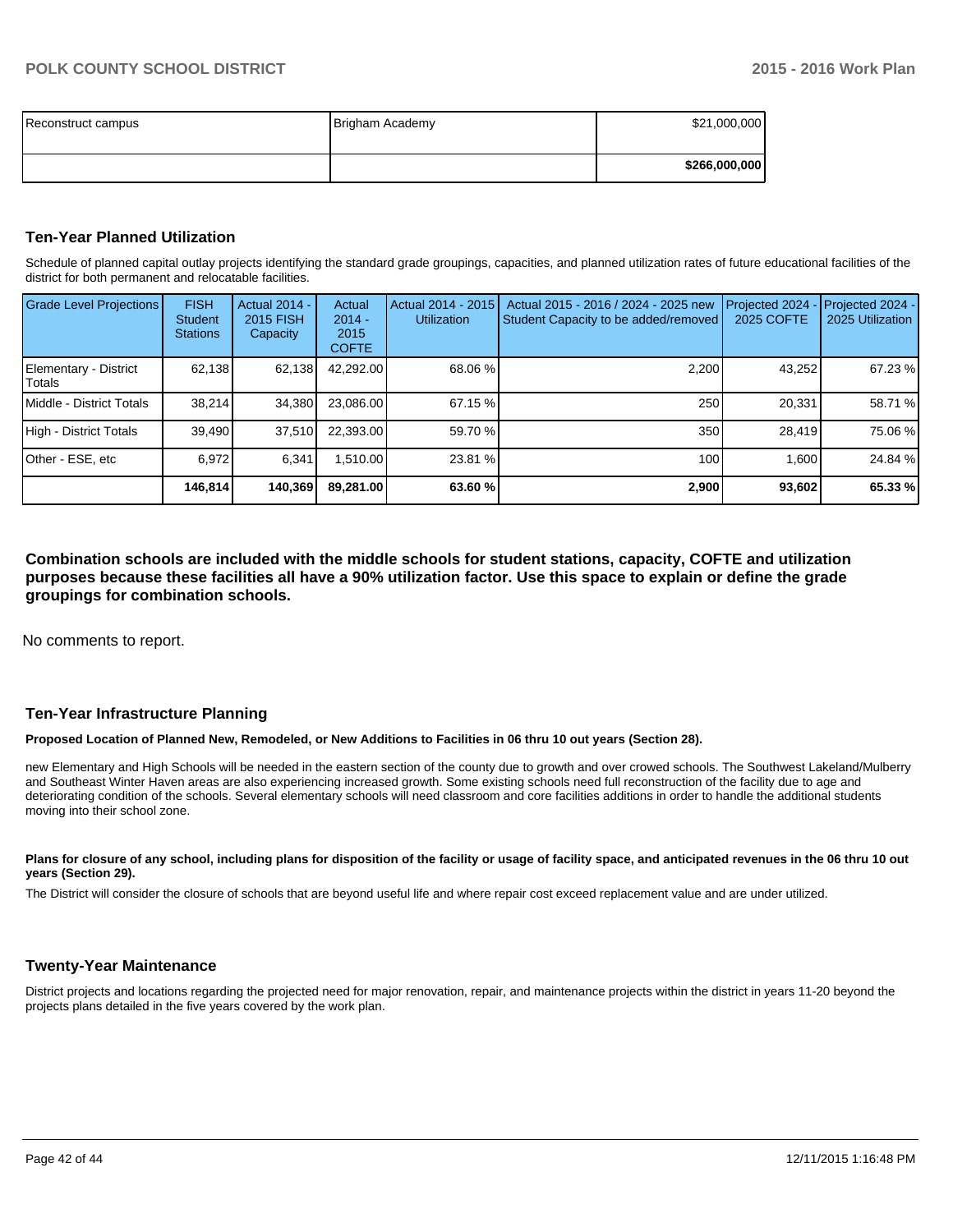Nothing reported for this section.

### **Twenty-Year Capacity**

Schedule of capital outlay projects projected to ensure the availability of satisfactory student stations for the projected student enrollment in K-12 programs for the future 11-20 years beyond the 5-year district facilities work program.

| Project                              | Location, Community, Quadrant or other<br>general location | 2024 - 2025 / 2034 - 2035<br><b>Projected Cost</b> |  |  |
|--------------------------------------|------------------------------------------------------------|----------------------------------------------------|--|--|
| Replace Classroom Buildings          | <b>Lakeland Senior</b>                                     | \$30,000,000                                       |  |  |
| New Elementary School                | <b>NW Poinciana</b>                                        | \$25,000,000                                       |  |  |
| New Elementary School                | Lucerne Park Area                                          | \$25,000,000                                       |  |  |
| New Senior High School               | I-4 & Ernie Caldwell Blvd                                  | \$70,000,000                                       |  |  |
| Expand & Replace Classroom Buildings | James E Stephens Elementary                                | \$15,000,000                                       |  |  |
| Relocatables                         | Districtwide                                               | \$50,000,000                                       |  |  |
| New Elementary School                | Dundee Area                                                | \$25,000,000                                       |  |  |
| New High School                      | Dundee Area                                                | \$70,000,000                                       |  |  |
| 12 Classroom Wing                    | <b>Bartow Middle</b>                                       | \$5,000,000                                        |  |  |
| 22 Classroom Wing                    | R Bruce Wagner Elementary                                  | \$7,500,000                                        |  |  |
| 8 Classroom Wing                     | <b>Lake Marion Creek</b>                                   | \$2,500,000                                        |  |  |
| 16 Classroom Wing                    | Lena Vista Elementary                                      | \$6,000,000                                        |  |  |
| New Elementary School                | Ridgewood Lakes Area                                       | \$21,000,000                                       |  |  |
|                                      |                                                            | \$352,000,000                                      |  |  |

## **Twenty-Year Planned Utilization**

Schedule of planned capital outlay projects identifying the standard grade groupings, capacities, and planned utilization rates of future educational facilities of the district for both permanent and relocatable facilities.